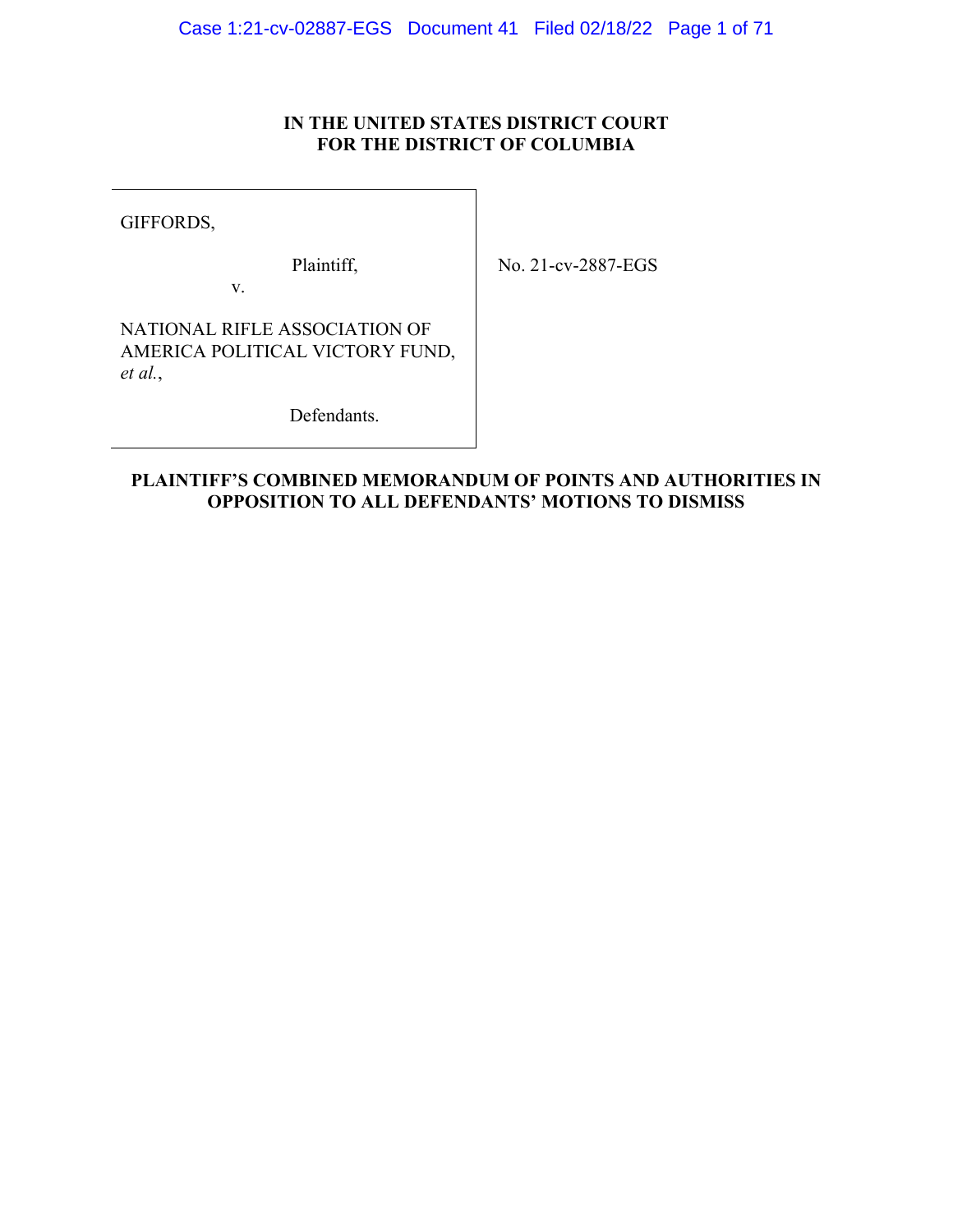## **TABLE OF CONTENTS**

| I. |                                                                                  |  |
|----|----------------------------------------------------------------------------------|--|
|    |                                                                                  |  |
|    |                                                                                  |  |
|    |                                                                                  |  |
|    | 2. Decisions to Investigate Require Four Votes to Find "Reason to Believe" 6     |  |
|    |                                                                                  |  |
|    |                                                                                  |  |
|    |                                                                                  |  |
|    |                                                                                  |  |
|    |                                                                                  |  |
|    |                                                                                  |  |
|    | III. Plaintiff's Compliance with 52 U.S.C. § 30109(a)(8) and Giffords v. FEC13   |  |
|    |                                                                                  |  |
|    |                                                                                  |  |
| Ι. | Plaintiff Has Standing to Challenge Defendants' Illegal Coordination Scheme17    |  |
|    |                                                                                  |  |
|    |                                                                                  |  |
|    | 2. Plaintiff's Competitive Injuries Are Caused by the NRA Defendants             |  |
|    |                                                                                  |  |
|    | II. Plaintiff Has Satisfied the Requirements for Filing this FECA Citizen Suit29 |  |
|    | A. The Complaint Has Sufficiently Pleaded that Plaintiff Has Satisfied FECA's    |  |
|    | B. Plaintiff Has Satisfied FECA's Requirements for Filing a Citizen Suit 31      |  |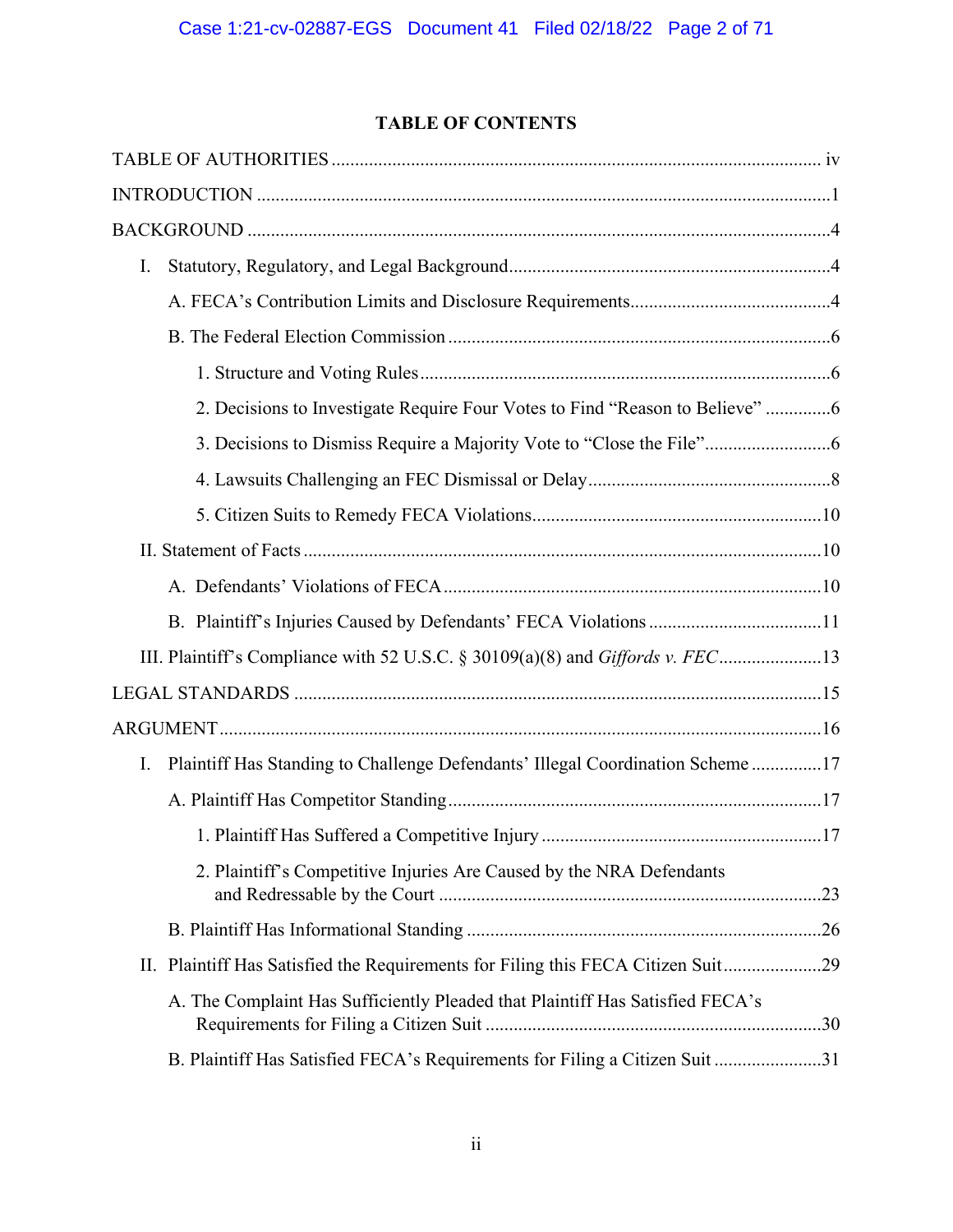# Case 1:21-cv-02887-EGS Document 41 Filed 02/18/22 Page 3 of 71

| C. This Court Correctly Ruled That Plaintiff Met the Statutory Requirements for                                                                                          |  |
|--------------------------------------------------------------------------------------------------------------------------------------------------------------------------|--|
|                                                                                                                                                                          |  |
|                                                                                                                                                                          |  |
|                                                                                                                                                                          |  |
|                                                                                                                                                                          |  |
|                                                                                                                                                                          |  |
|                                                                                                                                                                          |  |
| v. Defendant's Dismissal Theory Leads to Absurd Results and Is                                                                                                           |  |
| vi. Defendants' Disagreement with FECA's Citizen-Suit Provision                                                                                                          |  |
| 2. The FEC Has Not Dismissed the Underlying Enforcement Matter in this                                                                                                   |  |
| 3. The Court Correctly Determined that the Commission's Failure to Act on                                                                                                |  |
|                                                                                                                                                                          |  |
| A. The Statute of Limitations Did Not Begin to Run Against Giffords Until its Claims                                                                                     |  |
| B. The Statute of Limitations Applies Only to Monetary Sanctions and Does Not Bar                                                                                        |  |
| IV. This Court Has Personal Jurisdiction over Matt Rosendale for Montana 53                                                                                              |  |
| A. Jurisdiction Is Proper Based on the Rosendale Campaign's FEC Filings in the                                                                                           |  |
| B. Jurisdiction Is Proper Based on the Campaign's Fundraising in the District57                                                                                          |  |
| C. If the Court Believes it Lacks Personal Jurisdiction the Proper Result Is to Grant<br>Jurisdictional Discovery, or, at Minimum, Transfer the Case to a Proper Forum61 |  |
|                                                                                                                                                                          |  |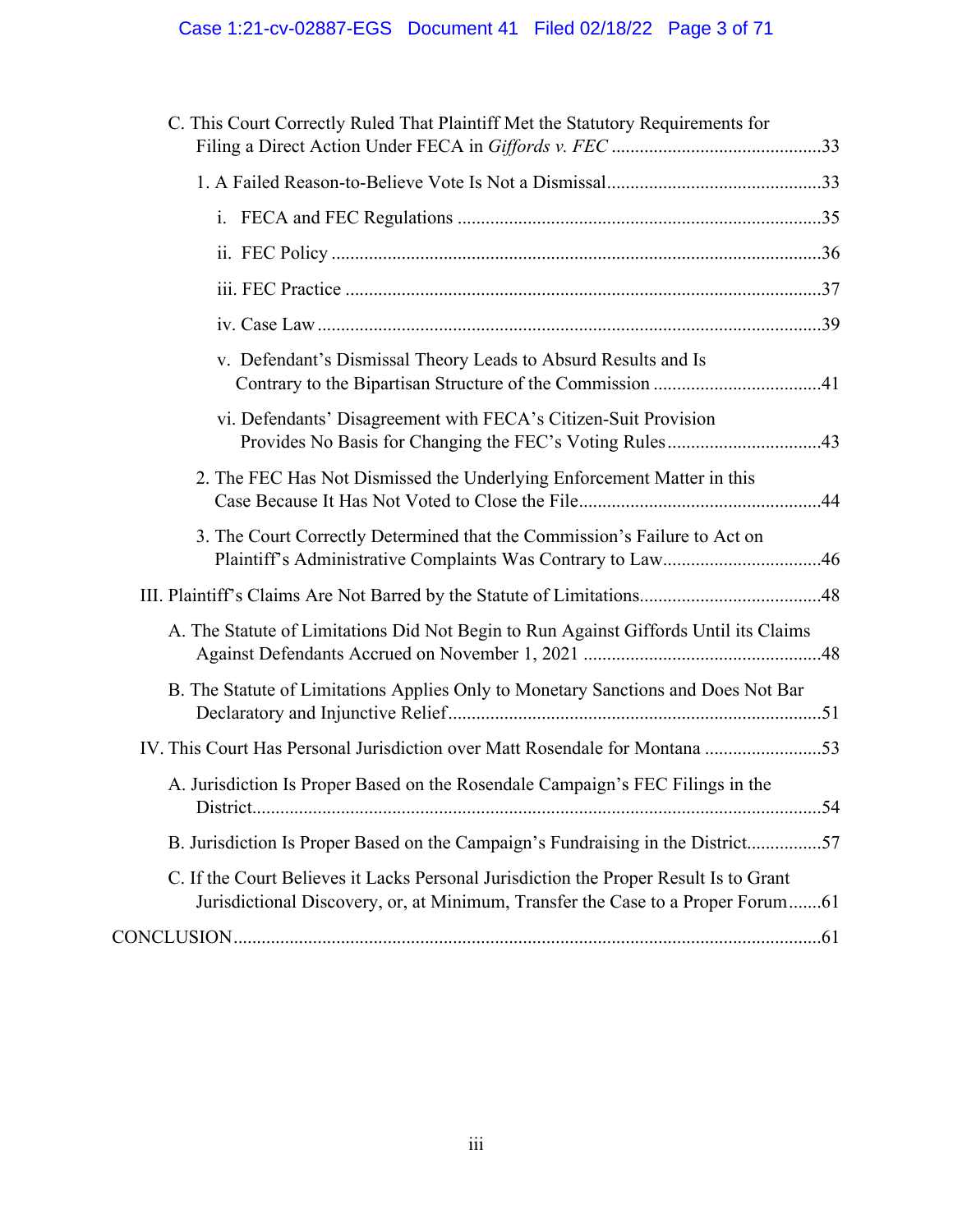## **TABLE OF AUTHORITIES**

## **Cases:**

| 3M Co. (Minnesota Mining & Manufacturing) v. Browner, 17 F.3d 1453 (D.C. Cir.        |
|--------------------------------------------------------------------------------------|
| Air Line Pilots Association, International v. Chao, 889 F.3d 785 (D.C. Cir. 2018) 21 |
|                                                                                      |
| American Action Network v. Cater America, LLC, 983 F. Supp. 2d 112 (D.D.C. 2013)53   |
|                                                                                      |
| Association of Data Processing Service Organizations, Inc. v. Camp, 397 U.S. 150     |
|                                                                                      |
|                                                                                      |
|                                                                                      |
|                                                                                      |
|                                                                                      |
|                                                                                      |
|                                                                                      |
|                                                                                      |
|                                                                                      |
| Campaign Legal Center v. FEC, No. 20-cv-0809-ABJ, 2021 WL 5178968 (D.D.C.            |
| Campaign Legal Center v. Iowa Values, No. 21-CV-389-RCL, 2021 WL 5416635             |
|                                                                                      |
| Cement Kiln Recycling Coalition v. EPA, 255 F.3d 855 (D.C. Cir. 2001)17              |
|                                                                                      |
|                                                                                      |
| Citizens for Responsibility & Ethics in Washington v. American Action Network, 410   |
| Citizens for Responsibility & Ethics in Washington v. FEC, 236 F. Supp. 3d 378       |
| Citizens for Responsibility & Ethics in Washington v. FEC, 799 F. Supp. 2d 78        |
| Citizens for Responsibility & Ethics in Washington v. FEC, 892 F.3d 434 (D.C. Cir.   |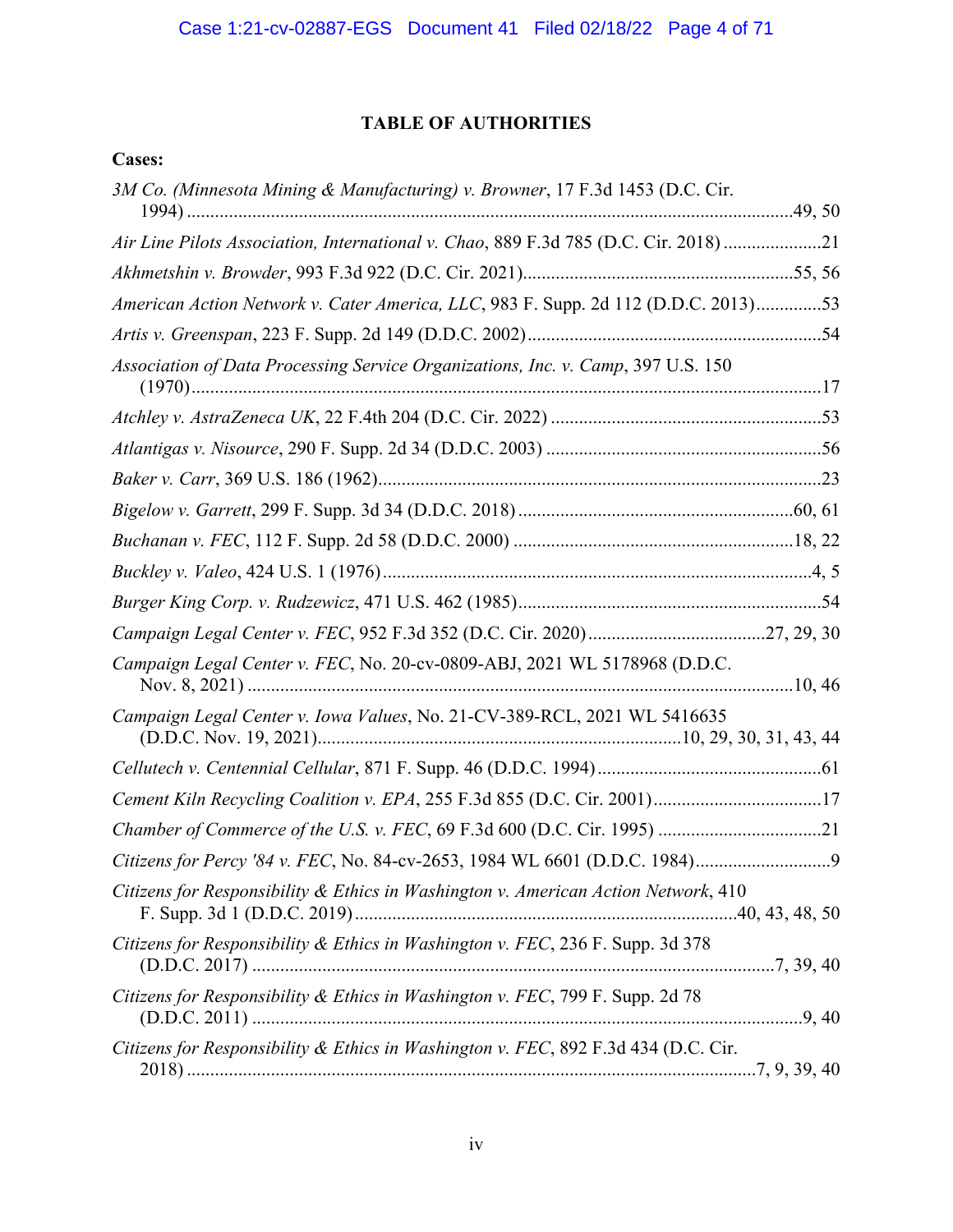# Case 1:21-cv-02887-EGS Document 41 Filed 02/18/22 Page 5 of 71

| Citizens for Responsibility & Ethics in Washington v. FEC, 971 F.3d 340, 346 (D.C.    |  |
|---------------------------------------------------------------------------------------|--|
| Citizens for Responsibility & Ethics in Washington v. FEC, 993 F.3d 880 (D.C. Cir.    |  |
| Committee on the Judiciary of U.S. House of Representatives v. McGahn, 968 F.3d       |  |
|                                                                                       |  |
|                                                                                       |  |
|                                                                                       |  |
|                                                                                       |  |
| Doe v. Roman Cath. Diocese of Greensburg, No. CV 20-1750 (EGS), 2022 WL               |  |
| Environment Research International v. Lockwood Greene Engineers, 355 A.2d 808         |  |
| Environmental Defense Fund v. EPA, 922 F.3d 446 (D.C. Cir. 2019)26, 28, 29            |  |
| FC Investment Group LC v. Lichtenstein, 441 F. Supp. 2d 3 (D.D.C. 2006)53             |  |
| FEC v. Democratic Senatorial Campaign Committee, 454 U.S. 27 (1981)41                 |  |
| FEC v. National Republican Senatorial Committee, 877 F. Supp. 15 (D.D.C. 1995) 50, 51 |  |
| FEC v. National Right to Work Committee, Inc., 916 F. Supp. 10 (D.D.C. 1996)52        |  |
|                                                                                       |  |
|                                                                                       |  |
|                                                                                       |  |
| GTE New Media Services, Inc. v. BellSouth Corp., 199 F.3d 1343 (D.C. Cir. 2000)61     |  |
|                                                                                       |  |
|                                                                                       |  |
|                                                                                       |  |
|                                                                                       |  |
|                                                                                       |  |
|                                                                                       |  |
|                                                                                       |  |
| Lewy v. Southern Poverty Law Center, 723 F. Supp. 2d 116 (D.D.C. 2010)55              |  |
| Licci ex rel. Licci v. Lebanese Canadian Bank, SAL, 732 F.3d 161 (2d Cir. 2013)59     |  |
|                                                                                       |  |
|                                                                                       |  |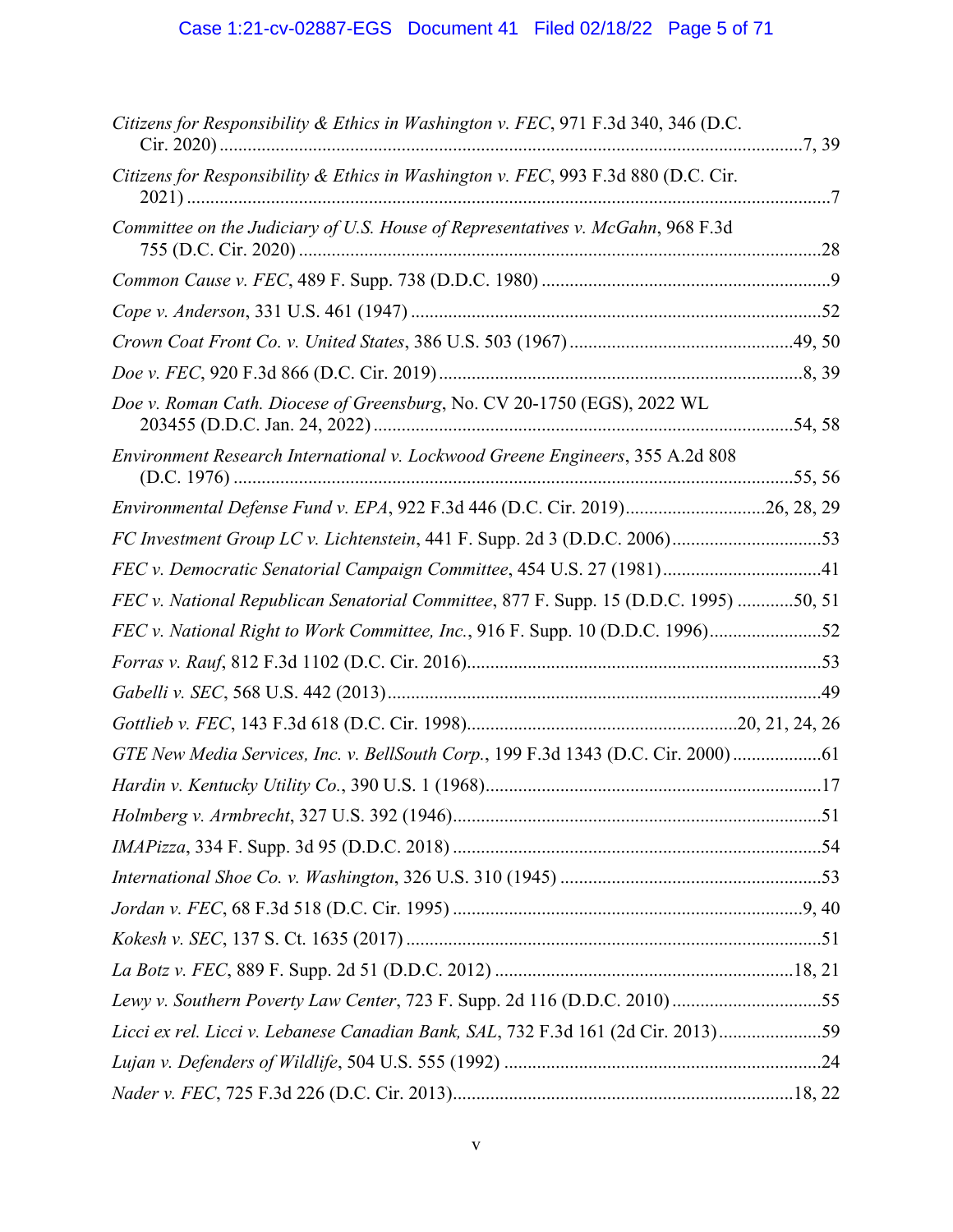| Natural Law Party of the U.S. v. FEC, 111 F. Supp. 2d 33 (D.D.C. 2000)18, 22      |  |
|-----------------------------------------------------------------------------------|--|
| Okolie v. Future Services General Trading & Contracting Co., W.L.L., 102 F. Supp. |  |
|                                                                                   |  |
|                                                                                   |  |
|                                                                                   |  |
|                                                                                   |  |
|                                                                                   |  |
|                                                                                   |  |
|                                                                                   |  |
|                                                                                   |  |
|                                                                                   |  |
| Sierra Club v. Oklahoma Gas & Electric Co., 816 F.3d 666 (10th Cir. 2016) 52      |  |
|                                                                                   |  |
|                                                                                   |  |
| United States v. Wilfred American Education Corporation, No. MISC. 86-333, 1987   |  |
|                                                                                   |  |
|                                                                                   |  |
| <b>Statutes and Regulations:</b>                                                  |  |
|                                                                                   |  |
|                                                                                   |  |
|                                                                                   |  |
|                                                                                   |  |
|                                                                                   |  |
|                                                                                   |  |
|                                                                                   |  |
|                                                                                   |  |
|                                                                                   |  |
|                                                                                   |  |
|                                                                                   |  |
|                                                                                   |  |
|                                                                                   |  |
|                                                                                   |  |
|                                                                                   |  |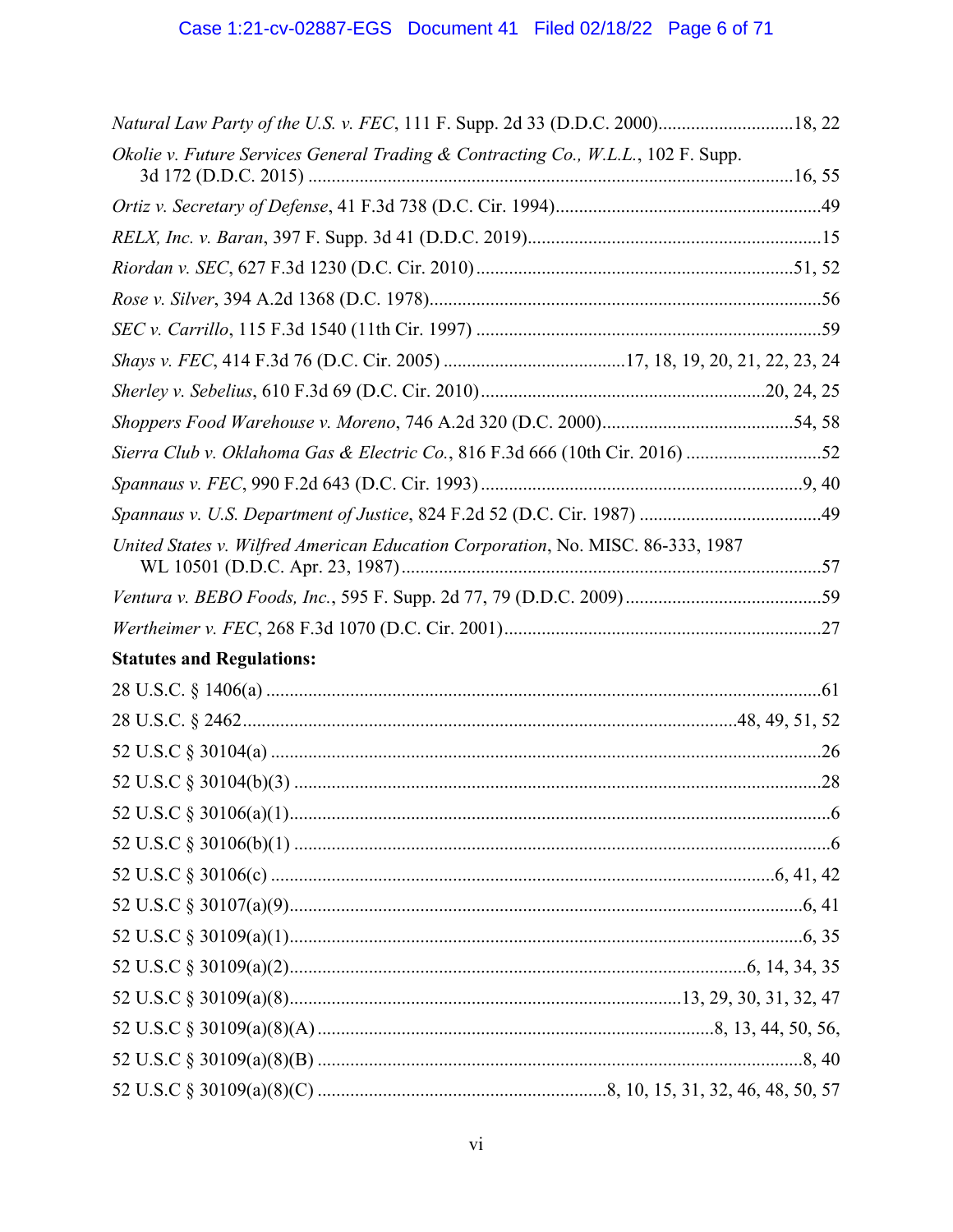| <b>Other Authorities:</b>                                                                                                               |  |
|-----------------------------------------------------------------------------------------------------------------------------------------|--|
| Amended Certification, MURs 6391 & 6471 (CHGO) (Sept. 16, 2014),                                                                        |  |
| Certification MUR 7181 (Independent Women's Voice) (Feb. 9, 2021),                                                                      |  |
| Certification, Agenda Doc. No. 21-21-A (Apr. 22, 2021),<br>https://www.fec.gov/resources/cms-content/documents/Vote-Draft-Statement-of- |  |
| Certification, MUR 2163 (American Jewish Committee) (Jan. 9, 1991),                                                                     |  |
| Certification, MUR 3178 (Handgun Control, Inc.) (July 24, 1991),                                                                        |  |
| Certification, MUR 4012 (Freedom's Heritage Forum, et al.) (Feb. 10, 1998),                                                             |  |
| Certification, MUR 4012 (Freedom's Heritage Forum, et al.) (May 27, 1998),                                                              |  |
| Certification, MUR 5754 (MoveOn PAC, et al.) (Sept. 14, 2004),                                                                          |  |
| Certification, MUR 5754 (MoveOn PAC, et al.) (Sept. 28, 2004),                                                                          |  |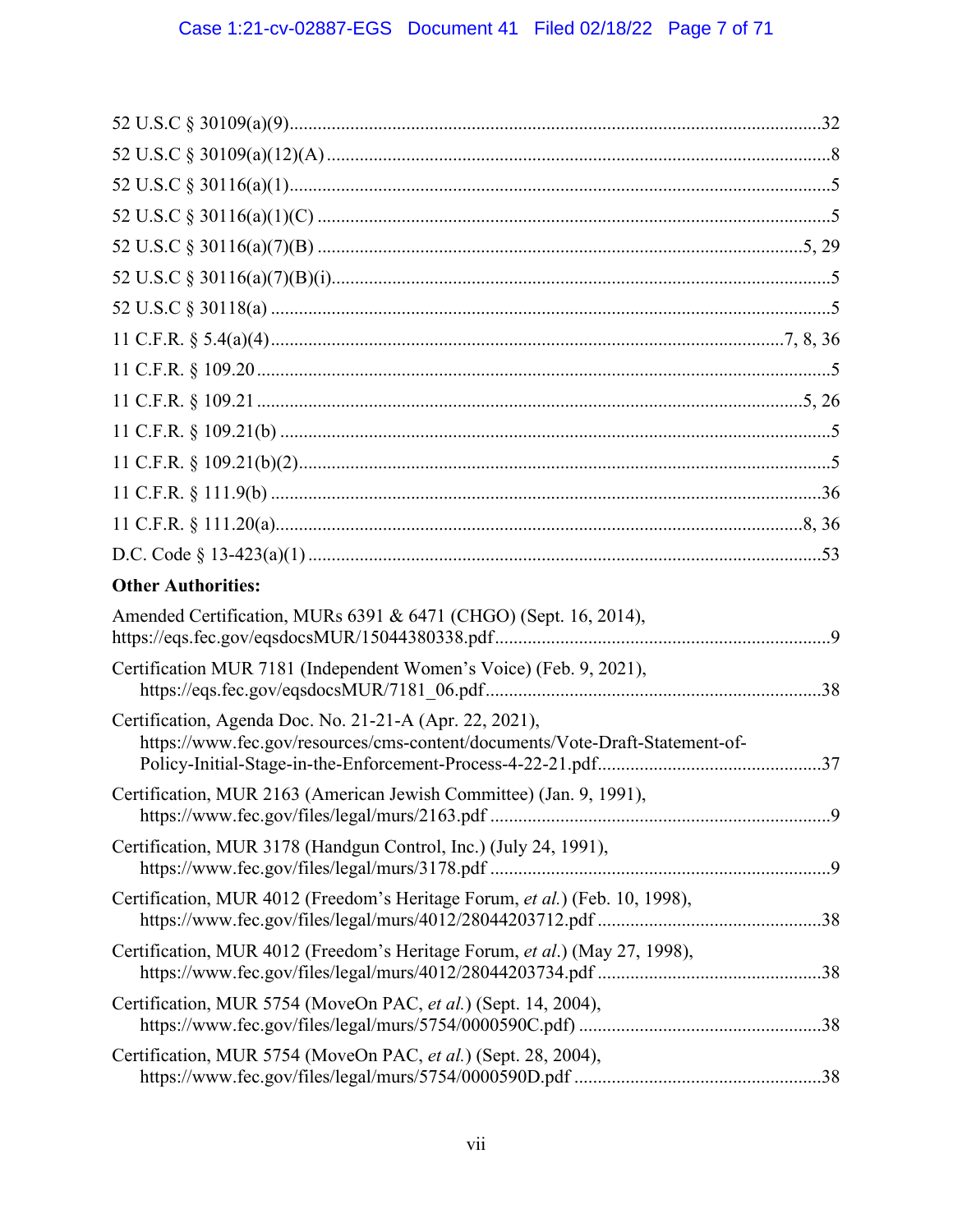# Case 1:21-cv-02887-EGS Document 41 Filed 02/18/22 Page 8 of 71

| Certification, MUR 5908 (Peace Through Strength PAC) (June 29, 2010),                                                                                                    |  |
|--------------------------------------------------------------------------------------------------------------------------------------------------------------------------|--|
| Certification, MUR 6589 (American Action Network, et al.) (June 26, 2014),                                                                                               |  |
| Certification, MUR 6589 (American Action Network, et al.) (Oct. 19, 2016),                                                                                               |  |
| Certification, MUR 6623 (Scalise for Congress, et al.) (July 31, 2012),                                                                                                  |  |
| Certification, MUR 7271 (Alexandra Chalupa, et al.) (Apr. 8, 2021),                                                                                                      |  |
| Certification, MURs 6391 & 6471 (CHGO) (Oct. 1, 2015),                                                                                                                   |  |
| Certification, MURs 7350, 7351, 7357 & 7382 (Cambridge Analytica LLC, et al.)<br>(Apr. 12, 2019), https://www.fec.gov/files/legal/murs/7350/7350_27.pdf 7                |  |
| Certification, MURs 7350, 7351, 7357 & 7382 (Cambridge Analytica LLC, et al.)<br>(July 30, 2019), https://www.fec.gov/files/legal/murs/7350/7350_29.pdf7                 |  |
| Certification, MURs 7350, 7351, 7357 & 7382 (Cambridge Analytica LLC, et al.)<br>(Aug. 22, 2019), https://www.fec.gov/files/legal/murs/7350/7350_37.pdf7                 |  |
| Certification, MURs 7370 & 7496 (New Republican PAC, et al.) (June 10, 2021),                                                                                            |  |
| Certification, MURs 7370 & 7496 (New Republican PAC, et al.) (May 20, 2021),                                                                                             |  |
| Club for Growth PAC, Return of Organization Exempt from Income Tax (IRS Form<br>990) (Dec. 15, 2009), available at<br>https://pdf.guidestar.org/PDF Images/2009/204/681/ |  |
| Commission Action, MUR 002 (Litton) (1976),                                                                                                                              |  |
| Commission Action, MUR 003 (Lemon) (Mar. 22, 1976),                                                                                                                      |  |
|                                                                                                                                                                          |  |
| Disclosure of Certain Documents in Enforcement and Other Matters, 81 Fed. Reg.                                                                                           |  |
| FEC Directive No. 10 § B (June 8, 1978, amend. Dec. 20, 2007),                                                                                                           |  |
|                                                                                                                                                                          |  |
| FECTube, Open Meeting of April 22, 2021, at 14:31-15:18, YouTube.com (Apr. 22,<br>2021), https://www.youtube.com/watch?v=qMozMP5sPIE&t=871s42                            |  |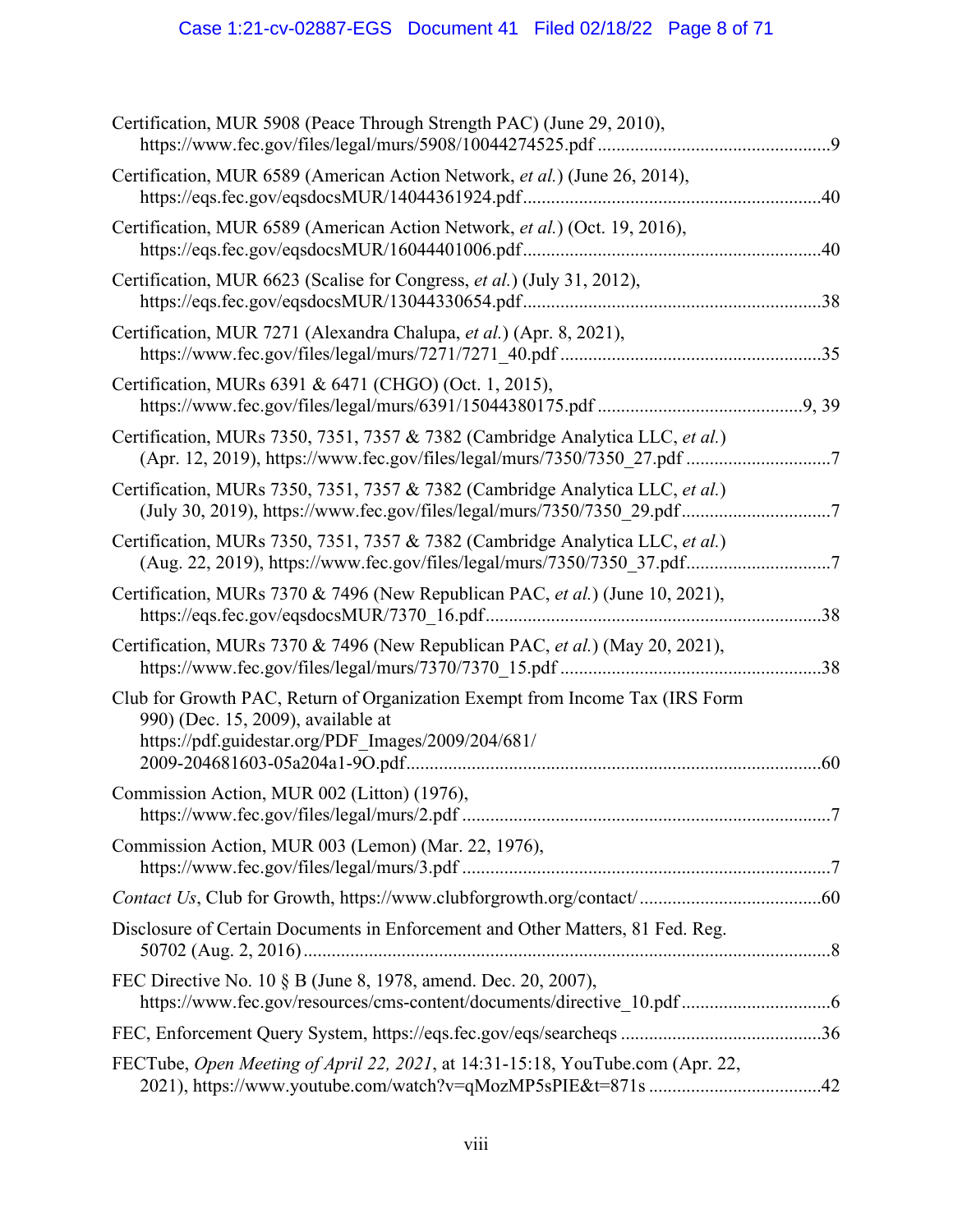# Case 1:21-cv-02887-EGS Document 41 Filed 02/18/22 Page 9 of 71

| Lachlan Markay, Exclusive: Audio Reveals Potentially Illegal Coordination Between<br>NRA and Montana Senate Hopeful Matt Rosendale, DailyBeast (Nov. 20, 2018),<br>https://www.thedailybeast.com/exclusive-audio-reveals-potentially-illegal-<br>coordination-between-nra-and-montana-senate-hopeful-matt-rosendale | .58 |
|---------------------------------------------------------------------------------------------------------------------------------------------------------------------------------------------------------------------------------------------------------------------------------------------------------------------|-----|
| Letter from Alan Gura, V.P. for Litigation, Institute for Free Speech, to the Hon.<br>Shana M. Broussard, Chair, FEC (Apr. 8, 2021),<br>https://www.fec.gov/resources/cms-<br>content/documents/IFS_comment_on_Agenda_Document_No_21-21-A.pdf37                                                                     |     |
| Matt Rosendale for Montana, Itemized Receipts (FEC Form 3) (June 20-Sept. 28,<br>2018), available at https://docquery.fec.gov/cgi-                                                                                                                                                                                  | .60 |
| Matt Rosendale for Montana, Itemized Receipts (FEC Form 3) (Oct. 1-16, 2018),<br>available at https://docquery.fec.gov/cgi-bin/forms/C00548289/1283737/sb/ALL60                                                                                                                                                     |     |
| Matt Rosendale for Montana, Statement of Organization (FEC Form 1) (Apr. 3,<br>2018), available at https://docquery.fec.gov/pdf/989/201804030200179989/                                                                                                                                                             | .60 |
| Montana Senate 2018 Race, OpenSecrets, https://www.opensecrets.org/races/                                                                                                                                                                                                                                           | .60 |
| Statement of Policy Regarding Closing the File at the Initial Stage in the Enforcement<br>Process (Apr. 1, 2021), https://www.fec.gov/resources/cms-                                                                                                                                                                |     |
| Statement of Policy Regarding Commission Action in Matters at the Initial Stage in the                                                                                                                                                                                                                              |     |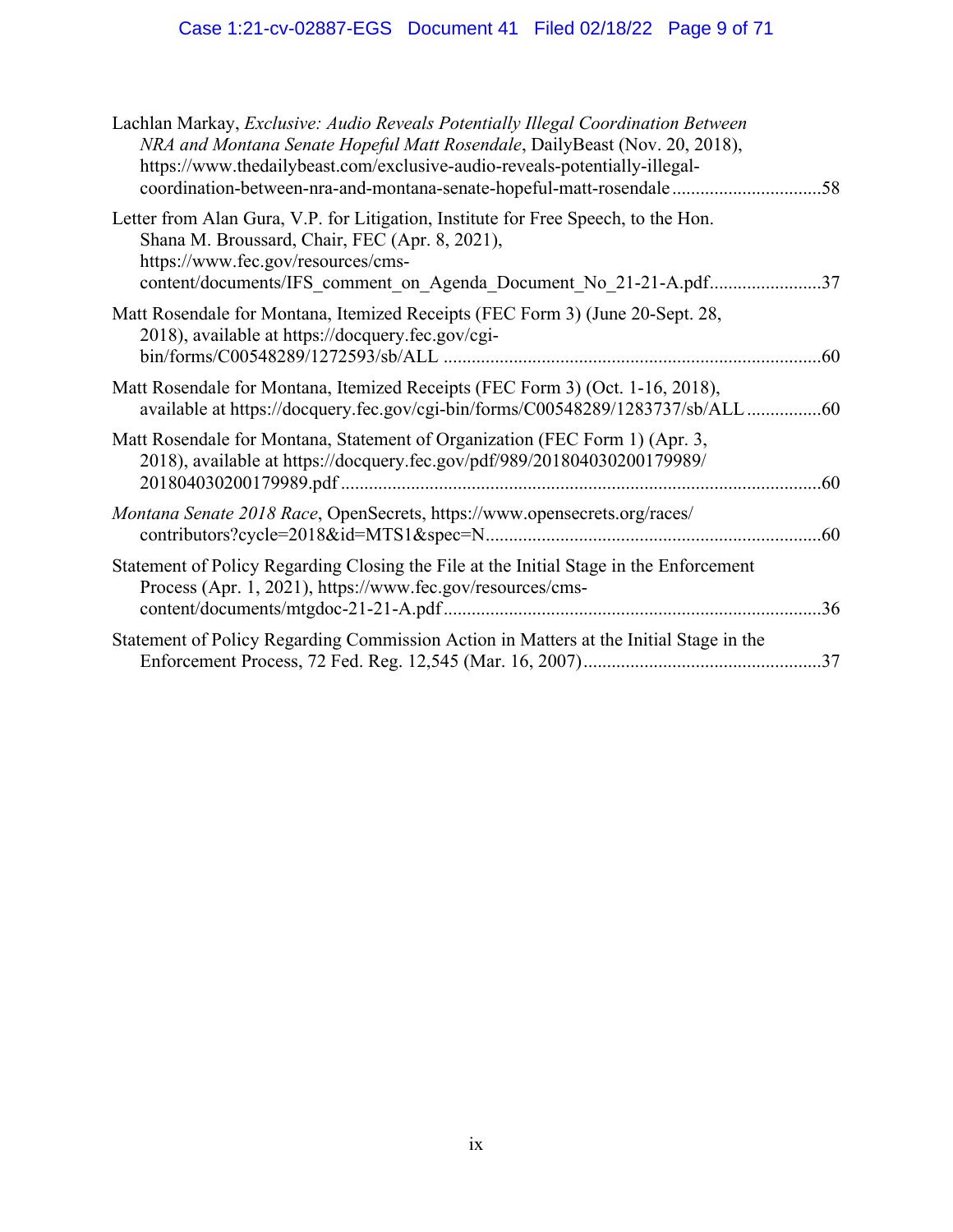## **INTRODUCTION**

Plaintiff Giffords is a gun-safety organization that, among other goals, works to oppose the National Rifle Association ("NRA") and the federal candidates it supports. With this lawsuit, Giffords seeks to remedy the injuries it is suffering due to an ongoing scheme by two NRA entities to illegally contribute tens of millions of dollars in excessive and unreported campaign contributions to several federal candidates, including to candidates Josh Hawley and Matt Rosendale. The relief Plaintiff seeks would put an end to the competitive disadvantage Giffords is suffering due to Defendants' violations of federal campaign finance law and vindicate Giffords's statutory right to complete and accurate information about Defendants' campaign finance activity.

Defendants—the NRA affiliates, Josh Hawley for Senate ("Hawley Campaign"), and Matt Rosendale for Montana ("Rosendale Campaign")—have each moved to dismiss. But no Defendant disputes that Giffords's allegations detailing the scheme successfully state claims for violations of the Federal Election Campaign Act ("FECA"). Instead, Defendants challenge this Court's jurisdiction and incorrectly claim that this suit is time barred. The Court should reject these claims.

*First*, Giffords has standing in two respects. It has competitor standing because Defendants' illegal scheme injures Giffords as a competitor of the NRA affiliates and their preferred candidates, not only in terms of spending funds, but also in electing candidates, and promoting policy goals. While the NRA affiliates have illegally contributed vast sums to their preferred candidates, including the Defendant candidate campaigns, Giffords has no legal way of obtaining the same financial and electoral benefits, which denies Plaintiff its statutory right to a FECA-regulated competitive political environment. Defendants' assertions that political competitor standing is limited only to candidates challenging Federal Election Commission ("FEC") regulations has no basis in the law.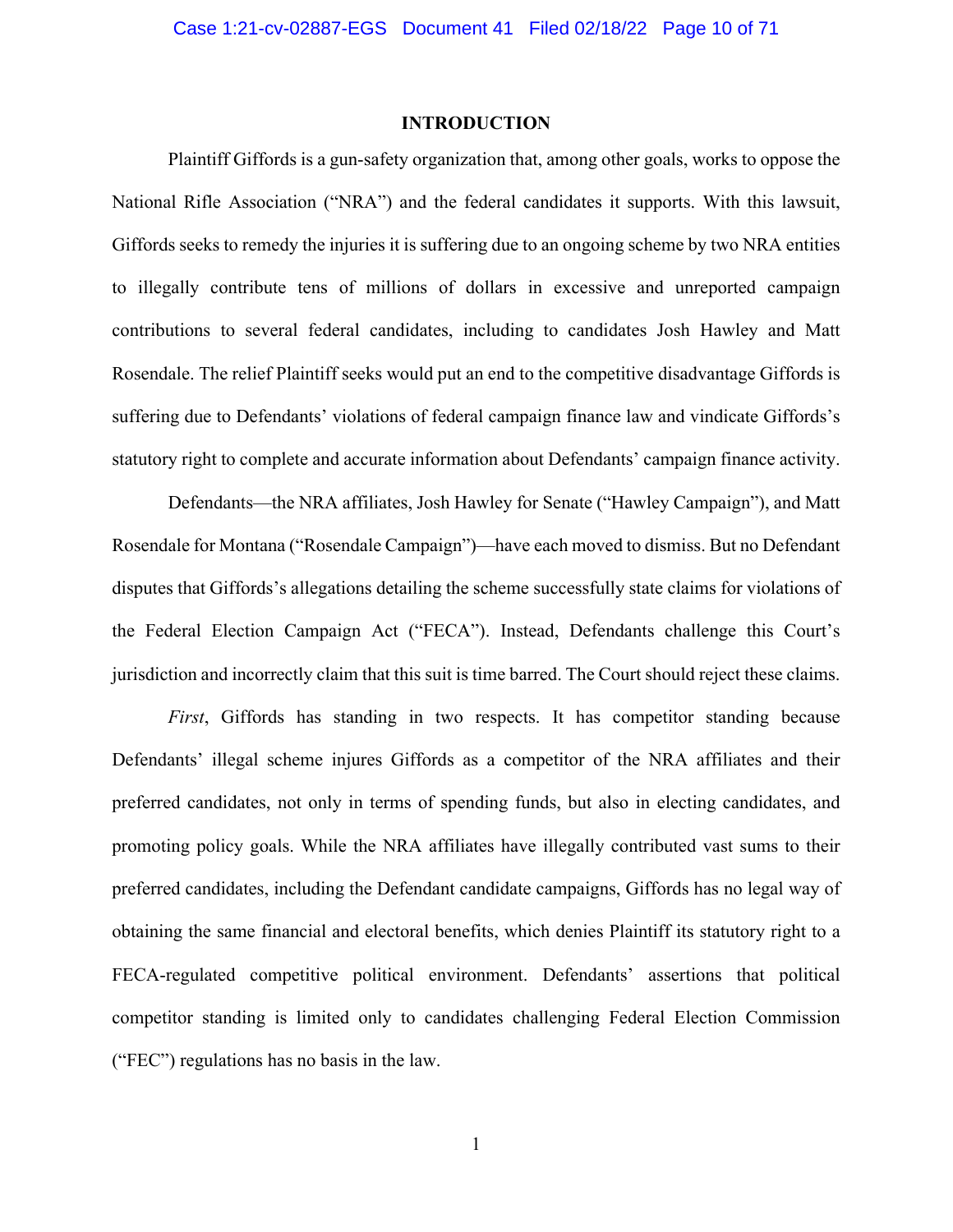#### Case 1:21-cv-02887-EGS Document 41 Filed 02/18/22 Page 11 of 71

Although Giffords's competitive injury is sufficient to establish its standing, Giffords also has informational standing because Defendants failed to report the illegal contributions at issue to the FEC as required by FECA. As a result, Defendants deprived Giffords of the accurate disclosure of contributor information that Giffords is entitled to under FECA, and which helps Giffords's efforts in advocating policies, mobilizing voters, and educating and supporting candidates. Defendants' claim that Plaintiff already has all of the information FECA requires is baseless in light of their admission that they have not reported the contributions Plaintiff alleges were made, including the details about such contributions FECA requires.

*Second*, in *Giffords v. FEC*, No. 19-cv-1192-EGS (D.D.C.), this Court specifically authorized Plaintiff to file this citizen suit against Defendants, and yet the NRA affiliates and Hawley Campaign (but not the Rosendale Campaign) claim that FECA's citizen-suit requirements have not been satisfied. This is incorrect. No Defendant disputes that the Complaint successfully pleads that Giffords satisfied each of FECA's requirements. Instead, Defendants incorrectly assert that they can relitigate this Court's ruling in *Giffords v. FEC* that the FEC's failure to act on Giffords's administrative complaints against Defendants was contrary to law. But Defendants misunderstand the relevant prerequisite: FECA requires a court in this District to "declare" that the FEC failed to act contrary to law before a citizen suit may be filed; as no Defendant disputes, this Court in fact issued that declaration and subsequently authorized this suit. Defendants' motions to dismiss therefore do not provide an opportunity for them to collaterally attack *Giffords v. FEC* or to require Plaintiff to, yet again, demonstrate that the FEC illegally failed to act.

In any event, Defendants' attempt to relitigate *Giffords v. FEC* fails on the merits. Defendants incorrectly assert that this Court erred in concluding that the FEC failed to act because, in their view, the FEC had allegedly already dismissed Plaintiff's administrative complaints seven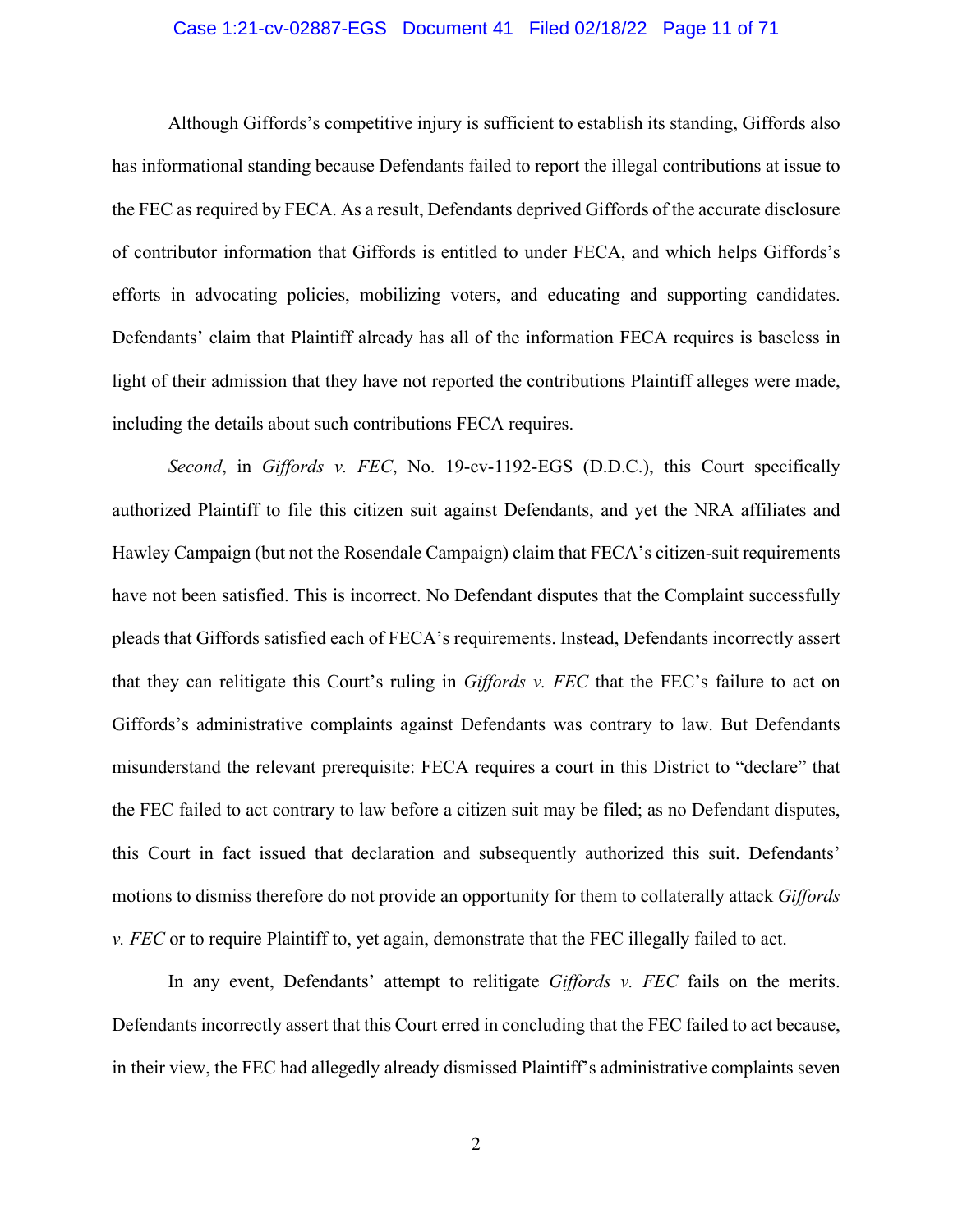#### Case 1:21-cv-02887-EGS Document 41 Filed 02/18/22 Page 12 of 71

months earlier when it deadlocked in a series of votes on whether to find "reason to believe" Defendants violated FECA. But this Court was well aware of those votes when it concluded that the FEC's failure to act was contrary to law. And as FEC counsel accurately informed the Court at the time, those deadlocked votes did not dismiss the enforcement matters. As the text of FECA, FEC regulations, FEC policy, a half-century of FEC practice, and ample case law all make abundantly clear, an FEC enforcement matter is dismissed *not* upon a failed reason-to-believe vote, but only when a majority of voting Commissioners vote in favor of closing the enforcement file.

Here, the Commission voted twice on motions to close the file on Plaintiff's administrative complaints, and twice those votes failed. Because the Commission neither made a reason-tobelieve determination nor dismissed Plaintiff's administrative complaints, the Court properly found that the FEC failed to act and that its failure was contrary to law. The decision by certain Commissioners to decline to dismiss administrative matters they believe the FEC should pursue in hopes of achieving consensus, is not some nefarious "scheme," as Defendants claim, simply because Defendants disagree with those choices. Indeed, Congress anticipated that the structure of the Commission would result in deadlock and created the private right of action invoked here to ensure that FECA did not become a dead letter, by allowing administrative respondents such as Giffords to file citizen suits seeking judicial remedies for injuries suffered due to FECA violations where the FEC is unable to act due to gridlock.

*Third*, contrary to the assertions of the NRA Defendants, Plaintiff's claims are not time barred. FECA contains no statute of limitations, and the NRA affiliates have not demonstrated that the catch-all five-year statute of limitations that applies to FEC lawsuits enforcing FECA also applies to citizen suits, such as this one. But even assuming it does, Plaintiff's suit is timely because the five-year period would not have begun to run until the date Plaintiff's claim accrued: November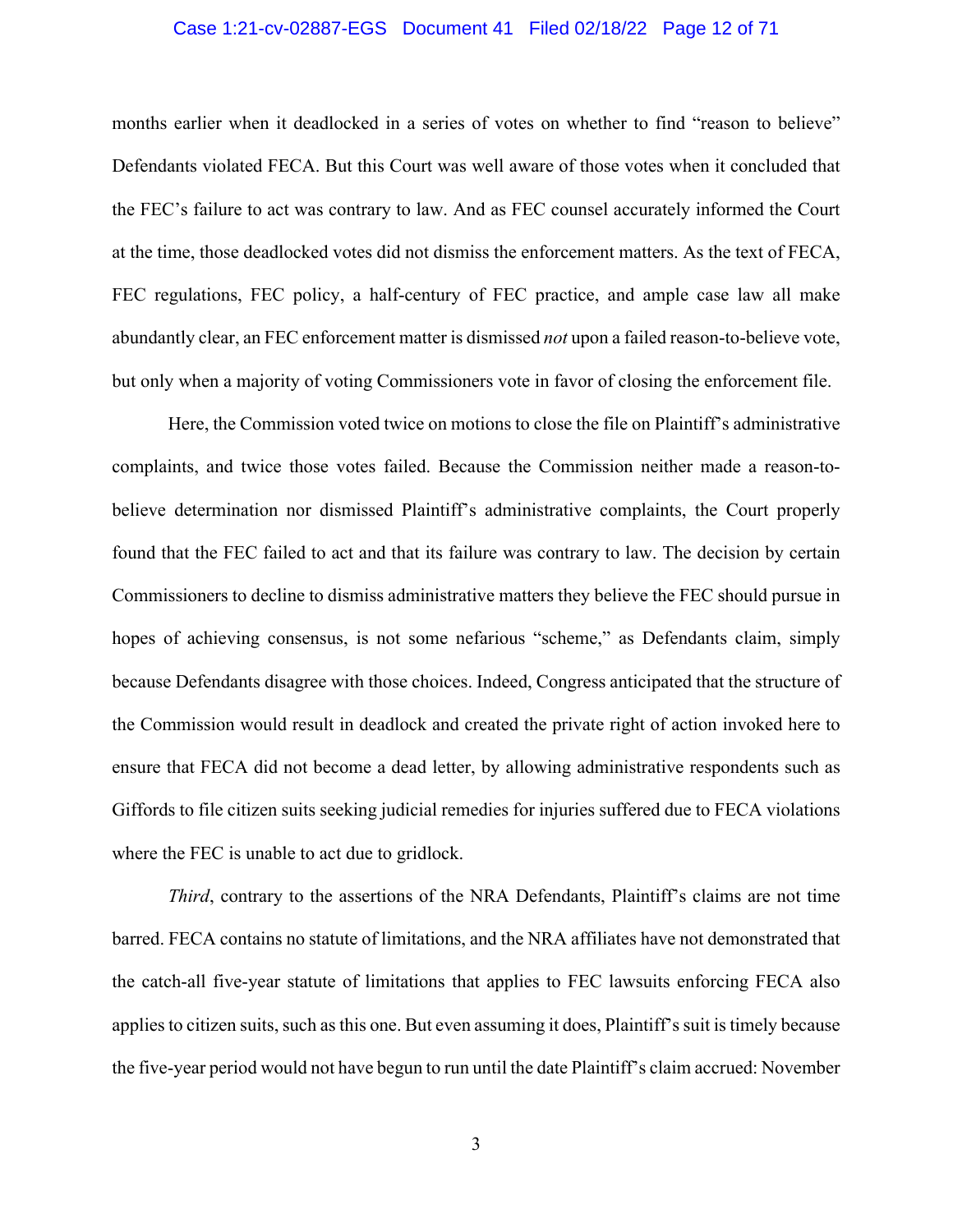#### Case 1:21-cv-02887-EGS Document 41 Filed 02/18/22 Page 13 of 71

1, 2021. Only upon that date—when the FEC's 30 days to conform with this Court's contrary-tolaw declaration expired—did FECA permit Giffords to sue Defendants, and Giffords pursued its rights promptly by filing suit the next day. Defendants' contention that the five-year statute of limitations instead began to run when the alleged violations occurred not only ignores when Plaintiff's claims accrued, but would allow the FEC to effectively nullify FECA citizen-suits based on unlawful FEC delay by simply delaying long enough for the statute of limitations to run. In any event, regardless of when the statute began to run, it could not bar the injunctive and declaratory relief Plaintiff seeks.

*Finally*, the Rosendale Campaign's Rule 12(b)(2) motion should be denied because this Court has personal jurisdiction over the Rosendale Campaign. The Rosendale Campaign, which exists for the purpose of winning office in Washington, D.C., filed false campaign finance reports with the FEC in the District of Columbia. Not only that, but the Rosendale Campaign raised funds that are connected to the illegal contribution scheme in the District of Columbia, while maintaining a D.C.-based bank account. Each of these contacts is sufficient to establish jurisdiction, and even if they were not, the proper remedy would not be dismissal, as Defendant requests, but transfer to another venue.

Defendants' motions to dismiss should be denied.

#### **BACKGROUND**

#### **I. Statutory, Regulatory, and Legal Background**

#### **A. FECA's Contribution Limits and Disclosure Requirements**

Congress enacted FECA in response to the Watergate scandal and the "deeply disturbing" reports from the 1972 federal elections of contributors giving large amounts of money to candidates "to secure a political quid pro quo." *Buckley v. Valeo*, 424 U.S. 1, 26-27 (1976) (per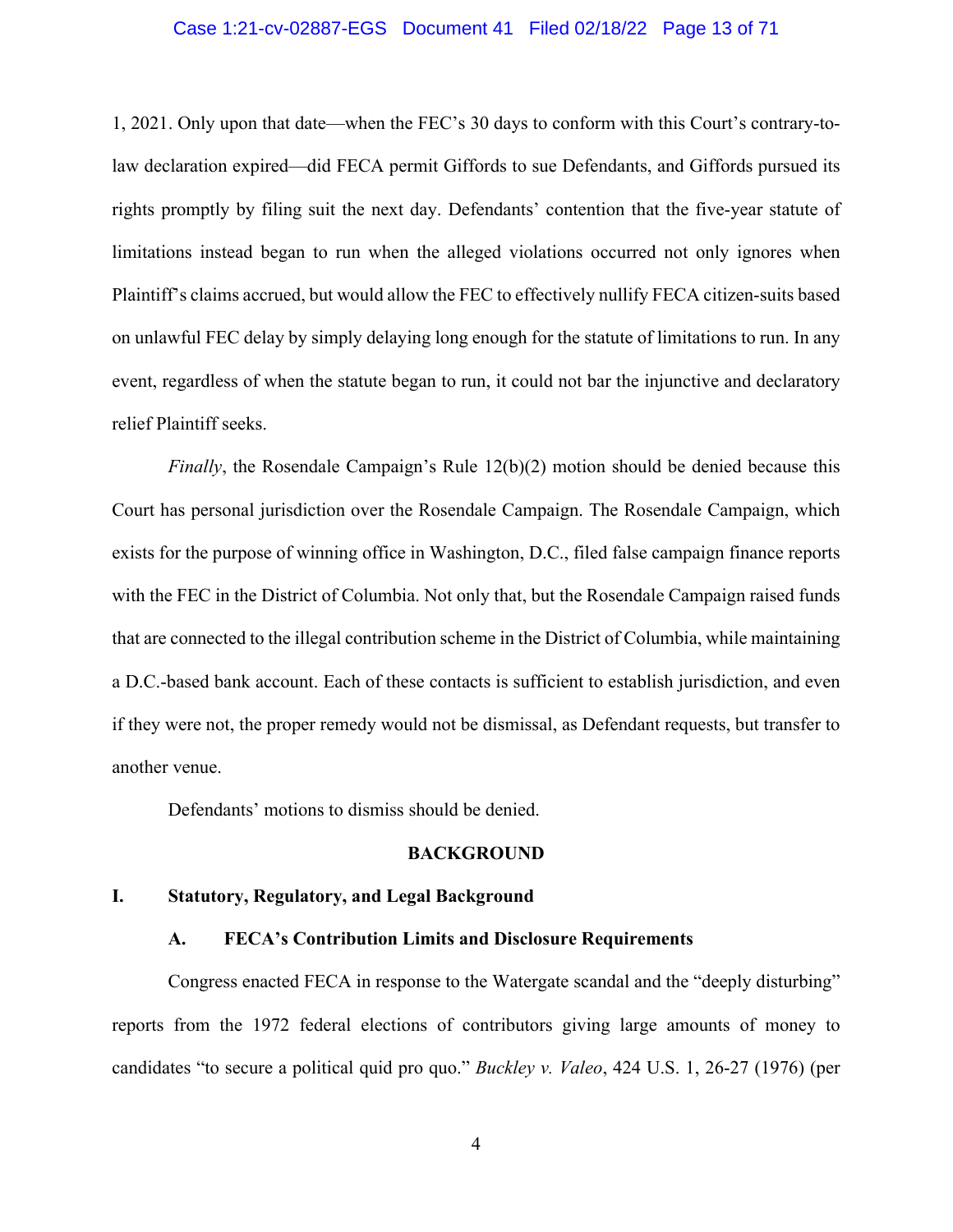#### Case 1:21-cv-02887-EGS Document 41 Filed 02/18/22 Page 14 of 71

curiam). To "limit the actuality and appearance of corruption resulting from large individual financial contributions," *id.* at 26, FECA limits the dollar amounts of contributions to federal candidates and prohibits corporations from contributing any amount from their treasury funds, 52 U.S.C §§ 30116(a)(1), 30118(a). FECA's limit on individual contributions to candidates was \$2,600 per election in the 2014 cycle, and \$2,700 per election in the 2016 and 2018 cycles. The limit on political committee contributions to candidates in the 2014, 2016, and 2018 cycles was \$5,000 per calendar year. 52 U.S.C. § 30116(a)(1)(C). FECA also generally requires disclosure of the sources and amounts of contributions to candidates to deter corruption and inform voters who is spending to influence their vote. *See Buckley*, 424 U.S. at 66-67.

Under FECA, one type of contribution to a candidate is a "coordinated expenditure"—that is, an expenditure "made by any person in cooperation, consultation, or concert with, or at the request or suggestion of, a candidate, his authorized political committees, or their agents." 52 U.S.C.  $\S 30116(a)(7)(B)$ . Coordinated expenditures include communications that are coordinated through a common vendor. 11 C.F.R. § 109.21(b). Common vendor coordination occurs when a person or entity pays a commercial vendor to create an advertisement expressly advocating for a candidate, the vendor has provided services or advice to the candidate in the last 120 days, and the vendor uses or conveys information received from the candidate that is material to the creation of the advertisement. *See* 11 C.F.R. § 109.21.

In-kind contributions, including coordinated communications, are subject to FECA's contribution limits and ban on corporate contributions, 52 U.S.C. § 30116(a)(7)(B)(i); 11 C.F.R. § 109.20, and must be reported as a contribution to that candidate by the entity that made the payment, 11 C.F.R. § 109.21(b). Under certain circumstances, the candidate is also required to report the contribution received. *Id.* § 109.21(b)(2).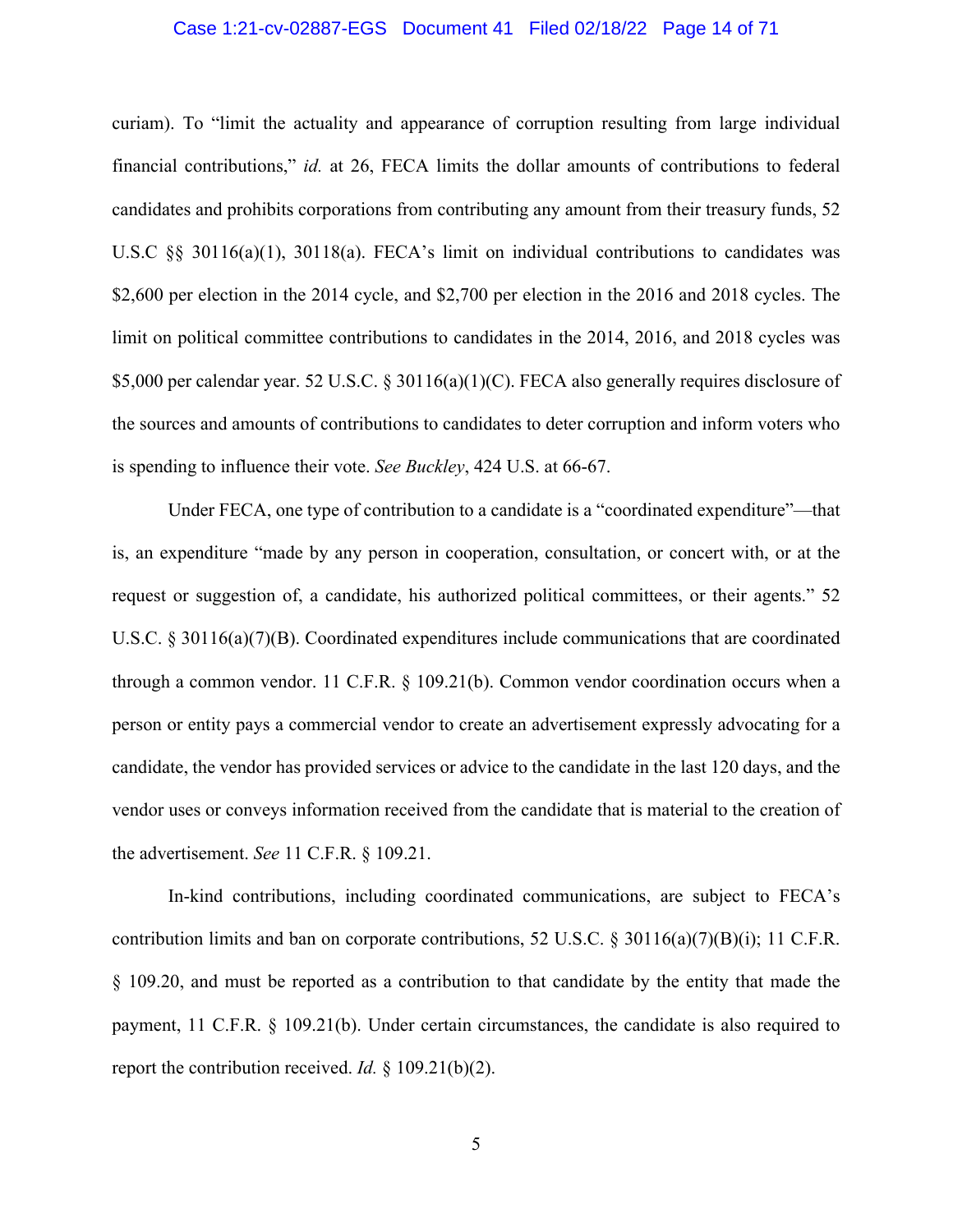### **B. The Federal Election Commission**

## **1. Structure and Voting Rules**

The Federal Election Commission is an independent federal agency established by Congress to "administer, seek to obtain compliance with, and formulate policy" with respect to FECA. 52 U.S.C. § 30106(b)(1). The agency is composed of six Commissioners, no more than three of whom may be from the same political party. *Id.*  $\S 30106(a)(1)$ . Four Commissioners must be present at any vote for the Commission to have a quorum. *See* FEC Directive No. 10 § B (June 8, [1](#page-14-0)978, amend. Dec. 20, 2007).<sup>1</sup> "All decisions of the Commission with respect to the exercise of its duties and powers under [FECA] shall be made by a majority vote . . . except that the affirmative vote of 4 members" is always required—regardless of Commissioner vacancies or abstentions for certain actions, such as investigating FECA violations. 52 U.S.C. §§ 30106(c), 30107(a)(9).

## **2. Decisions to Investigate Require Four Votes to Find "Reason to Believe"**

Any person may file a sworn administrative complaint with the FEC alleging a violation of FECA. *See* 52 U.S.C. § 30109(a)(1). At the initial stage of the enforcement process, the Commission may decide, "by an affirmative vote of 4 of its members," to investigate the allegations of an administrative complaint by finding "reason to believe" that a FECA violation has occurred. *Id.* § 30109(a)(2).

## **3. Decisions to Dismiss Require a Majority Vote to "Close the File"**

Distinct from a vote to find reason to believe, FECA provides that the FEC may hold "a vote to dismiss." *Compare* 52 U.S.C. § 30109(a)(1) (discussing "a vote to dismiss"), *with id.* § 30109(a)(2) (separately discussing reason-to-believe votes). While a vote to find reason to

<span id="page-14-0"></span><sup>&</sup>lt;sup>1</sup> *See* https://www.fec.gov/resources/cms-content/documents/directive 10.pdf.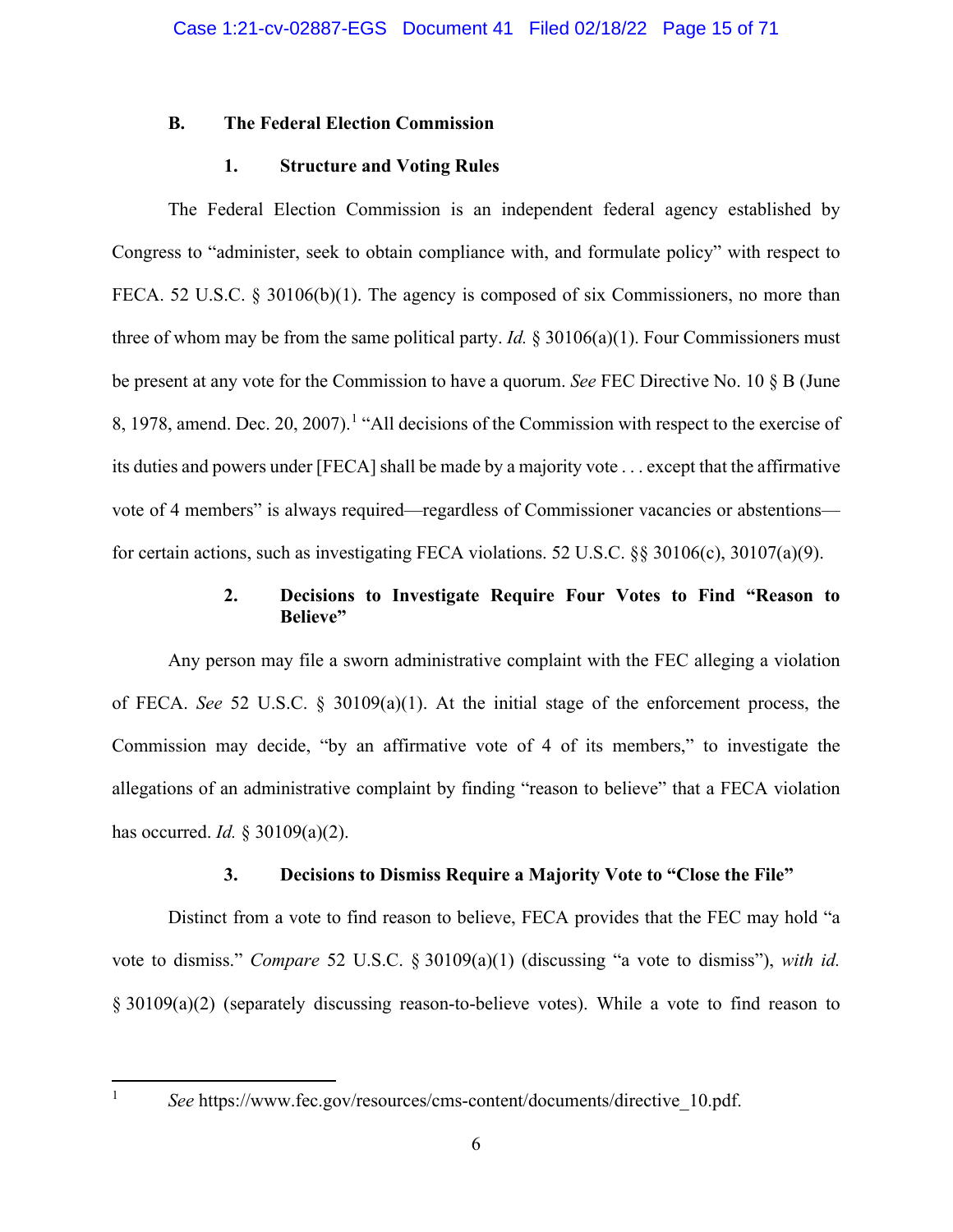#### Case 1:21-cv-02887-EGS Document 41 Filed 02/18/22 Page 16 of 71

believe is included among the list of actions for which FECA requires four votes, "dismissals are not on this list," and thus are governed by "FECA's general rule that the Commission must make decisions by majority vote." *See Citizens for Responsibility & Ethics in Washington* [("*CREW*")] *v. FEC*, 993 F.3d 880, 891 (D.C. Cir. 2021). It is the agency's "typical practice" to vote whether "to dismiss the administrative complaint" after a vote in which the agency lacks four votes to pursue the allegations in the complaint. *CREW v. FEC*, 971 F.3d 340, 346 (D.C. Cir. 2020). The Commission calls this vote to dismiss a "vote[] to close [the] enforcement file." *E.g.*, 11 C.F.R. § 5.4(a)(4); *see, e.g.*, *CREW v. FEC*, 892 F.3d 434, 442 n.13 (D.C. Cir. 2018) (describing how the FEC exercised its discretion to dismiss matter by voting "to close the file"); *CREW v. FEC*, 236 F. Supp. 3d 378, 388 (D.D.C. 2017) ("Facing deadlock, the Commission voted 5-1 to close the file."). The Commission has been dismissing cases by voting to close the file for at least the last 46 years. $2$ 

Absent majority support for a motion to close the file, an enforcement matter remains pending before the Commission even though, at that moment, there are not four votes to find reason-to-believe a violation occurred. *See, e.g.*, MURs 7350, 7351, 7357, and 7382 (Cambridge Analytica LLC, *et al.*) (after initially failing to find reason to believe, reversing course more than three months later and finding reason to believe on the same claims).<sup>[3](#page-15-1)</sup> Once a Commission majority

<span id="page-15-0"></span><sup>&</sup>lt;sup>2</sup> *See* Commission Action, MUR 002 (Litton) (1976) (reflecting a vote "to close the file"), https://www.fec.gov/files/legal/murs/2.pdf (*see* p. 21); *see* Commission Action, MUR 003 (Lemon) (Mar. 22, 1976) (stating that the FEC has "voted, 6-0, to close the file in this action"), https://www.fec.gov/files/legal/murs/3.pdf (*see* p. 10).

<span id="page-15-1"></span><sup>3</sup> *See* Certification, MURs 7350, 7351, 7357 & 7382 (Cambridge Analytica LLC, *et al.*) (Apr. 12, 2019) (failing, 2-0, to find reason to believe on a series of claims), https://www.fec.gov/files/legal/murs/7350/7350\_27.pdf. *See* Certification, MURs 7350, 7351, 7357 & 7382 (Cambridge Analytica LLC, *et al.*) (July 30, 2019) (voting 4-0 to find reason to believe on several of the same clams), https://www.fec.gov/files/legal/murs/7350/7350\_29.pdf; Certification, MURs 7350, 7351, 7357 & 7382 (Cambridge Analytica LLC, *et al.*) (Aug. 22, 2019) (same), https://www.fec.gov/files/legal/murs/7350/7350\_37.pdf.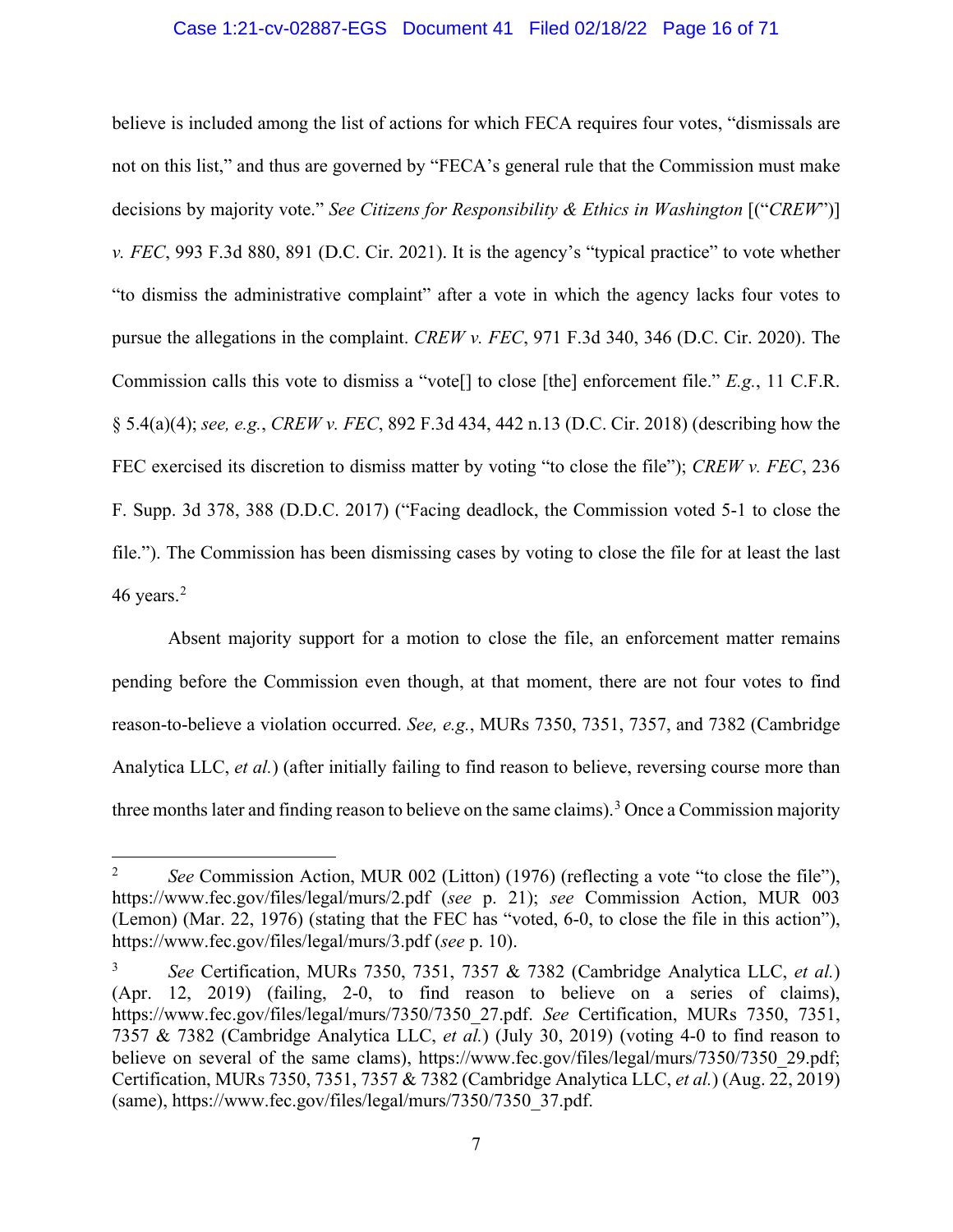#### Case 1:21-cv-02887-EGS Document 41 Filed 02/18/22 Page 17 of 71

votes to dismiss a matter by closing the file, the FEC must notify the administrative complainant and respondent of the dismissal under 11 C.F.R. § 111.20(a). *See Doe v. FEC*, 920 F.3d 866, 871 n.9 (D.C. Cir. 2019) ("When the Commission ended its investigation and closed the file, it 'terminate[d] its proceedings' within the meaning of 11 C.F.R. § 111.20(a).").

In addition, although FECA prohibits the Commission from revealing the details of any ongoing enforcement matter absent consent from the respondent, 52 U.S.C. § 30109(a)(12)(A); 11 C.F.R. § 111.21(a)-(b), once the Commission has "voted to close [the] enforcement file," investigatory materials from the enforcement case must be publicly disclosed, 11 C.F.R. § 5.4(a)(4); *see also* 11 C.F.R. § 111.20(a) (providing that if the FEC "terminates its proceedings, it shall make public such action and the basis therefore no later than thirty (30) days from the date on which the required notifications are sent to the complainant and respondent"); *Doe*, 920 F.3d at 874 (describing how, after "the Commission voted to close its file," it "announced that it would release documents from the investigation"). The disclosed enforcement file includes only those documents that "reflected" and "explained the basis for" the agency's "'final determination' with respect to enforcement matters," including any Statements of Reasons. Disclosure of Certain Documents in Enforcement and Other Matters, 81 Fed. Reg. 50,702 (Aug. 2, 2016).

#### **4. Lawsuits Challenging an FEC Dismissal or Delay**

Any administrative complainant "aggrieved" by dismissal of its complaint or "by a failure of the Commission to act on such complaint during the 120-day period beginning on the date the complaint is filed" may seek review in this District, 52 U.S.C.  $\S 30109(a)(8)(A)$ , and that court "may declare that the dismissal of the complaint or the failure to act is contrary to law," *id.*  $§ 30109(a)(8)(C).$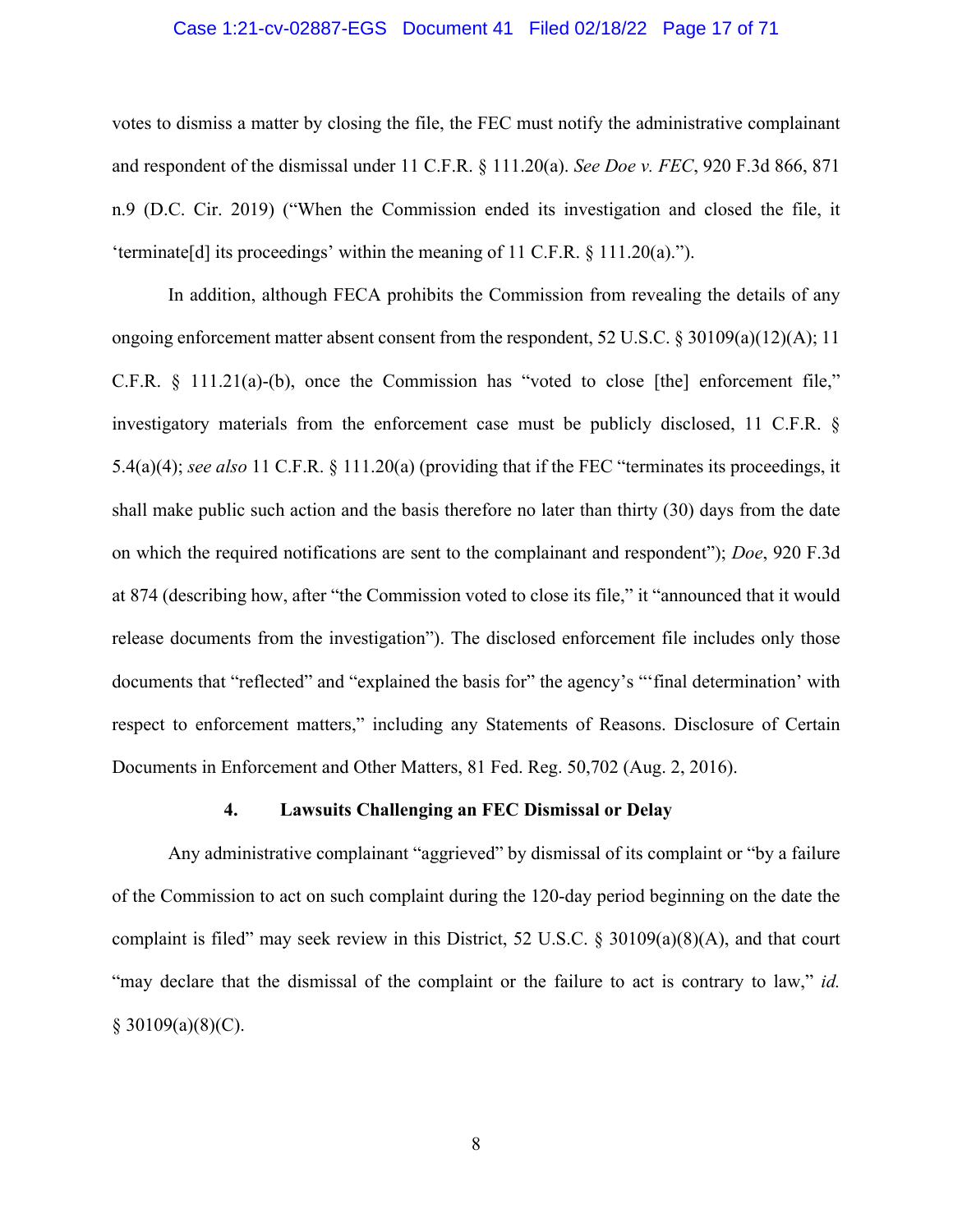#### Case 1:21-cv-02887-EGS Document 41 Filed 02/18/22 Page 18 of 71

In a suit challenging an FEC dismissal, the administrative complainant must sue the Commission "within 60 days after the date of the dismissal," *id.* § 30109(a)(8)(B), which courts consider to be the date the agency successfully voted to close the file, *see CREW*, 892 F.3d at 436 (describing the FEC's dismissal as having occurred "in 2015," the year the agency voted to close the file, even though an agency vote to find reason to believe failed 3-3 in 201[4](#page-17-0)<sup>4</sup>); *Jordan v. FEC*, 68 F.3d 518, 519 (D.C. Cir. 1995) (holding that plaintiff's dismissal challenge was untimely because it was filed 60 days after "[t]he Commission voted to dismiss Jordan's complaint on July 24, 1991," the date the FEC voted to close the file<sup>[5](#page-17-1)</sup>); *Spannaus v. FEC*, 990 F.2d 643, 644 (D.C. Cir. 1993) (holding that, for purposes of the 60-day clock, "the date of dismissal was January 9, 1991," the date the FEC closed the file<sup>[6](#page-17-2)</sup>); *CREW v. FEC*, 799 F. Supp. 2d 78, 83 (D.D.C. 2011) ("The FEC voted to dismiss MUR 5908 on June 29, 2010," the date it voted to close the file, $\frac{7}{1}$  $\frac{7}{1}$  $\frac{7}{1}$ "thereby triggering Plaintiffs' 60-day clock in which to appeal the dismissal").

In a suit challenging the FEC's "failure to act," rather than a dismissal, the issue is whether the agency has "fail[ed] to take timely final action" on the administrative complaint. *Citizens for Percy '84 v. FEC*, No. 84-cv-2653, 1984 WL 6601, \*4 (D.D.C. 1984); *see also Common Cause v. FEC*, 489 F. Supp. 738, 744 (D.D.C. 1980) ("Where the issue before the Court is whether the

<span id="page-17-0"></span>See Amended Certification, MURs 6391 & 6471 (Commission on Hope, Growth and Opportunity ("CHGO")) (Sept. 16, 2014) (reflecting multiple failed 3-3 reason-to-believe votes), https://eqs.fec.gov/eqsdocsMUR/15044380338.pdf; Certification, MURs 6391 & 6471 (CHGO) (Oct. 1, 2015) (reflecting a failed 3-3 reason to believe vote, and a successful 5-1 vote to close the file), https://www.fec.gov/files/legal/murs/6391/15044380175.pdf.

<span id="page-17-1"></span><sup>5</sup> *See* Certification, MUR 3178 (Handgun Control, Inc.) (July 24, 1991), https://www.fec.gov/files/legal/murs/3178.pdf (p. 195).

<span id="page-17-2"></span><sup>6</sup> See Certification, MUR 2163 (American Jewish Committee) (Jan. 9, 1991), https://www.fec.gov/files/legal/murs/2163.pdf (at p. 618).

<span id="page-17-3"></span><sup>7</sup> *See* Certification, MUR 5908 (Peace Through Strength PAC) (June 29, 2010), https://www.fec.gov/files/legal/murs/5908/10044274525.pdf.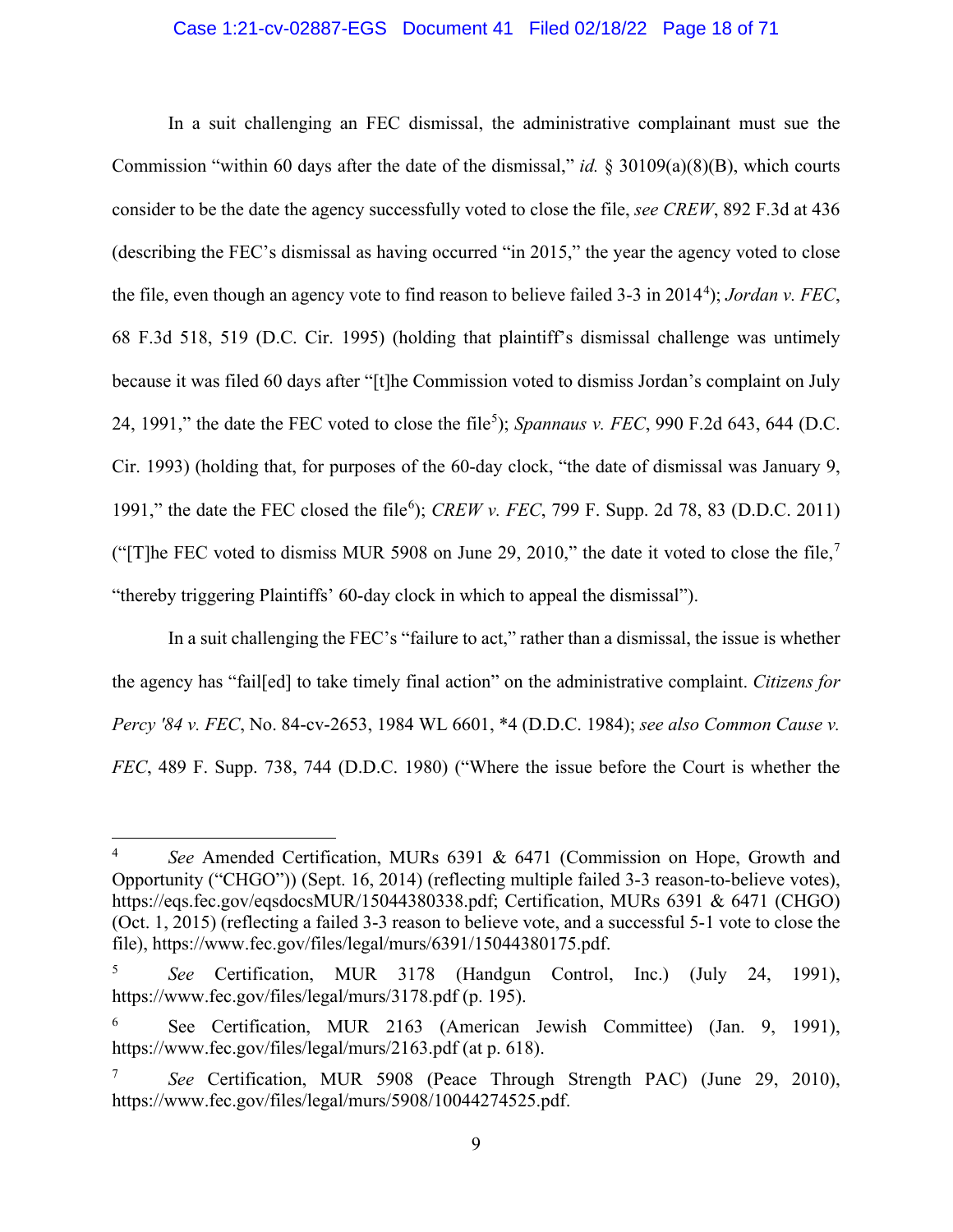#### Case 1:21-cv-02887-EGS Document 41 Filed 02/18/22 Page 19 of 71

agency's failure to act is contrary to law, the Court must determine whether the Commission has acted 'expeditiously.'"). To make this determination, Courts apply a multi-factored analysis that includes the so-called "*TRAC* factors." *See, e.g.*, *Campaign Legal Ctr. v. FEC*, No. 20-cv-0809- ABJ, 2021 WL 5178968, at \*5 (D.D.C. Nov. 8, 2021) (citing *Telecomms. Rsch. & Action Ctr. v. FCC*, 750 F.2d 70, 70 (D.C. Cir. 1984)).

#### **5. Citizen Suits to Remedy FECA Violations**

In response to a suit challenging an FEC dismissal or delay, "the court may declare that the dismissal of the complaint or the failure to act is contrary to law, and may direct the Commission to conform with such declaration within 30 days." 52 U.S.C. § 30109(a)(8)(C). If the FEC fails to conform as directed, "the [administrative] complainant may bring, in the name of such complainant, a civil action to remedy the violation involved in the original complaint." *Id*.; *Campaign Legal Ctr. v. Iowa Values*, No. 21-CV-389-RCL, 2021 WL 5416635, at \*1 (D.D.C. Nov. 19, 2021) ("Refusing to abandon its citizens to one agency's whims, Congress carefully constructed [FECA] to provide for citizen suits, where an aggrieved party can directly sue a potential FECA violator in federal court.").

#### **II. Statement of Facts**

#### **A. Defendants' Violations of FECA**

As the Complaint alleges, since at least 2014, the NRA has engaged in an ongoing scheme to evade campaign finance regulations by using a series of shell corporations to surreptitiously and illegally coordinate advertising with at least seven candidates for federal office. *See* Compl. ¶¶ 2, 39-117 (Nov. 2, 2021), ECF No. 1.

Through this scheme, two NRA affiliates—a political committee called the National Rifle Association of America Political Victory Fund ("NRA-PVF") and the NRA's "principal lobbying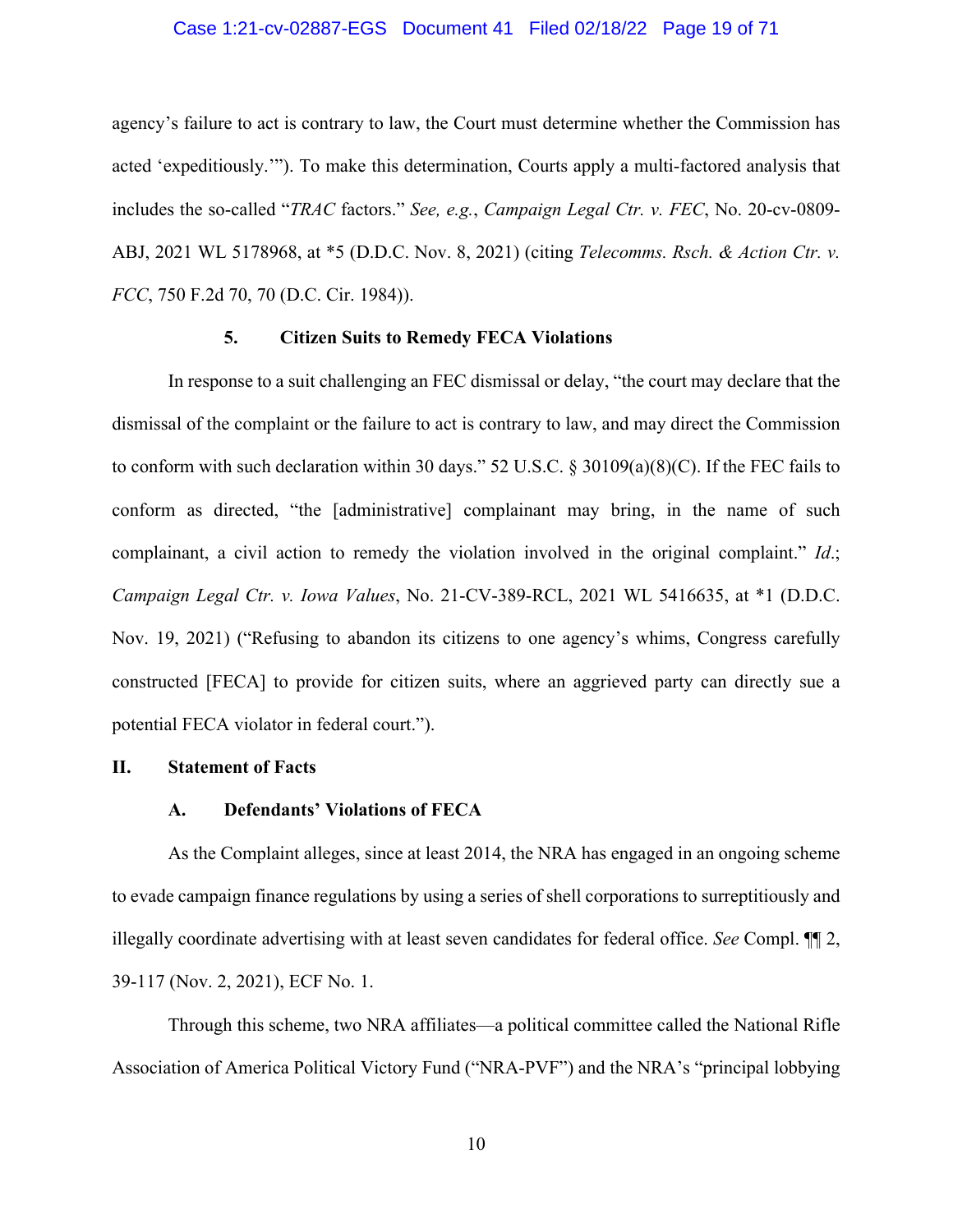#### Case 1:21-cv-02887-EGS Document 41 Filed 02/18/22 Page 20 of 71

arm," a 501(c)(4) corporation called the National Rifle Association of America Institute for Legislative Action ("NRA-ILA") (collectively, the "NRA Defendants")—made up to \$35 million in illegal, excessive, and unreported campaign contributions across the 2014, 2016, and 2018 elections, including to the Rosendale Campaign and the Hawley Campaign (collectively the "Candidate Defendants"). *See* Compl. ¶¶ 2-3, 39-117; *see* Mem. of Points and Authorities in Supp't of the NRA Defendants' Mot. to Dismiss Pl.'s Compl. ("NRA Mot.") at 2 (Jan. 28, 2022), ECF No. 35-1. These coordinated contributions violate FECA's contribution limits, corporate contribution ban, and disclosure requirements. *See* Compl. ¶¶ 2, 132-56.

The NRA Defendants coordinated with a number of candidates for federal office, including the Candidate Defendants, by contracting with a common vendor. *See, e.g.*, Compl. ¶¶ 4, 104-17. Under the common vendor scheme, the NRA Defendants and the candidates purchased advertisements through the political consultancy OnMessage/Starboard, which operates as "OnMessage" when it acts on behalf of candidates and as "Starboard" when it acts on behalf of the NRA. *See, e.g.*, Compl. ¶¶ 4, 41-50. Likewise, the NRA Defendants and the candidates placed campaign ads through a vendor named National Media, which purports to operate as "American Media and Advertising Group" ("AMAG") when it acts on behalf of candidates and "Red Eagle" when it acts on behalf of the NRA Defendants. *See, e.g.*, *id.* OnMessage/Starboard and National Media/Red Eagle/AMAG are functionally indistinguishable. *See, e.g.*, Compl. ¶¶ 4, 52. They are led by the same people, located at the same address, and have no internal separation or firewall between the staff who work for each entity. *See, e.g.*, *id.* Indeed, the same staff performed work for both the NRA Defendants and the candidates' campaigns during the same election cycles. *See, e.g.*, Compl. ¶¶ 5, 52.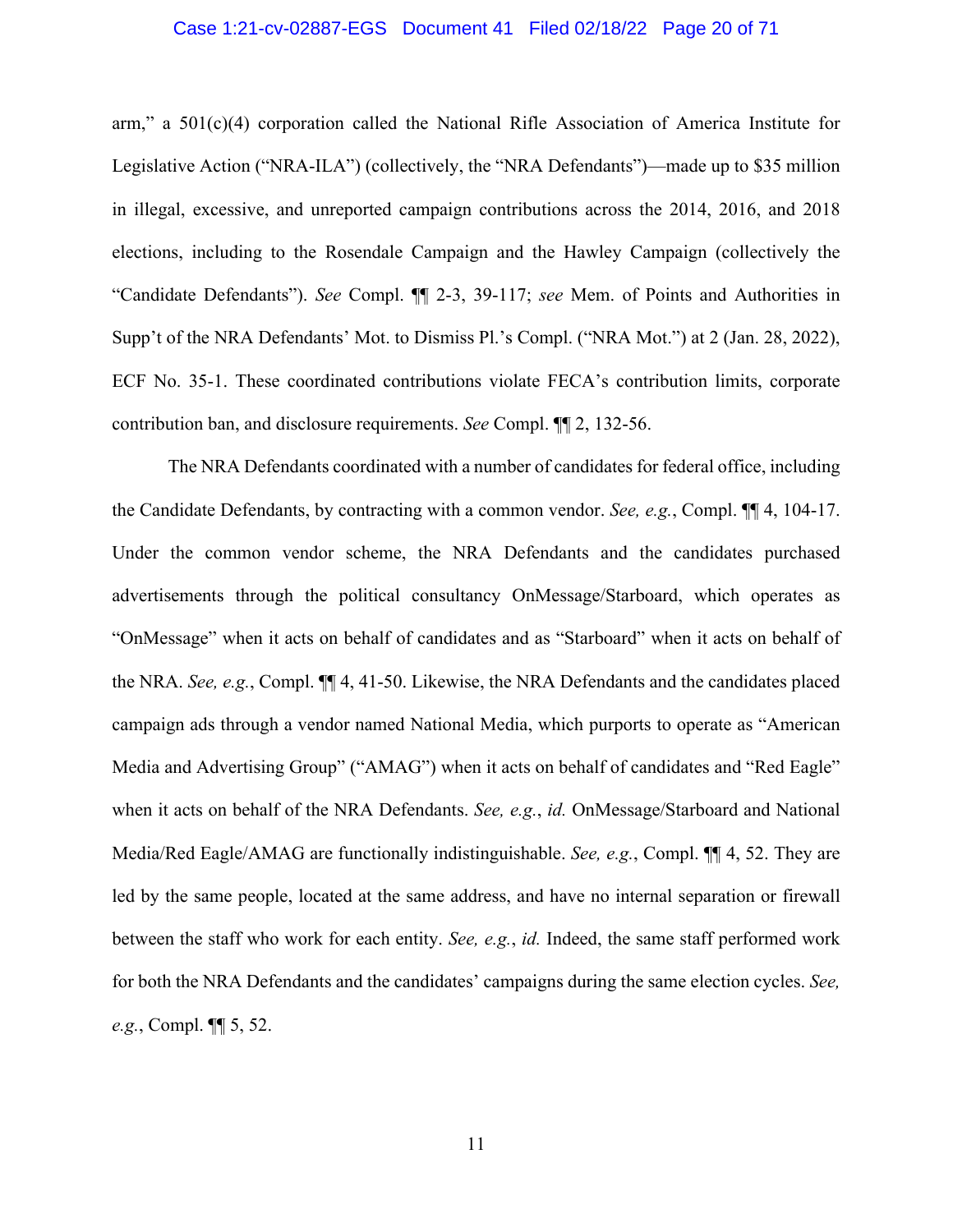#### **B. Plaintiff's Injuries Caused by Defendants' FECA Violations**

Plaintiff Giffords is a nonpartisan, nonprofit 501(c)(4) organization headquartered in Washington, D.C., that is dedicated to saving lives from gun violence. Compl. ¶ 14; Decl. of Alison Damaskos ¶ 1 (Feb. 18, 2022) ("Damaskos Decl."). Giffords exists in part to compete with the NRA and the candidates and policies it supports. Compl. ¶¶ 15-18; *see e.g.*, Damaskos Decl. ¶ 5. Plaintiff Giffords has been, and continues to be, injured by the NRA Defendants' illegal campaign contributions. *See, e.g.*, Compl. ¶¶ 14-23 Damaskos Decl. ¶¶ 6, 10-36. Giffords directly opposed the campaigns of several of the candidates who participated in the NRA scheme, and who benefited from the NRA Defendants' illegal contributions, including Representative Rosendale and Senator Hawley. Compl. ¶ 20; Damaskos Decl. ¶¶ 10-30. Giffords's affiliated political committee ("PAC") contributed \$2,500 to Representative Rosendale's 2018 Senate race opponent Jon Tester, and \$5,000 to Senator Hawley's 2018 opponent Claire McCaskill. Compl. ¶ 20; Damaskos Decl. ¶¶ 13-14. Giffords also continues to engage in legislative advocacy for positions that the NRA's beneficiaries have opposed while in office, and against positions that the NRA's beneficiaries have supported. Compl. ¶¶ 15-18, 20; Damaskos Decl. ¶¶ 2-6, 17, 26-27. By violating FECA's contribution limits, source restrictions, and disclosure requirements, the NRA Defendants received the unlawful economic benefit of being able to make as much as \$35 million in contributions to candidates, while the Rosendale and Hawley Campaigns obtained the unlawful economic benefit of accepting up to \$383,196 and up to almost \$1 million in contributions respectively. Compl. ¶¶ 25, 106, 109. Giffords is injured by the competitive advantages the NRA Defendants and the Candidate Defendants have obtained by flouting campaign finance laws. *See* Compl. ¶¶ 6, 18, 23, 25, 106, 109. Damaskos Decl. ¶¶ 10-30.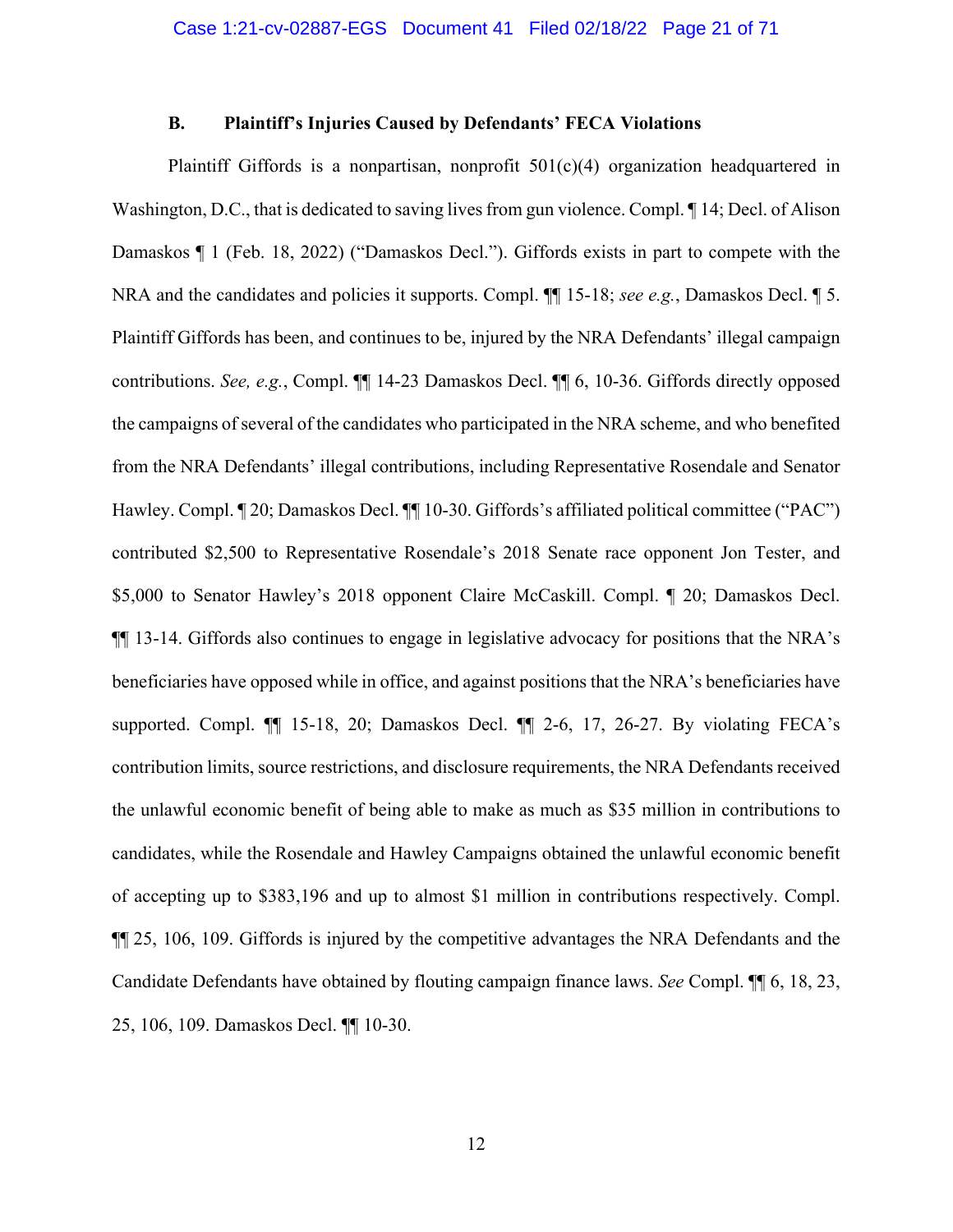#### Case 1:21-cv-02887-EGS Document 41 Filed 02/18/22 Page 22 of 71

Plaintiff Giffords intends to continue competing with the NRA Defendants and their favored candidates, including the Candidate Defendants, in future elections. *See* Compl. ¶¶ 14-23; Damaskos Decl. ¶¶ 17-25; *see also id.* ¶¶ 2-16. For example, Giffords intends to oppose the reelection of Matt Rosendale to the United States House in the upcoming 2022 mid-term election, and the re-election of Josh Hawley to the United States Senate in 2024. Damaskos Decl. ¶¶ 21-25. The competitive fundraising advantage that the Candidate Defendants enjoy over the candidates supported by Giffords as a result of the illegal contributions from the NRA "forces Plaintiff to spend its resources countering its opponents' illegally raised funds." *Id.* ¶¶ 29; *see also, e.g.*, Compl. ¶¶ 18-22.

In addition, Giffords relies on accurate information being included in FEC reports to further its mission of "saving lives from gun violence," by (1) "research[ing], writ[ing], and propos[ing] policies designed to reduce gun violence"; (2) "mobiliz[ing] voters and lawmakers in support of safer gun laws"; (3) "educat [ing] political candidates about issues and policies related to gun violence"; and (4) "support[ing] candidates for local, state, and federal office who favor strong gun-violence-prevention laws." Compl. ¶ 15; *see also id.* ¶¶ 16-22; Damaskos Decl. ¶¶ 2-3, 31- 36. Giffords is injured by Defendants' violations because they deny Giffords campaign finance information to which it is entitled under FECA and which would help with its activities. *Id.*

#### **III. Plaintiff's Compliance with 52 U.S.C. § 30109(a)(8) and** *Giffords v. FEC*

To remedy its injuries, Plaintiff filed four administrative complaints with the FEC, from August 16 to December 7, 2018. Compl. ¶¶ 118-26. Those complaints demonstrate that the NRA Defendants made illegal, unreported, and excessive in-kind contributions, in the form of coordinated communications, to the campaigns of Thom Tillis, Tom Cotton, and Cory Gardner in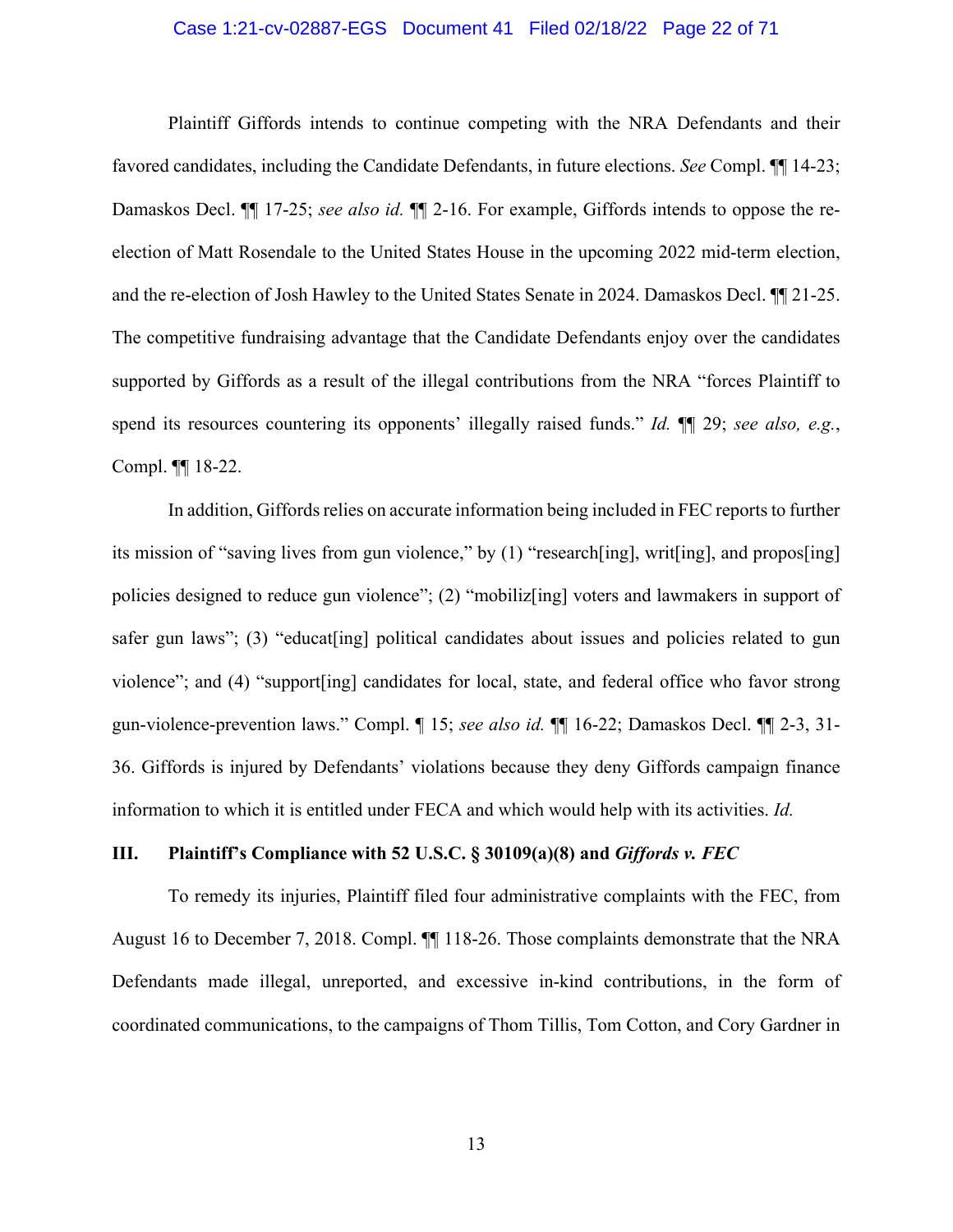#### Case 1:21-cv-02887-EGS Document 41 Filed 02/18/22 Page 23 of 71

2014, Donald J. Trump and Ron Johnson in 2016, and Matt Rosendale and Josh Hawley in 2018. *See* Compl. ¶¶ 7, 118-26.

After the FEC failed to act on any of the complaints for more than 120 days, Giffords filed suit against the Commission on April 24, 2019 under 52 U.S.C. § 30109(a)(8)(A). *See* Compl. ¶¶ 8, 127-28; *see also* Compl., *Giffords v. FEC*, No. 19-cv-1192-EGS (D.D.C. Apr. 24, 2019), ECF No. 1. Nearly two years later, on February 9, 2021, the Commission held a vote on a motion to find no reason to believe the violations alleged in two of the four complaints occurred. Unredacted Mem. Op. at 9, *Giffords v. FEC*, No. 19-cv-1192-EGS (D.D.C. Oct. 14, 2021), ECF No. 88. That vote failed 2-3, with one recusal. *Id.* Nevertheless, all four of Plaintiff's administrative complaints were held over "for further consideration" at the Commission's next meeting. *Id.* Two weeks later, on February 23, 2021, the Commission held a vote on a motion to find reason to believe the violations alleged in all four of Plaintiff's complaints (including the two on which the Commission had previously voted on February 9). *Id*. Those votes failed, 3-2, with one recusal. *Id.* That same day, the Commission also voted on a motion to find no reason to believe the violations alleged in all four administrative complaints occurred. *Id.* Those votes also failed, 2-3, with one recusal. *Id.* Subsequently, "by a vote of 2-3, the FEC rejected a motion to close the enforcement matters, and thereby dismiss Plaintiff's administrative complaints." *Id.* at 10.

On September 30, 2021, this Court denied the FEC's motion for summary judgment and granted Giffords's cross-motion for summary judgment. Unredacted Mem. Op. at 31. The Court found that the FEC's "failure to take any action on the matters" in the seven months since February 2021 was contrary to law, retained jurisdiction until the FEC "takes final agency action with respect to Plaintiff's administrative complaints," and ordered the FEC "to conform to the Court's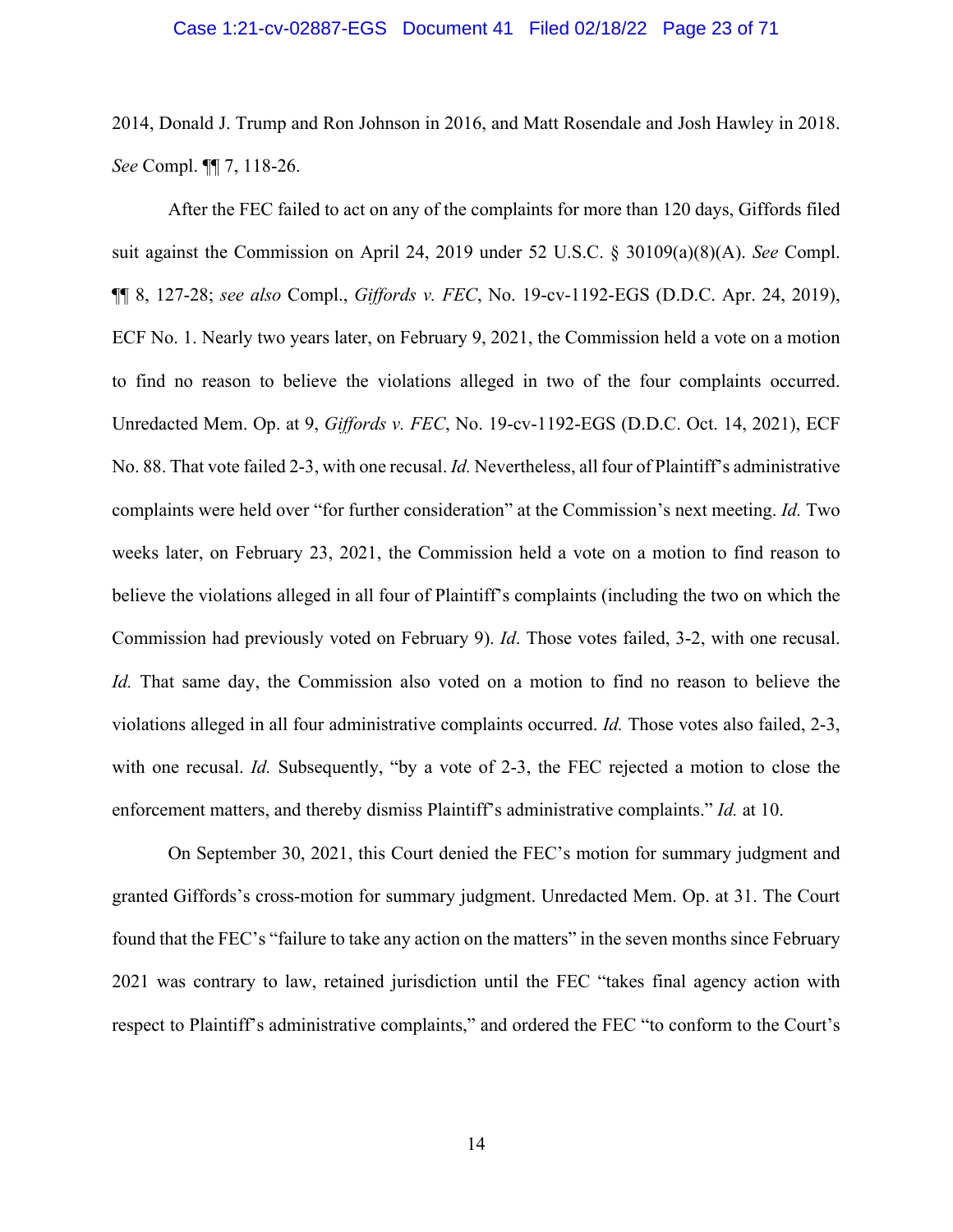#### Case 1:21-cv-02887-EGS Document 41 Filed 02/18/22 Page 24 of 71

Order within 30 days of the entry of the Order by making the reason-to-believe determination set forth in 52 U.S.C. § 30109(a)(2)." *Id.* at 30-31.

Six days before the expiration of the 30-day deadline, on October 26, 2021, the Commission "took an additional vote on whether to close the file. That vote did not pass." Tr. of Video Status Conf. ("Hr'g Tr.") at 6, *Giffords v. FEC*, No. 19-cv-1192-EGS (D.D.C. Nov. 1, 2021), ECF No. 89. That same day, the two Commissioners who voted against finding reason to believe in February 2021, "submitted to the administrative record their statement of reasons," which, the FEC told the Court, "will be released publicly when the files in the matter are closed." *Id.*

The FEC's 30-day period to conform with the Court's order expired without action by the FEC. Compl.  $\P$  9, 130. On November 1, 2021 the Court held a hearing during which FEC counsel confirmed for the Court that Plaintiff's administrative complaints against Defendants remained open before the Commission, despite the agency's previous votes:

THE COURT: If I understand correctly, once the case is closed, then the plaintiff would have received notice. But if I understand you correctly, the case is not currently closed, notwithstanding a vote; is that correct?

[FEC COUNSEL:] Yes, your Honor.

Hr'g Tr. at 8, *Giffords v. FEC*, No. 19-cv-1192-EGS (D.D.C. Nov. 1, 2021), ECF No. 89; *see also id.* at 6, 10.

Later that day, on November 1, the Court issued an Order declaring that the FEC had "failed to conform" to the September 30 Order and ordering that, "pursuant to 52 U.S.C. § 30109(a)(8)(C)," Plaintiff Giffords "may bring 'a civil action to remedy the violations involved in the original complaints'" against the NRA. Compl. ¶¶ 9, 130; *see also* Order, *Giffords v. FEC*,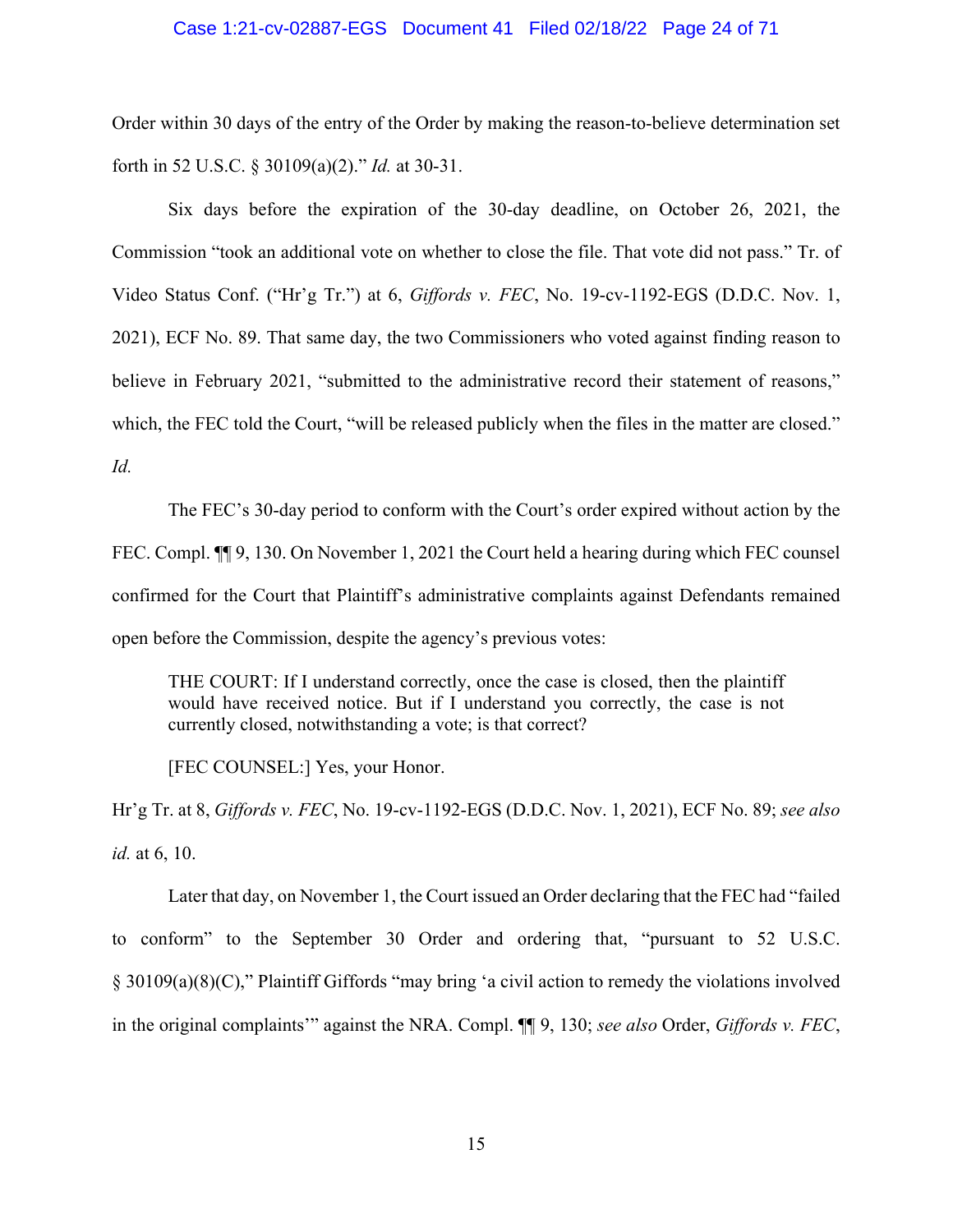No. 19-cv-1192 (D.D.C. Nov. 1, 2021), ECF No. 75. On November 2, 2021, Giffords filed this civil action against Defendants under 52 U.S.C. § 30109(a)(8)(C). *See* ECF No. 1.

#### **LEGAL STANDARDS**

A motion to dismiss brought under Federal Rule of Civil Procedure 12(b)(1) may assert either a facial or factual challenge to the Court's subject-matter jurisdiction. *RELX, Inc. v. Baran*, 397 F. Supp. 3d 41, 47 (D.D.C. 2019). In response to a facial challenge, a court must accept the complaint's allegations as true, view them in a light most favorable to the non-moving party, and deny the motion if those allegations plausibly establish jurisdiction. *Id.* at 48 (citing *Bell Atl. Corp. v. Twombly*, 550 U.S. 544, 555 (2007)). In response to a factual challenge, the court "may consider materials outside of the pleadings to determine whether it has subject matter jurisdiction over the claims." *Id.* at 47-48.

A Rule 12(b)(6) motion to dismiss "tests the legal sufficiency of a plaintiff's complaint; it does not require a court to assess the truth of what is asserted or determine whether a plaintiff has any evidence to back up what is in the complaint." *Tyes-Williams v. Whitaker*, 361 F. Supp. 3d 1, 6 (D.D.C. 2019) (citation omitted). Instead, the court must accept the allegations of the complaint as true, "construe[] all factual inferences in favor of the plaintiff," and deny the motion if the complaint "contain[s] sufficient factual matter . . . to 'state a claim to relief that is plausible on its face."<sup>*Id.* (citations omitted).</sup>

Finally, under Rule 12(b)(2), although a plaintiff bears the burden of demonstrating personal jurisdiction, to satisfy that burden, the plaintiff need only "allege specific acts connecting [the] defendant with the forum." *Okolie v. Future Servs. Gen. Trading & Contracting Co., W.L.L.*, 102 F. Supp. 3d 172, 175 (D.D.C. 2015). Moreover, in assessing whether it has personal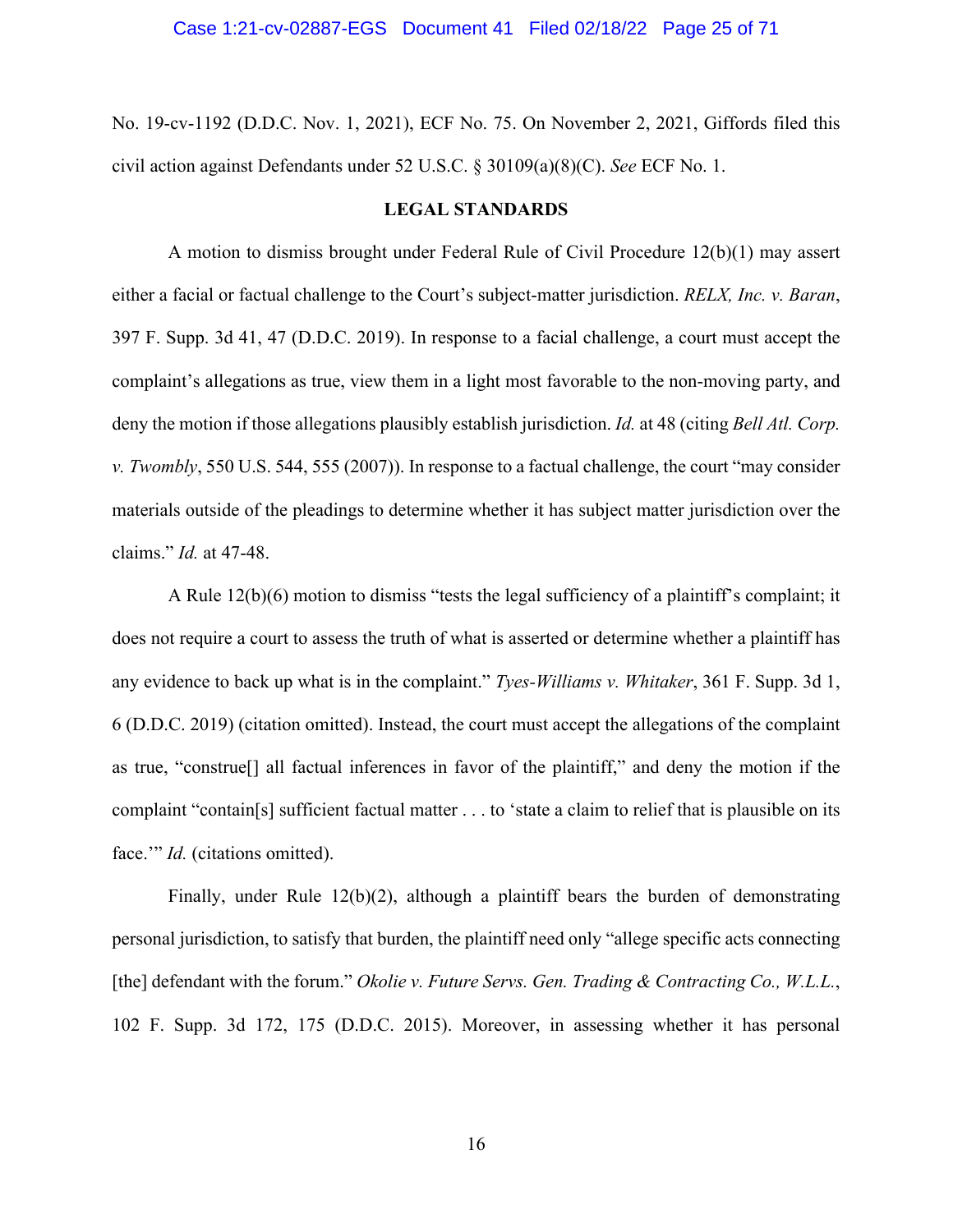#### Case 1:21-cv-02887-EGS Document 41 Filed 02/18/22 Page 26 of 71

jurisdiction over a defendant, the court may go beyond the pleadings and evaluate any "relevant matter to assist it in determining the jurisdictional facts." *Id.*

#### **ARGUMENT**

Defendants' three motions to dismiss should each be denied. First, Giffords has standing to remedy Defendants' violations of federal campaign finance law. Second, as this Court ruled in *Giffords v. FEC*, Plaintiff has satisfied the requirements to file this FECA citizen suit. Third, Plaintiff's claims are not barred by any statute of limitations. Finally, the Court has personal jurisdiction over the Rosendale Campaign.

#### **I. Plaintiff Has Standing to Challenge Defendants' Illegal Coordination Scheme**

The Court should deny Defendants' motions to dismiss for lack of standing. To establish standing, a plaintiff must show that it has suffered an "injury in fact caused by the challenged conduct and redressable through relief sought from the court." *Shays v. FEC*, 414 F.3d 76, 83 (D.C. Cir. 2005) (citation omitted). Here, Giffords has suffered at least two distinct types of injuries that the Supreme Court and D.C. Circuit have held are sufficient to confer standing. First, Giffords has alleged a competitive injury caused by the NRA Defendants making, and the Candidate Defendants accepting, illegal, excessive, and unreported contributions in violation of FECA, which is redressable by a court order prohibiting Defendants from continuing to violate the law. Second, Defendants' FECA violations deny Giffords information about the precise amounts that the NRA Defendants contributed to the Candidate Defendants in the form of coordinated communications.

#### **A. Plaintiff Has Competitor Standing**

#### **1. Plaintiff Has Suffered a Competitive Injury**

Giffords has sufficiently alleged a competitive injury-in-fact. Defendants' illegal contributions to the Candidate Defendants and other federal candidates injure Giffords as a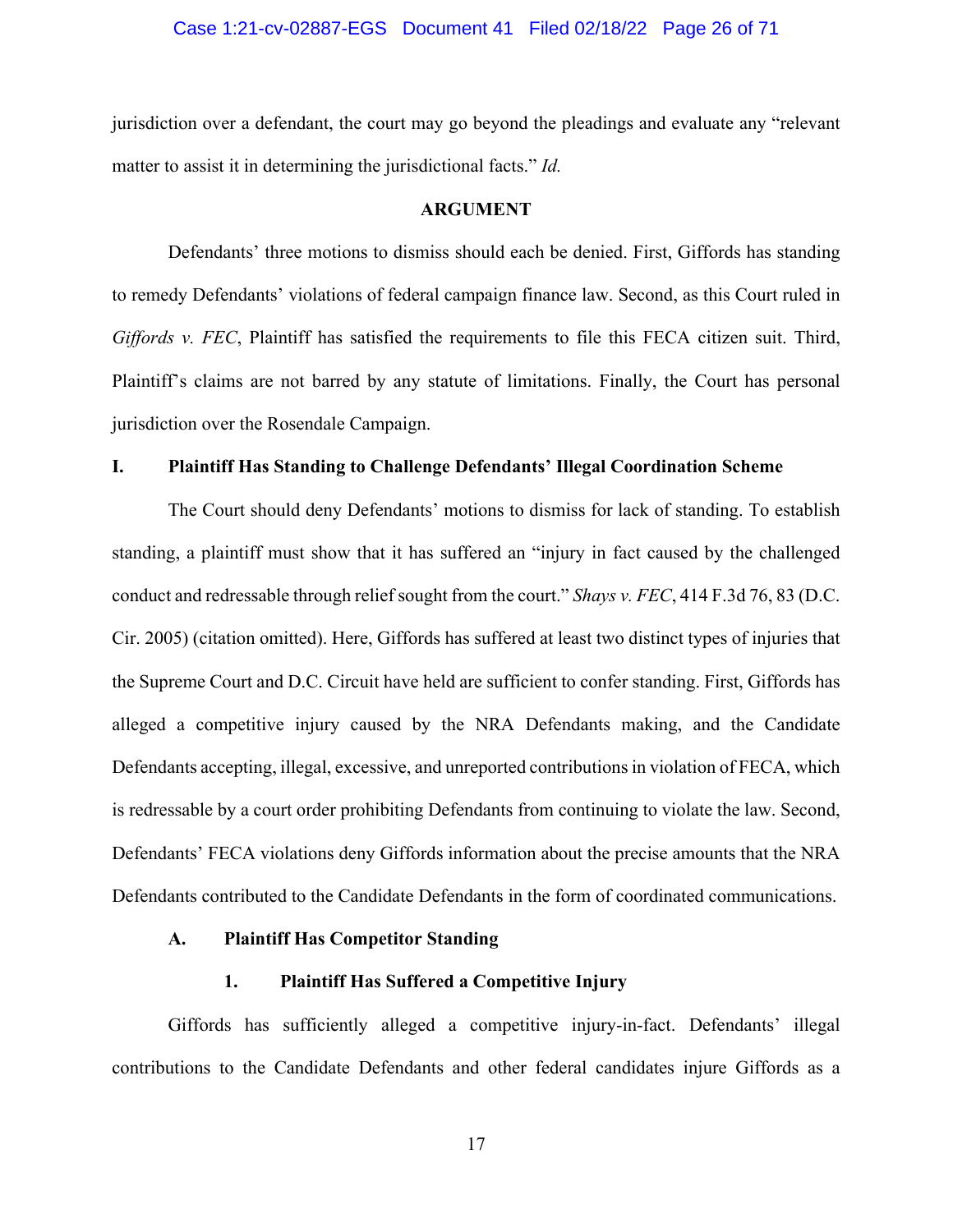#### Case 1:21-cv-02887-EGS Document 41 Filed 02/18/22 Page 27 of 71

political competitor of Defendants, forcing Giffords to compete on an illegally structured political playing field where its political competitors fundraise and spend outside the limits set by FECA.

"[W]hen [a] particular statutory provision . . . reflect[s] a legislative purpose to protect a competitive interest, the injured competitor has standing to require compliance with that provision." *Hardin v. Kentucky Utility Co.*, 390 U.S. 1, 6 (1968). Indeed, a plaintiff's pecuniary interest in successfully competing economically with its competitors is a well-established concrete interest supporting standing. *See, e.g.*, *Ass'n of Data Processing Serv. Orgs., Inc. v. Camp*, 397 U.S. 150, 152 (1970); *Shays*, 414 F.3d at 85-87; *Cement Kiln Recycling Coal. v. EPA*, 255 F.3d 855, 870 (D.C. Cir. 2001). Courts in this district and the D.C. Circuit have routinely found that competitive injuries are sufficient to confer standing under FECA. *See Shays*, 414 F.3d 76; *La Botz v. FEC*, 889 F. Supp. 2d 51, 56 (D.D.C. 2012); *Buchanan v. FEC*, 112 F. Supp. 2d 58, 63-66 (D.D.C. 2000); *Natural Law Party of the U.S. v. FEC*, 111 F. Supp. 2d 33, 45-47 (D.D.C. 2000); *see also, e.g.*, *Nader v. FEC*, 725 F.3d 226, 229 (D.C. Cir. 2013) (acknowledging that a failure to enforce FECA could produce competitive injury when plaintiff will compete against the entities violating FECA in the future).

In *Shays*, the D.C. Circuit held that "by banning certain campaign practices, Congress has created" a legally cognizable right to a fair competitive environment. 414 F.3d at 89. There, two Members of Congress challenged several FEC regulations interpreting a statute amending FECA, contending that those regulations would erode the statute's reforms and allow the plaintiffs' political competitors to engage in conduct that Congress had prohibited. *See* 414 F.3d at 82-84. The court recognized that the plaintiffs had alleged a sufficient injury in fact, holding that if the FEC failed to enforce FECA in the way the statute required, the two Congressmembers, who regularly faced re-election campaigns, would suffer injury to their right to a legally structured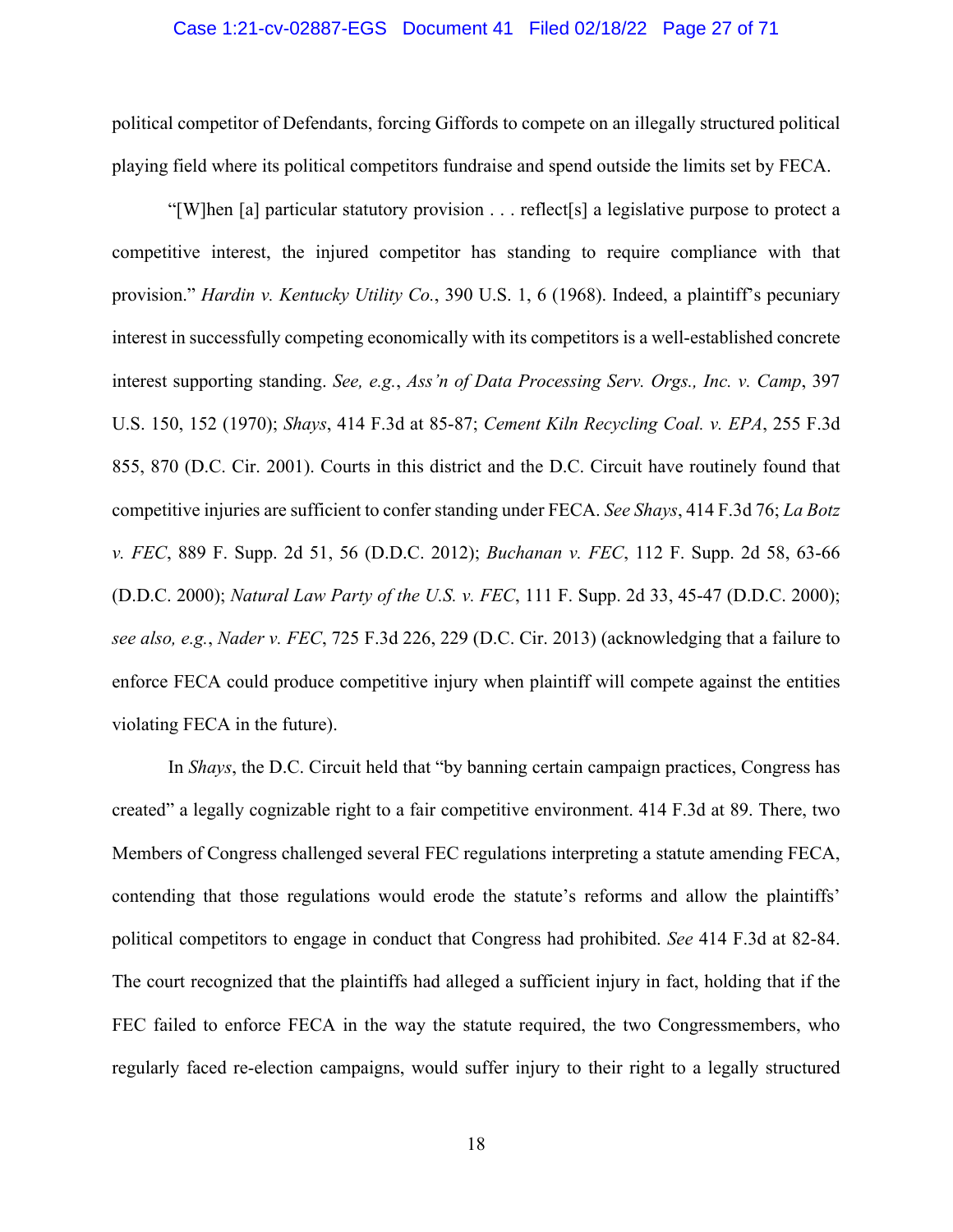#### Case 1:21-cv-02887-EGS Document 41 Filed 02/18/22 Page 28 of 71

competitive political environment in those campaigns, as their competitors would be able to operate outside FECA's limits. *Id*. at 84-87.

Here, like in *Shays*, FECA's contribution limits, corporate contribution ban, and disclosure requirements define the competitive environment under which Giffords, the NRA Defendants, and the Candidate Defendants all operate. *See, e.g.*, *id.* at 8. Giffords, as a 501(c)(4) organization with an affiliated PAC, competes with the NRA Defendants and Candidate Defendants both to raise funds and to elect candidates, Compl. ¶¶ 15-18, 20-23; Damaskos Decl. ¶¶ 10-16, 29-30, and will continue to do so in the future, Damaskos Decl. ¶¶ 17-28; *see also* Compl. ¶¶ 14-23. Giffords opposed, and will continue to oppose, the election of Candidates Rosendale and Hawley to federal office, Compl, ¶ 20; Damaskos Decl. ¶¶ 13-14, 21-25. And, Giffords has supported and will continue to support the election of rival candidates. Compl, ¶ 20; Damaskos Decl. ¶¶ 13-14, 22, 25. Under FECA, Giffords and the candidates it supports are subject to the same restrictions on contributions that they allege Defendants have violated. Thus, Giffords competes politically in the same FECA-regulated arena as the Defendants.

Moreover, the competitive injury in this case is even clearer than that in *Shays*. While that decision recognized an injury based merely on potential future FECA violations, Plaintiff's Complaint documents actual, concrete FECA violations by Defendants. Compl. ¶¶ 3-6, 25-27, 39- 117, 132-156. Moreover, unlike the Congressmembers in *Shays*, who, if their challenge had failed, could at least have benefitted from engaging in the allegedly illegal activity on the same terms as their rivals under the challenged regulations, *see* 414 F.3d at 86, Giffords cannot violate FECA as its competitors did without risking FEC enforcement, and thus has no way of obtaining benefits like those received by the NRA Defendants or Candidate Defendants.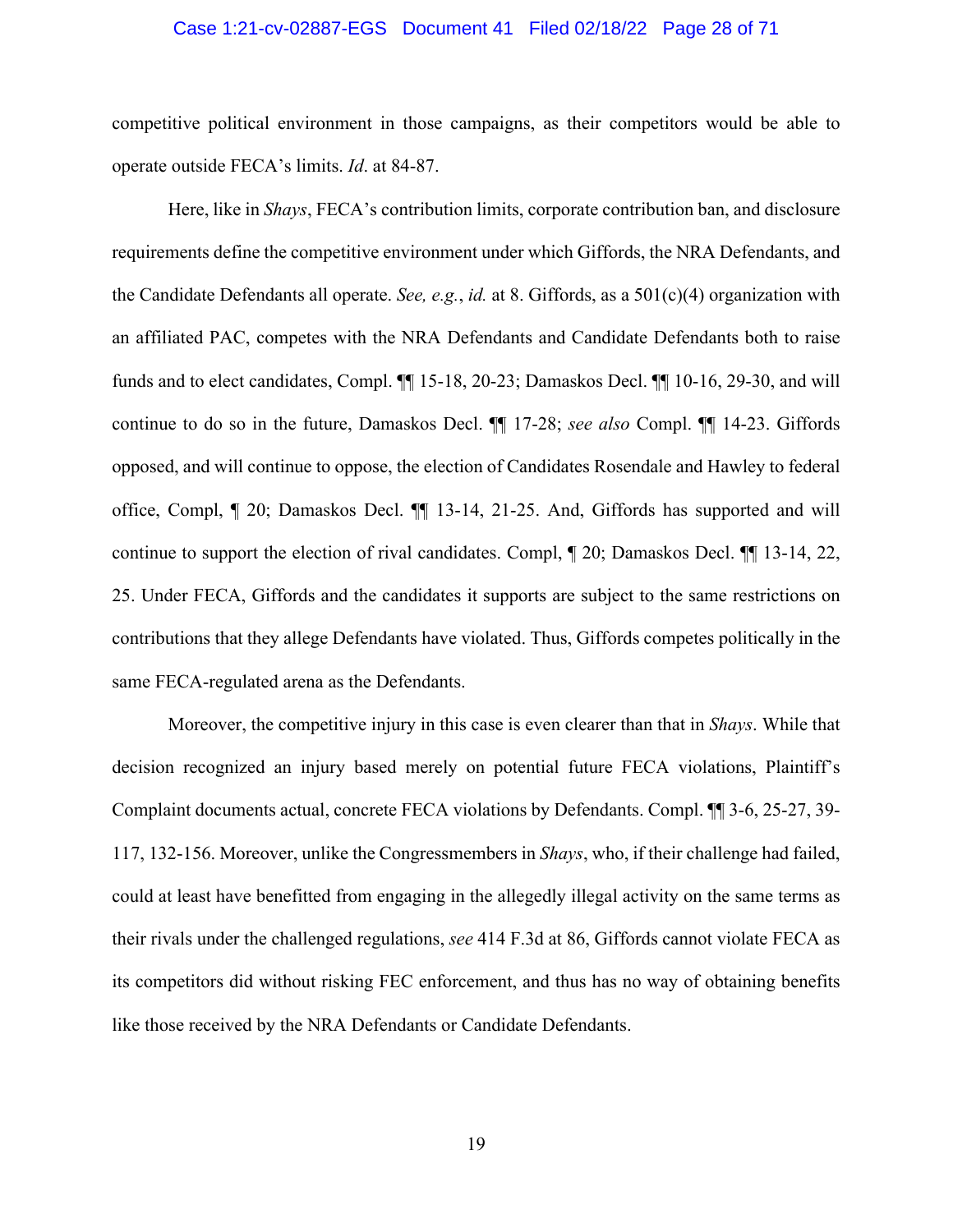#### Case 1:21-cv-02887-EGS Document 41 Filed 02/18/22 Page 29 of 71

Plaintiff's Complaint alleges specific facts showing that over the past eight years NRA has accrued as much as \$35 million in competitive advantage over Giffords by funneling illegal contributions to a multitude of candidates, including the Candidate Defendants. Compl. ¶¶ 2-3, 39- 117.[8](#page-28-0) This includes \$383,196 in illegal contributions that were made in the form of coordinated expenditures made by the NRA-ILA, a  $501(c)(4)$  corporation that is prohibited from making contributions to candidates and that were accepted by the Rosendale Campaign. Compl. ¶¶ 25, 28, 106, 109. It also includes up to \$1 million in excessive contributions made by the NRA-PVF and accepted by the Hawley Campaign. Compl. ¶¶ 25, 28, 106, 109. These illegal contributions, which far exceed what is legally allowed, gave both the NRA Defendants and the Candidate Defendants a competitive advantage over Giffords and its preferred candidates and increased spending overall in races in which Giffords competed.<sup>[9](#page-28-1)</sup> And, this spending "forces Giffords to spend its resources countering its opponents' illegally raised funds," Damaskos Decl. ¶¶ 29; *see also, e.g.*, Compl. ¶¶ 18-22, which imposes an injury in fact, *see Shays*, 414 F.3d at 86 (finding that the plaintiffs suffered a political competitive injury from the "*intensified* competition" resulting from their rivals' illegal spending) (emphasis in original); *cf. Sherley v. Sebelius*, 610 F.3d 69, 72 (D.C. Cir. 2010) (explaining that in the business context, a competitive injury exists where "a seller facing increased competition may lose sales to rivals, or be forced to . . . expend more resources to achieve the same sales").

Competitor standing in the political arena is not limited to candidates, as the Candidate Defendants claim. *See, e.g.*, Mem. in Supp't of Def. Hawley Campaign's Mot. to Dismiss Pl.'s

<span id="page-28-0"></span><sup>8</sup> Given these specific allegations, Plaintiff's competitive injuries are concrete and particularized, and do not rest on a "conclusory" allegation of competitive injury, as the NRA Defendants claim. *See* NRA Mot. at 24.

<span id="page-28-1"></span>As such, the Rosendale Campaign's assertion that Plaintiff alleged a competitive injury only against the NRA Defendants fails. *See* Rosendale Mot. at 9-10.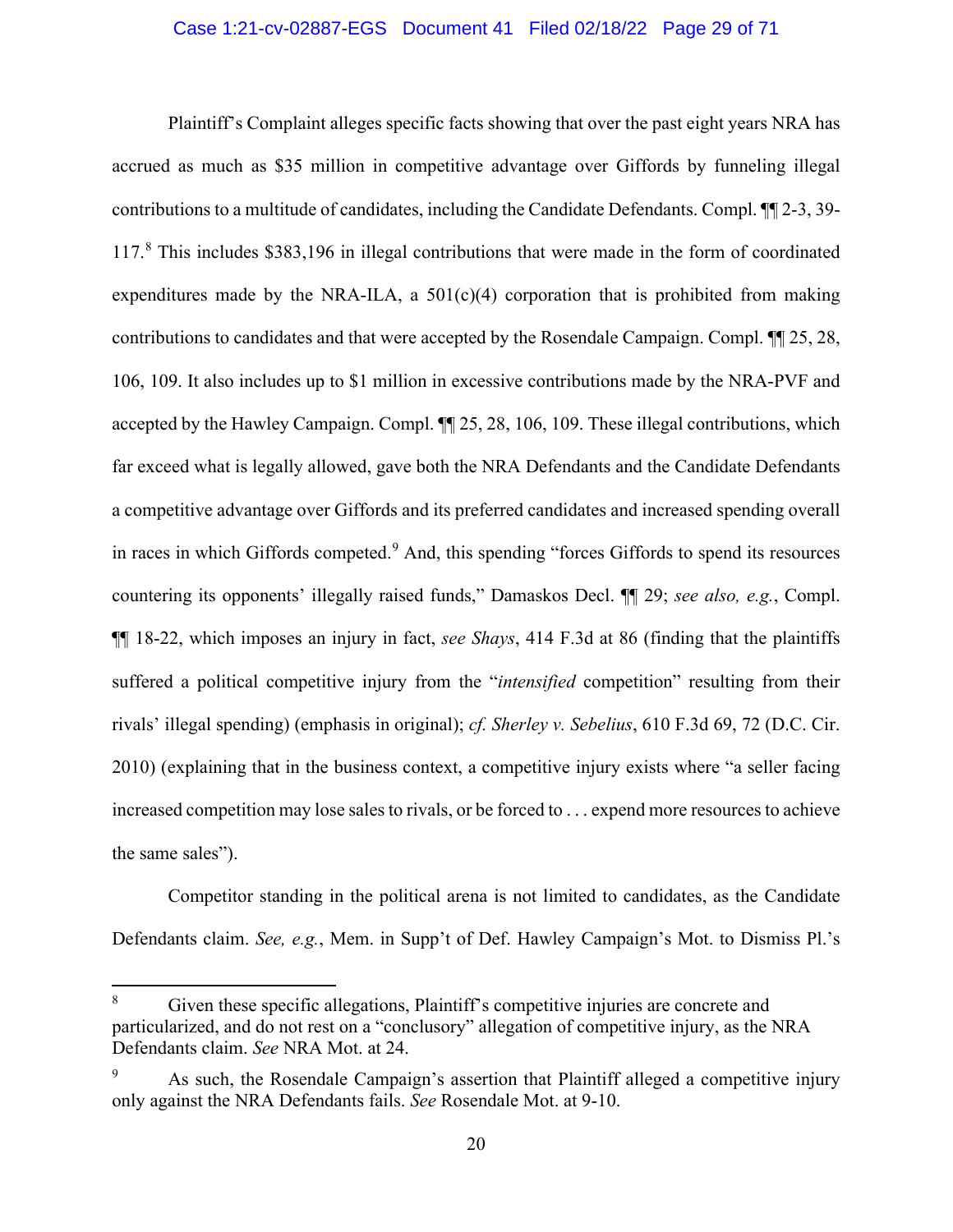#### Case 1:21-cv-02887-EGS Document 41 Filed 02/18/22 Page 30 of 71

Compl. ("Hawley Mot.") at 5 (Jan. 21, 2022), ECF No. 31-1; Def. Rosendale Campaign's Rule 12(b)(1) and 12(b)(2) Mot. to Dismiss for Lack of Subject-Matter J. and Personal J. ("Rosendale Mot.") at 10-12 (Jan. 21, 2022), ECF No. 30. Instead, it extends to "parties defending concrete interests" in a competitive environment. *Shays*, 414 F.3d at 87. Indeed, *Shays* indicated that competition to defend this interest extends not just to candidates, but also to "candidates and parties 'in a position' to exploit FEC-created loopholes." *Id.* (emphasis added) (citation omitted) (quoting *Gottlieb v. FEC*, 143 F.3d 618, 621 (D.C. Cir. 1998)); *see also id.* at 86 (citing, as examples of potential competitors who could exploit FEC-created loopholes, a rival candidate's "supporters," and "rival state parties"); *see also Chamber of Com. of the U.S. v. FEC*, 69 F.3d 600, 603 (D.C. Cir. 1995) (stating that if the FEC failed to enforce its rules governing nonprofit corporations, "a political competitor could challenge the Commission's dismissal of its complaint").

Defendants' reliance on *Gottlieb* and *Hassan v. FEC*, 893 F. Supp. 2d 248 (D.D.C. 2012) is misplaced. *See* Rosendale Mot. at 10-12. *Gottlieb*, which was decided years before *Shays*, did not hold that all non-candidates are excluded from competitor standing. Instead, the court held that a PAC could not assert political competitor standing to challenge a candidate's use of public matching funds, but only because the PAC "was never in a position to receive matching funds itself" and thus not in a position to compete for those public funds. 414 F.3d at 87 (quoting *Gottlieb*, 143 F.3d at 621). In *Hassan*, a district court simply followed *Gottlieb* in finding that a party asserting competitor standing "must show that he personally competes in the same arena with the same party to whom the government has bestowed an illegal benefit." *Id*. at 254 n.6 (quoting *Gottlieb*, 143 F.3d at 620-21). Here, as described above, Giffords is an FEC-regulated entity that directly competes in the same arena with Defendants in private fundraising, spending, and electoral success, while subject to FECA's source and amount fundraising restrictions.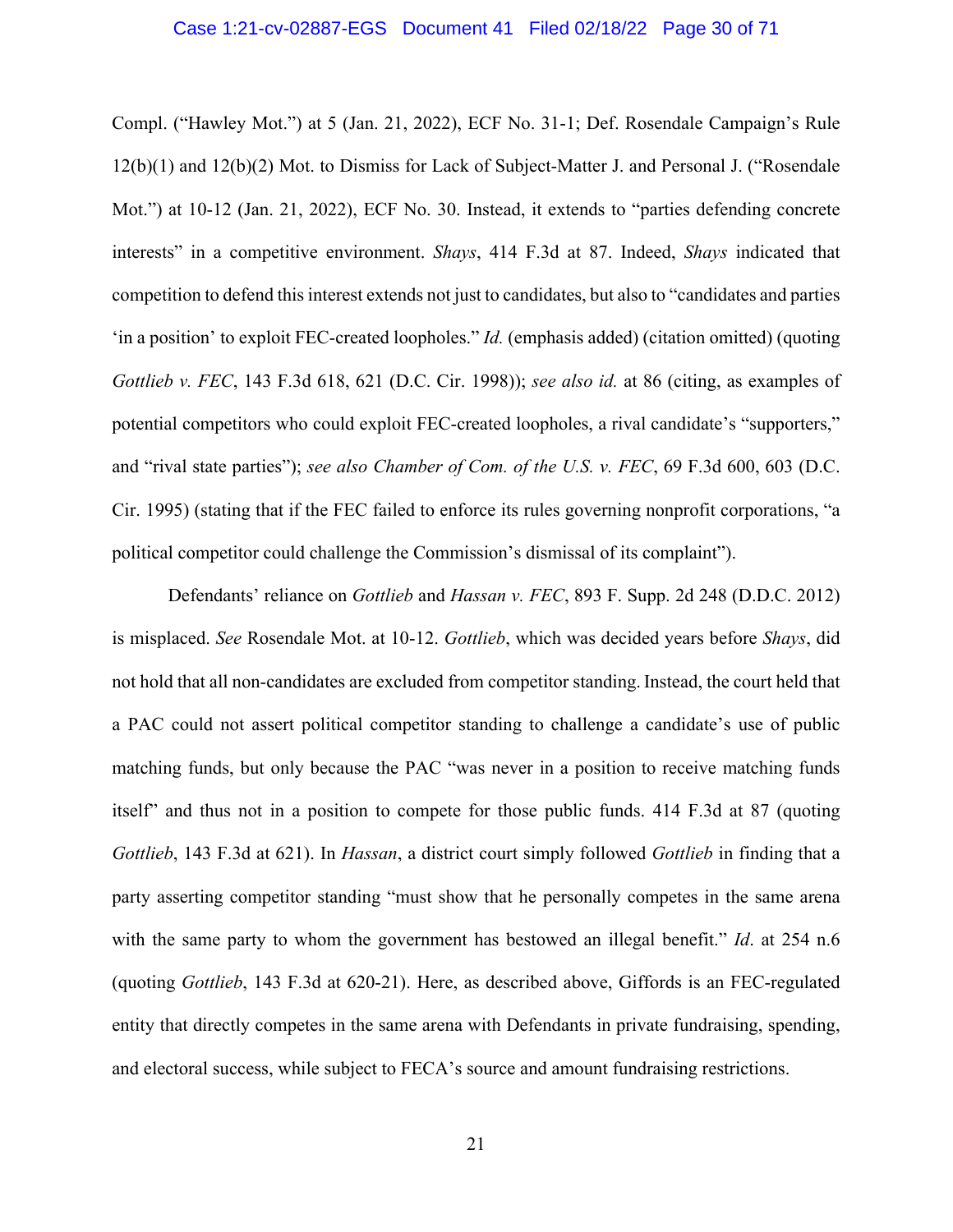#### Case 1:21-cv-02887-EGS Document 41 Filed 02/18/22 Page 31 of 71

Just as competitor standing under *Shays* is not limited to candidates, it also is not limited to cases involving regulatory challenges, as the NRA Defendants and Hawley Campaign assert. *See* NRA Mot. at 35; Hawley Mot. at 5. Although the plaintiffs in *Shays* were challenging FEC regulations on the grounds that they created an unfair competitive environment, the court did not limit its holding to that context, nor suggest that political competitor standing is in any way unusual. *See Shays*, 414 F.3d at 83-95; *see, e.g.*, *Air Line Pilots Ass'n, Int'l v. Chao*, 889 F.3d 785, 788 (D.C. Cir. 2018) (holding that *Shays* extends to "government action" generally and applying competitor standing to review an administrative adjudication); *La Botz*, 889 F. Supp. 2d at 56 (finding political competitor standing in case involving an FEC administrative adjudication); *Buchanan*, 112 F. Supp. 2d at 63-66 (same); *Natural Law Party of the U.S.*, 111 F. Supp. 2d at 45- 47 (same). Instead, *Shays* articulated the broad and intuitive principle that injured competitors have standing to sue under statutes that reflect an interest in protecting competitive interests, and indeed that there is "longstanding precedent" for recognizing such injuries. *Id*. at 85.

Next, the Hawley Campaign contends that Giffords lacks political competitor standing based on an apparent misunderstanding of the nature of Plaintiff's injury. Defendant repeatedly mischaracterizes Plaintiff's injury as stemming from the FEC's "dismiss[ing] an enforcement matter," Hawley Mot. at 5, but the FEC has not dismissed the underlying enforcement matters, and Plaintiff's claims in this case are against Defendant for violating the law, not against the FEC (which is not a party to this case) for failing to enforce the law. As a result, the Hawley Campaign's assertion that *Nader* precludes competitor standing based on claims against the FEC for failing to enforce the law, *see* Hawley Mot. at 3-4, has no application to this case. In any event, Defendant's mischaracterization of *Nader* puts it at odds with *Shays*, which explicitly recognizes competitor standing for plaintiffs challenging illegally structured campaign environments. 414 F.3d at 89.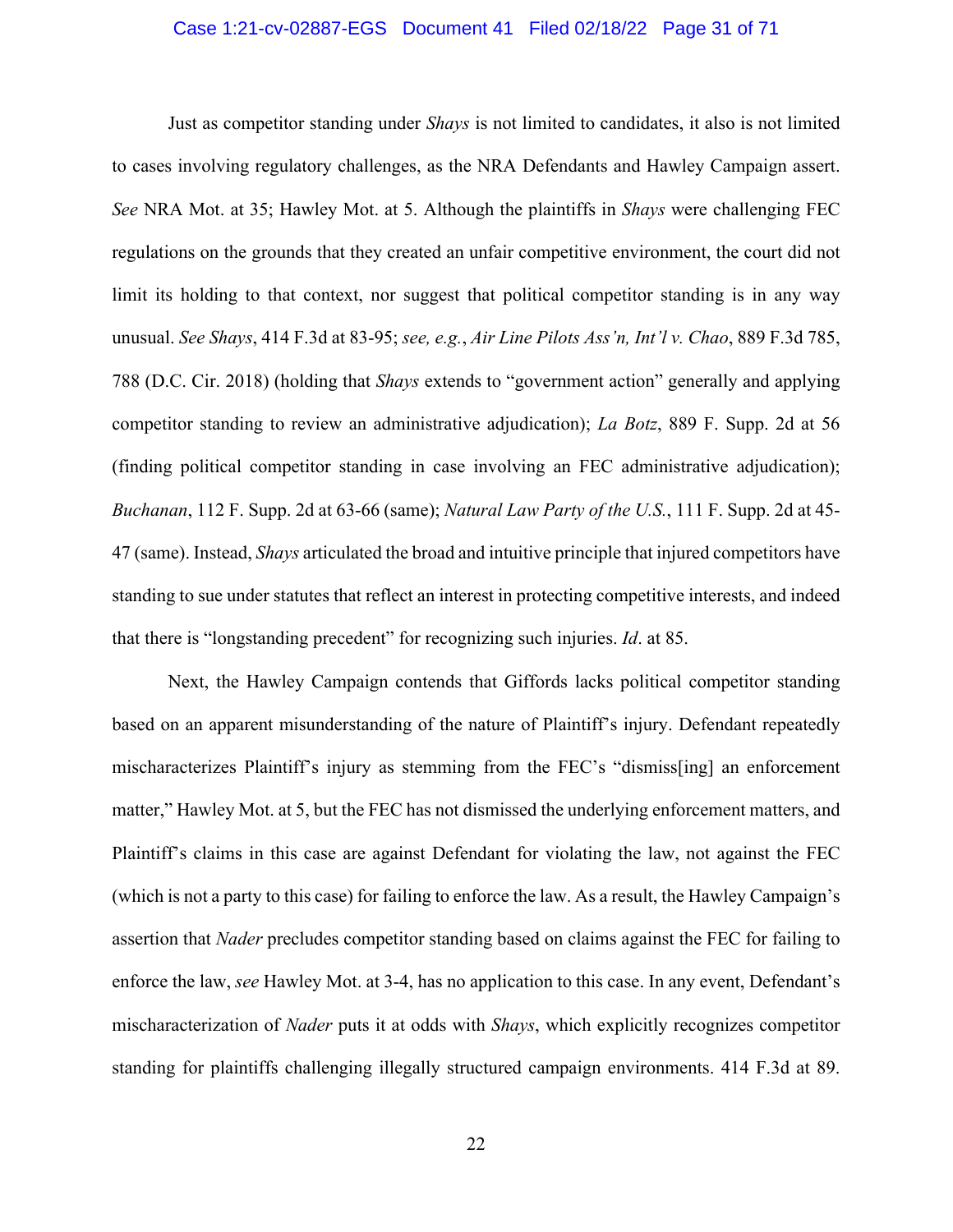#### Case 1:21-cv-02887-EGS Document 41 Filed 02/18/22 Page 32 of 71

This apparent conflict is easily resolved, however, because rather than foreclosing standing based on competitive injury, the *Nader* court merely concluded that the plaintiff lacked standing because he failed to allege sufficiently concrete plans to compete politically in the future, rendering his injury not redressable. *See Nader*, 725 F.3d at 228. In contrast, Giffords does have definite plans to continue to compete against Defendants in the future. Damaskos Decl. ¶¶ 17-25; *see also id.*  ¶¶ 2-16; Compl. ¶¶ 14-23; *supra* pp 12-13.

Finally, contrary to the NRA Defendants' assertion, NRA Mot. at 25, the injury alleged by Giffords is particular to the organization because of its unique and undisputed role as a competitor to the NRA Defendants. Compl. ¶¶ 14-23. And the NRA Defendants' contention that Giffords cannot show injury because it was still able to participate successfully in the political marketplace is unavailing. Ultimately, there is no way for Giffords to obtain the same benefits the NRA Defendants have accrued without violating the law. "[B]eing put to the choice of either violating [campaign finance law] or suffering disadvantage . . . constitutes Article III injury." *Shays*, 414 F.3d at 89. Regardless of how robustly Giffords competes with the NRA's *legal* political activity, *see, e.g.*, NRA Mot. at 25-27, it cannot lawfully compete with the NRA's millions of dollars in *illegal* contributions to political candidates. Thus, unlike in *Shays*, Giffords does not "possess the same legal options as [its] rivals." 414 F.3d at 94.

In sum, Plaintiff Giffords has been forced to compete against the NRA Defendants and its favored candidates, including the Candidate Defendants, in an illegally structured contest. Defendants have broken the law, and thus accrued a benefit to themselves that is legally unattainable for Plaintiff. In remedying this harm, Plaintiff does not seek a "mere advisory opinion," rather, Giffords "possess[es] 'such a personal stake in the outcome of the controversy as to assure that concrete adverseness which sharpens the presentation of issues upon which the court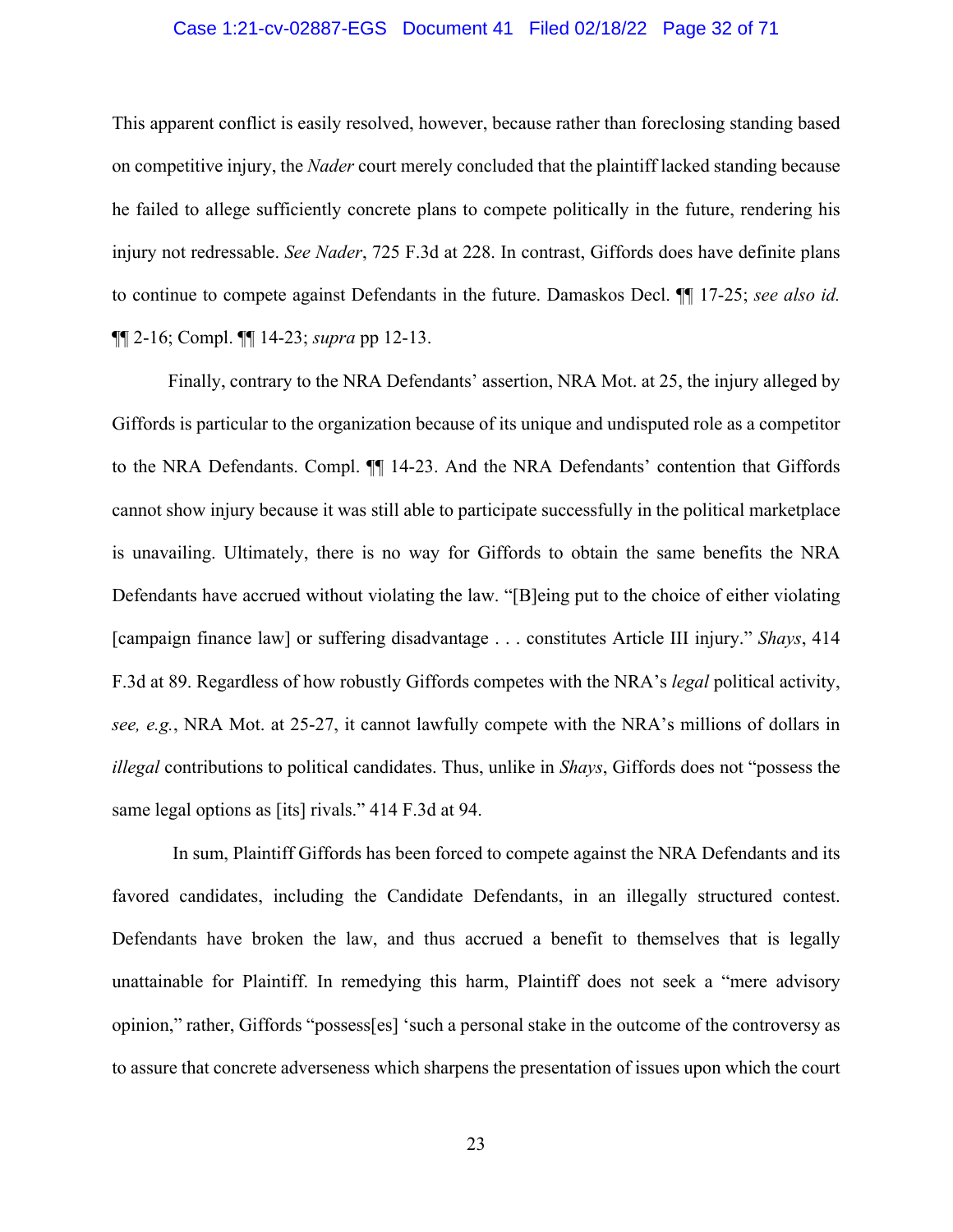#### Case 1:21-cv-02887-EGS Document 41 Filed 02/18/22 Page 33 of 71

so largely depends for illumination of difficult . . . questions.'" *Shays*, 414 F.3d at 95 (quoting *Baker v. Carr*, 369 U.S. 186, 204 (1962)).

## **2. Plaintiff's Competitive Injuries Are Caused by the NRA Defendants and Redressable by the Court**

Plaintiff's competitive injury is caused by the NRA Defendants' illegal contributions to political candidates Plaintiff opposes, including the Candidate Defendants. The NRA Defendants do not actually dispute this, nor do they challenge the facts alleged in Plaintiff's Complaint that support its competitor standing. Instead, the NRA Defendants describe at length harms that Plaintiff has not alleged, and fault Plaintiff for not seeking relief that would redress those harms. *See, e.g.*, NRA Mot. at 28-30. Plaintiff does not here assert an "injury arising from the government's allegedly unlawful regulation of someone else." *Id.* at 30 (quoting *Lujan v. Defenders of Wildlife*, 504 U.S. 555, 562 (1992)). Instead, Plaintiff argues that by violating the law and accruing to themselves the benefit of making and accepting unlimited contributions shielded from public view, the Defendants have gained a competitive advantage over Plaintiff. *See Shays*, 414 F.3d at 86.

Further, Plaintiff's claim does not "rest on a series of hypothetical occurrences, none of which Plaintiffs can demonstrate came to pass," NRA Mot*.* at 31 (quoting *Gottlieb*, 143 F. 3d at 622), nor does it rest on speculation about Giffords's "ability to influence the political process," *see* Rosendale Mot. at 11-12 (quoting *Gottlieb*, 143 F.3d at 621). First, the portions of the *Gottlieb* decision relied on by the Defendants do not relate to competitor standing, which Plaintiff has alleged here, but rather to alternative theories of standing asserted by the individual voters in that case. *Id*. As such, Defendant's reliance on those findings to undercut Plaintiff's claim to competitor standing is unavailing. Second, Plaintiff's Complaint meticulously documents millions of dollars in illegal, excessive, and unreported contributions between the NRA Defendants and their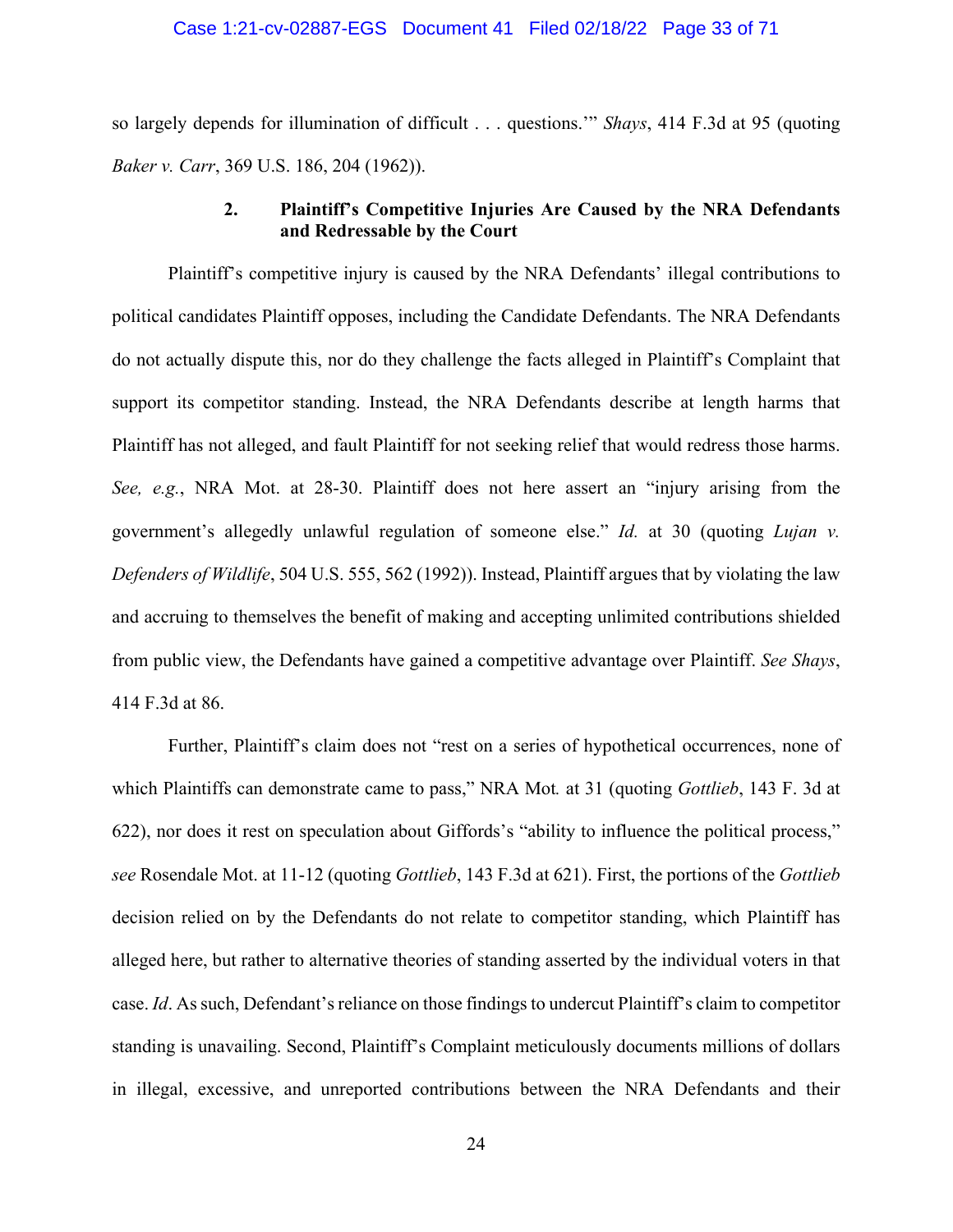#### Case 1:21-cv-02887-EGS Document 41 Filed 02/18/22 Page 34 of 71

preferred candidates, including the Candidate Defendants. Thus, unlike the voters in *Gottlieb*, Giffords has shown that it is "personally disadvantaged" by as much as \$35 million due to the NRA Defendants' accrual of unlawful benefits here. *Id.* As such, Plaintiff has shown that Defendant's illegal contribution scheme has unfairly increased competition and has caused their injury. *See Sherley*, 610 F.3d at 73 ("[T]he basic requirement common to all our cases is that the complainant show an actual or imminent increase in competition, which increase we recognize will almost certainly cause an injury in fact."); *cf.* NRA Mot. at 33 ("This Circuit in particular, however, has emphasized that 'the basic requirement common to all [such] cases' is that the allegedly unlawful competitive benefit must '*almost certainly cause an injury in fact*.'" (quoting *Sherley*, 610 F.3d at 73) (emphasis added by NRA Defendants)).

The NRA Defendants' and Rosendale Campaign's contentions that Plaintiff has failed to show redressability similarly fails. NRA Mot. at 32-33; Rosendale Mot. at 13. Defendants contend that *Nader* held that competitive injuries are unredressable because the threat of harm to future competition is too speculative. In *Nader*, however, the Court merely concluded that the plaintiff lacked standing because he failed to allege sufficiently concrete plans to compete politically in the future, rendering his injury unredressable. The decision thus acknowledged that a plaintiff who *did* have definite plans to compete in the future could claim competitor standing under *Shays*. *See id.* at 228-29. Here, unlike the plaintiff in *Nader*, Giffords has such definite plans: Plaintiff will continue to compete in the future against the NRA and its favored candidates, including by opposing the Candidate Defendants in their upcoming elections. Damaskos Decl. ¶¶ 17-25; *see also id.* ¶¶ 2-16; Compl. ¶¶ 14-23. And, this Court has already found that there is "a threat of recurrence" with regard to the violations alleged in Plaintiff's Complaint, particularly with respect to the Rosendale Campaign, because the NRA Defendants continued to coordinate with the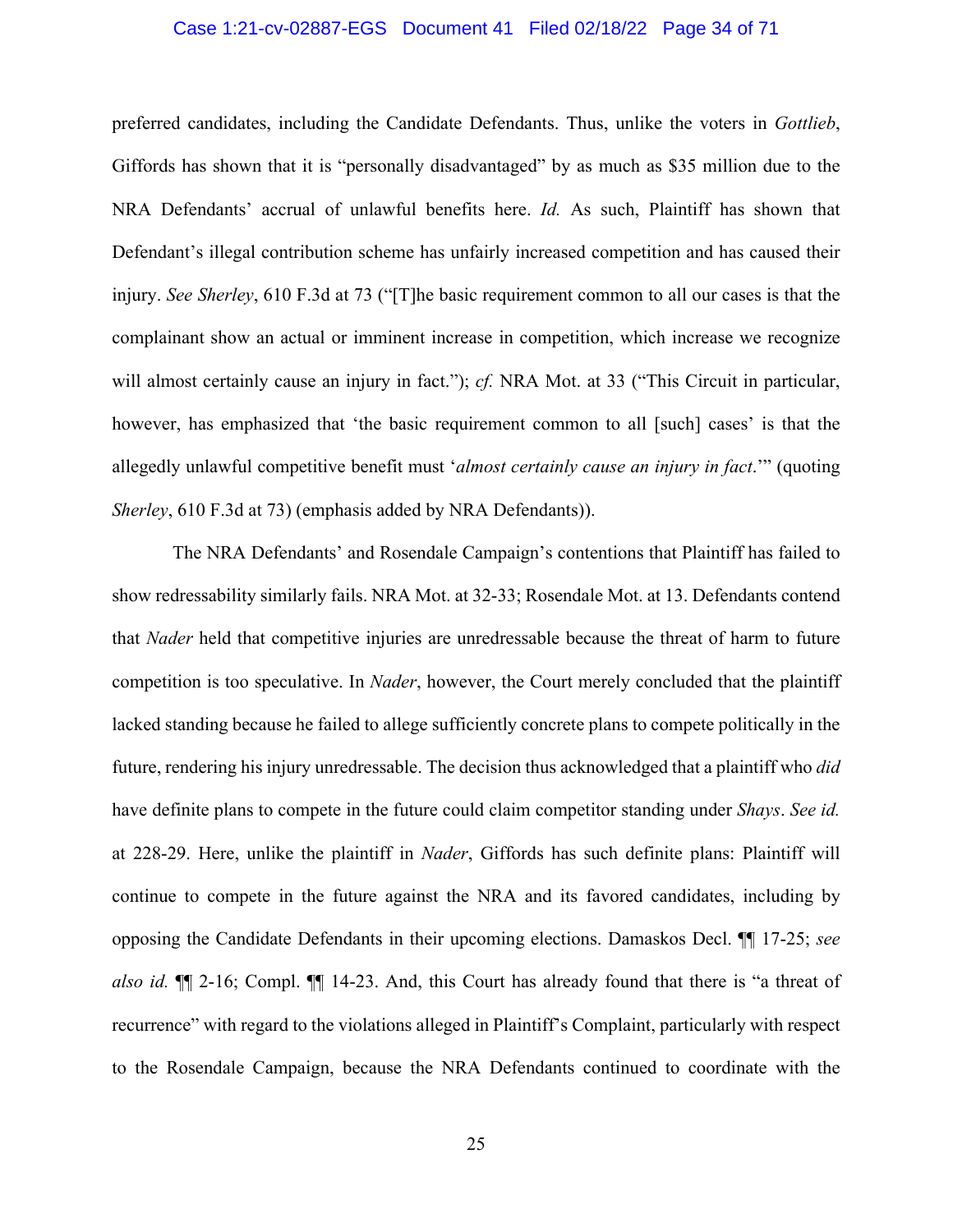#### Case 1:21-cv-02887-EGS Document 41 Filed 02/18/22 Page 35 of 71

Rosendale Campaign after they were on notice that the common vendor scheme violated FECA. Unredacted Mem. Op. at 17, *Giffords v. FEC*, No. 19-cv-1192 (D.D.C. Oct. 14, 2021).<sup>[10](#page-34-0)</sup> As such, it is beyond dispute that Plaintiff's competitive injury would be remedied by a court order declaring Defendants' coordinated contribution scheme illegal and prohibiting the NRA and the Candidate Defendants from continuing to violate the law.

The remainder of the NRA Defendants' claims about the alleged unredressability of Plaintiff's injury suffers from the same failure as its causation argument—it is largely ungrounded in the injury that Plaintiff actually asserts. *See* NRA Mot. at 32-33 (discussing the *Gottlieb* court's rejection of the standing theories asserted by the individual voters, not relied upon here).

For the foregoing reasons, the Court should deny Defendants' motion to dismiss Plaintiff's claim for lack of standing.

#### **B. Plaintiff Has Informational Standing**

Although Giffords's competitive injuries are sufficient to support its standing, Defendants' violations of FECA have also caused Giffords informational injuries that are redressable by the Court. "The law is settled that a denial of access to information qualifies as an injury in fact where a statute (on the claimants' reading) requires that the information be publicly disclosed and there is no reason to doubt their claim that the information would help them." *CLC v. FEC*, 952 F.3d 352, 356 (D.C. Cir. 2020) (quoting *Env't Def. Fund v. EPA*, 922 F.3d 446, 452 (D.C. Cir. 2019)). In this case, Defendants' violations of FECA deny Giffords information about the precise amounts that the NRA Defendants contributed to the Campaign Defendants in the form of coordinated

<span id="page-34-0"></span><sup>&</sup>lt;sup>10</sup> Since then, the NRA has continued to support candidate Matt Rosendale in is 2020 and 2022 elections. Damaskos Decl. at ¶¶ 21-23.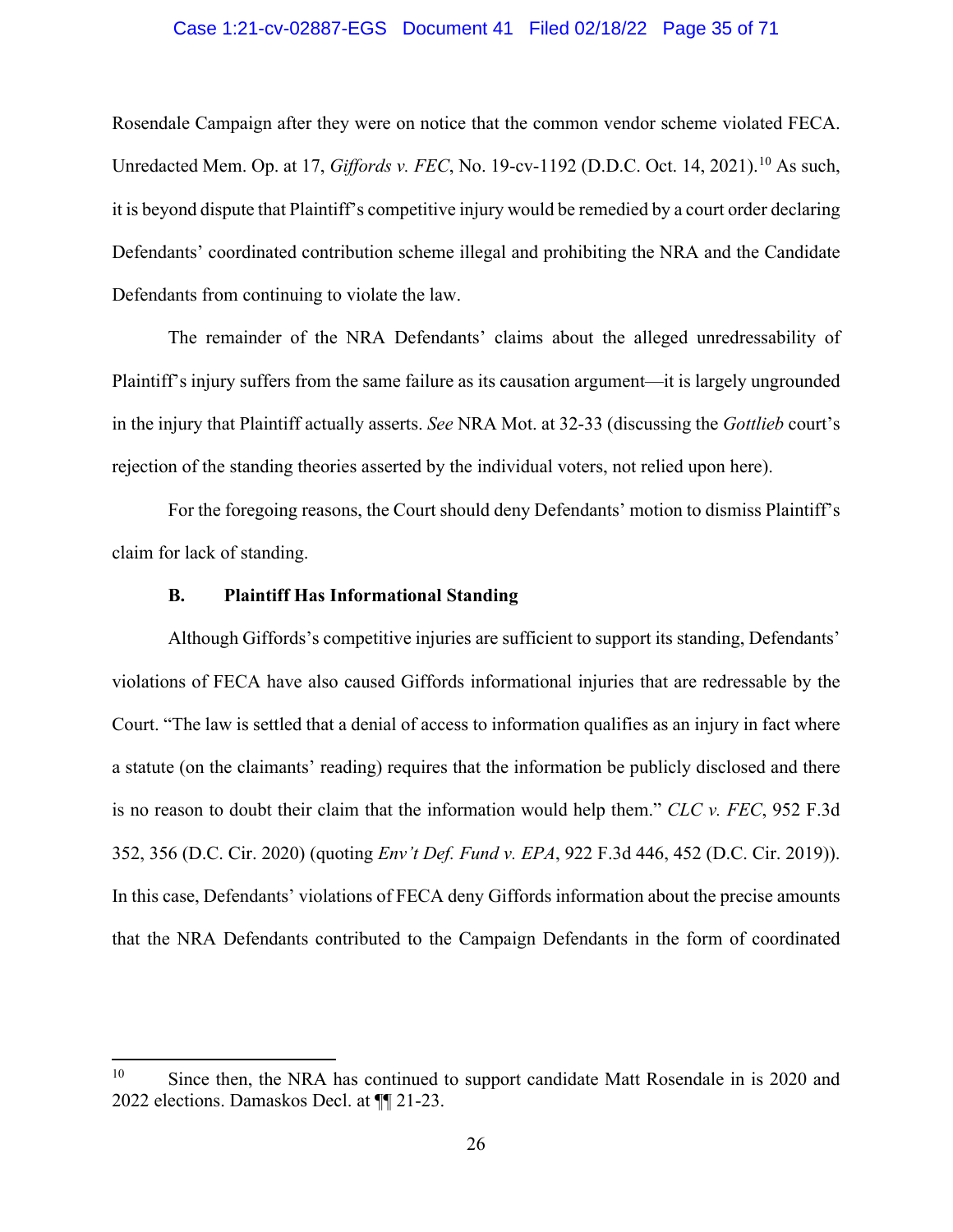#### Case 1:21-cv-02887-EGS Document 41 Filed 02/18/22 Page 36 of 71

communications. This injury derives from the failure of the Campaign Defendants and the NRA Defendants to report coordinated communications as in-kind contributions as required by FECA.

Failure to file "accurate disclosure[s] of contributor information" can produce informational injury under the Act. *CLC*, 952 F.3d at 356. For example, as alleged in Plaintiff's Complaint, advertisements run by the NRA-ILA during the 2018 election cycle opposing Rosendale's opponent were coordinated with the Rosendale Campaign, and therefore constituted in-kind contributions of which FECA requires disclosure by both participants. *See* Compl. ¶¶ 104- 07; *see also* 52 U.S.C. § 30104(a); 11 C.F.R. § 109.21. However, neither the NRA Affiliates nor the Rosendale Campaign reported any such contributions. Compl. ¶ 116. This nonreporting of inkind contributions in the form of coordinated communications deprives Giffords of "accurate disclosure of contributor information" and leaves it in the dark as to the magnitude of the contributions at issue, as Giffords cannot assess exactly how much the NRA Defendants spent producing and distributing these particular communications. The Court could redress this informational injury by ordering Defendants to file corrective reports with the FEC that accurately report each contribution made in the form of coordinated communications, and by enjoining Defendants from committing any additional violations in the future. *See* Compl. at 40 ¶¶ 5-7. The same analysis applies to the NRA Defendants' unreported contributions to the Hawley Campaign. *See, e.g.*, Compl. ¶¶ 108-17. Giffords therefore has informational standing.

The Rosendale Campaign incorrectly contends that Plaintiff cannot establish informational standing because Defendants have allegedly already disclosed all information the Act requires, relying principally on *Wertheimer v. FEC*, 268 F.3d 1070 (D.C. Cir. 2001). Mot. at 14-16. However, the fact that Plaintiff does not already know all the financial details underlying the coordinated communications at issue distinguishes this case from *Wertheimer*. The *Wertheimer*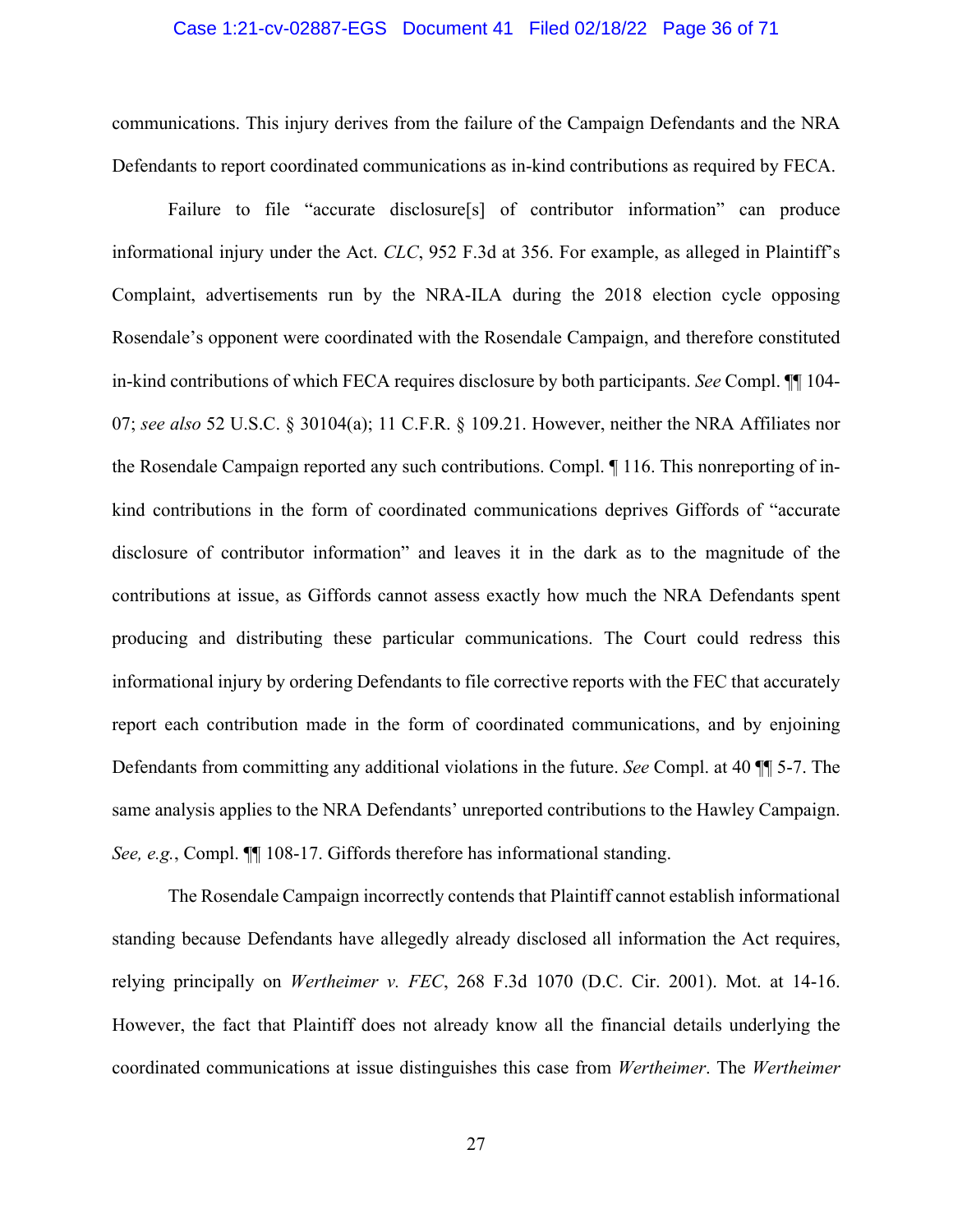#### Case 1:21-cv-02887-EGS Document 41 Filed 02/18/22 Page 37 of 71

court held that the plaintiffs in that case had suffered no informational injury when *all* the underlying details of a set of coordinated expenditures were publicly available, and the plaintiffs sought merely an FEC declaration that the expenditures were in fact coordinated. *See id.* at 1074- 75. In particular, the expenditures at issue had already been publicly reported, itemized, and "label[ed] . . . as a discrete category." *Id.* at 1074. In contrast, because the NRA Defendants and the Candidate Defendants have declined to report coordinated expenditures as contributions as required by FECA, it is impossible to determine which of Defendants' numerous financial transactions were made in furtherance of their coordinated advertising scheme. As such, Plaintiff is denied information required under FECA, namely the amount of contributions made by the NRA Defendants to the Candidate Defendants. *See* 52 U.S.C. § 30104(b)(3); § 30[11](#page-36-0)6(a)(7)(B).<sup>11</sup>

Specifically, while the Complaint alleges that the NRA Defendants made "*up to* \$35 million in illegal, excessive, and unreported campaign contributions across the 2014, 2016, and 2018 elections," Compl. at 1 (emphasis added), *see also* Compl. ¶¶ 3 ("as much as \$35 million"), 25, 49, 64, including "up to \$383,196" in expenditures in support of Matt Rosendale, Compl. ¶ 149, Plaintiff does not know (and thus has not alleged) which NRA-ILA expenditures were actually coordinated (and thus, constituted contributions to the Rosendale Campaign). Absent comprehensive reporting by Defendants on which expenditures, including their dates and amounts, were coordinated between the NRA-ILA and the Rosendale Campaign, Plaintiff is denied the information that it is guaranteed under FECA. Because "the denial of information to which the plaintiff claims to be entitled by law establishes a quintessential injury in fact," *Committee on the* 

<span id="page-36-0"></span><sup>11</sup> A case involving similar standing issues about *Wertheimer*'s scope is currently before the D.C. Circuit. *See CLC v. FEC*, No. 21-5081 (D.C. Cir. argued Nov. 15, 2021).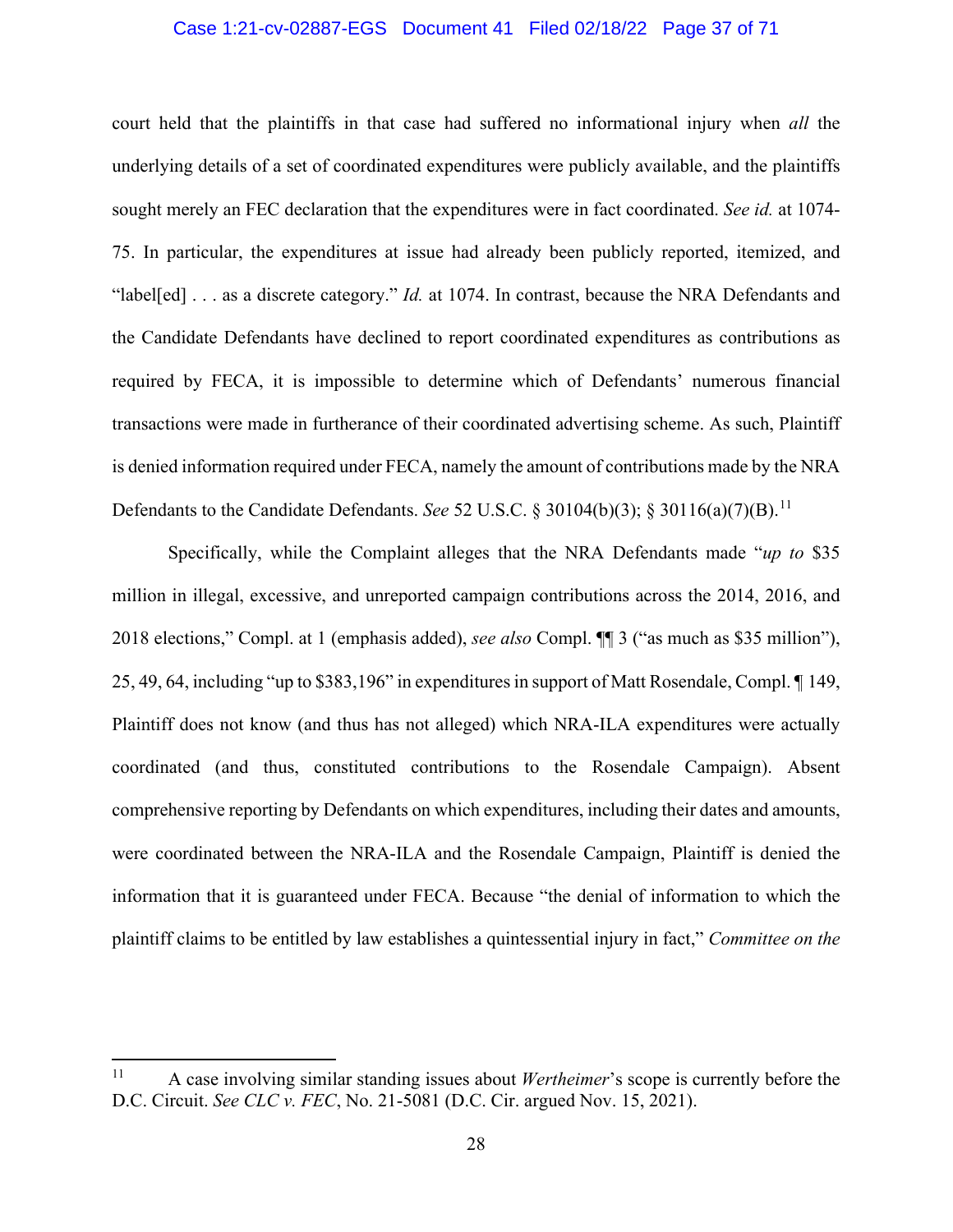#### Case 1:21-cv-02887-EGS Document 41 Filed 02/18/22 Page 38 of 71

*Judiciary of U.S. House of Representatives v. McGahn*, 968 F.3d 755, 766 (D.C. Cir. 2020) (en banc), Plaintiff has sufficiently alleged an informational injury.

As to this informational injury, "there is no reason to doubt . . . that [this] information would help" Giffords. *CLC*, 952 F.3d at 356 (quoting *Env't Def. Fund*, 922 F.3d at 452). In *CLC*, the D.C. Circuit recognized informational standing when the plaintiffs relied on accurate FEC disclosures to advance "their efforts to defend and implement campaign finance reform." *Id.* at 356. Similar to the *CLC* plaintiffs, Giffords relies on accurate information being included in FEC reports to further its mission of "saving lives from gun violence," by (1) "research[ing], writ[ing], and propos[ing] policies designed to reduce gun violence"; (2) "mobiliz[ing] voters and lawmakers in support of safer gun laws"; (3) "educat[ing] political candidates about issues and policies related to gun violence"; and (4) "support[ing] candidates for local, state, and federal office who favor strong gun-violence-prevention laws." Compl. ¶ 15; *see also id.* ¶¶ 16-22; Damaskos Decl. ¶¶ 2- 3, 31-36. Accurate information about the relationship between the NRA-ILA and Rosendale Campaign would directly advance these efforts and thereby "help" Giffords. *CLC*, 952 F.3d at 356 (quoting *Env't Def. Fund*, 922 F.3d at 452).

In sum, Giffords has satisfied all the requirements for informational standing.<sup>[12](#page-37-0)</sup>

#### **II. Plaintiff Has Satisfied the Requirements for Filing this FECA Citizen Suit**

As this Court already found in the related case of *Giffords v. FEC*, Plaintiff satisfied FECA's statutory prerequisites for filing this private right of action. *See supra* pp. 13-16. The

<span id="page-37-0"></span><sup>&</sup>lt;sup>12</sup> The Rosendale Campaign contends that Plaintiff's alleged standing deficiencies are so severe they cannot be solved by re-pleading. Rosendale Mot. at 14-16. Not so. As demonstrated herein, Plaintiff's Complaint successfully pleads standing on two independent grounds. But to the extent the Court determines otherwise, Plaintiff respectfully requests that any dismissal be without prejudice to Plaintiff's ability to amend the Complaint. *See, e.g.*, *Corsi v. Mueller*, 422 F. Supp. 3d 51, 65 (D.D.C. 2019).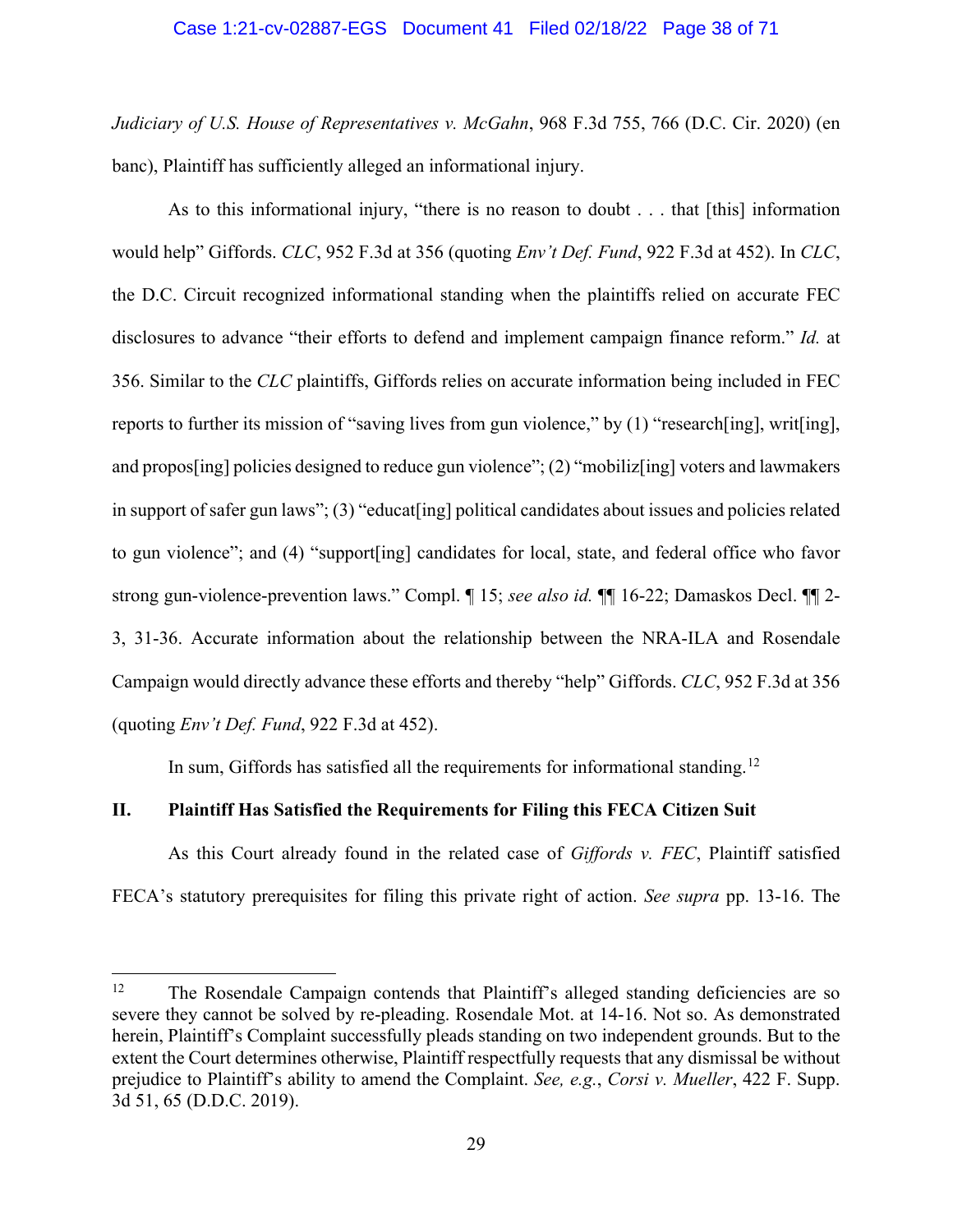#### Case 1:21-cv-02887-EGS Document 41 Filed 02/18/22 Page 39 of 71

Court should therefore reject the NRA Defendants' attempt to relitigate that case here under the guise of disputing the Court's subject-matter jurisdiction, *see* NRA Mot. at 17-22, and the Hawley Campaign's similar attempt under the guise of a Rule 12(b)(6) motion, *see* Hawley Mot. at 6-20; *cf. Campaign Legal Ctr. v. Iowa Values*, No. 21-CV-389-RCL, 2021 WL 5416635, at \*3 (D.D.C. Nov. 19, 2021) (denying defendant's attempt "to relitigate the merits of this Court's decisions in" the underlying FEC delay suit in a similar FECA citizen-suit).

Defendants' challenge fails for three reasons. First, no Defendant disputes that the Complaint sufficiently pleads that Plaintiff met FECA's requirements to file this citizen suit under 52 U.S.C. § 30109(a)(8). Thus, the Hawley Campaign's Rule 12(b)(6) motion must fail. Second, Defendants' do not dispute that *Giffords v. FEC* in fact declared the FEC's failure to act contrary to law and authorized this lawsuit. Thus, the NRA Defendants' Rule 12(b)(1) factual challenge must also fail. Third, Defendants' motions do not provide an opportunity to collaterally attack the merits of *Giffords v. FEC*, but even if they did, that challenge fails because Defendants do not provide any valid reason for the Court to second guess its rulings in that case.

## **A. The Complaint Has Sufficiently Pleaded that Plaintiff Has Satisfied FECA's Requirements for Filing a Citizen Suit**

The Court should deny the Hawley Campaign's Rule 12(b)(6) motion, which the NRA Defendants joined. That motion does not claim—nor could it—that the Complaint fails to plead that this citizen suit is authorized under 52 U.S.C. § 30109(a)(8). To bring a civil action to remedy a FECA violation,

[t] the complainant must file  $(1)$  a complaint with the FEC,  $(2)$  wait for the complaint's dismissal or 120 days of inaction, (3) file a petition in the United States District Court for the District of Columbia, (4) convince the court to find that the FEC's dismissal or failure to act was contrary to law, and (5) give the FEC at least 30 days to conform with the court's decision.

*Iowa Values*, 2021 WL 5416635, at \*3 (citing 52 U.S.C. § 30109(a)(8)).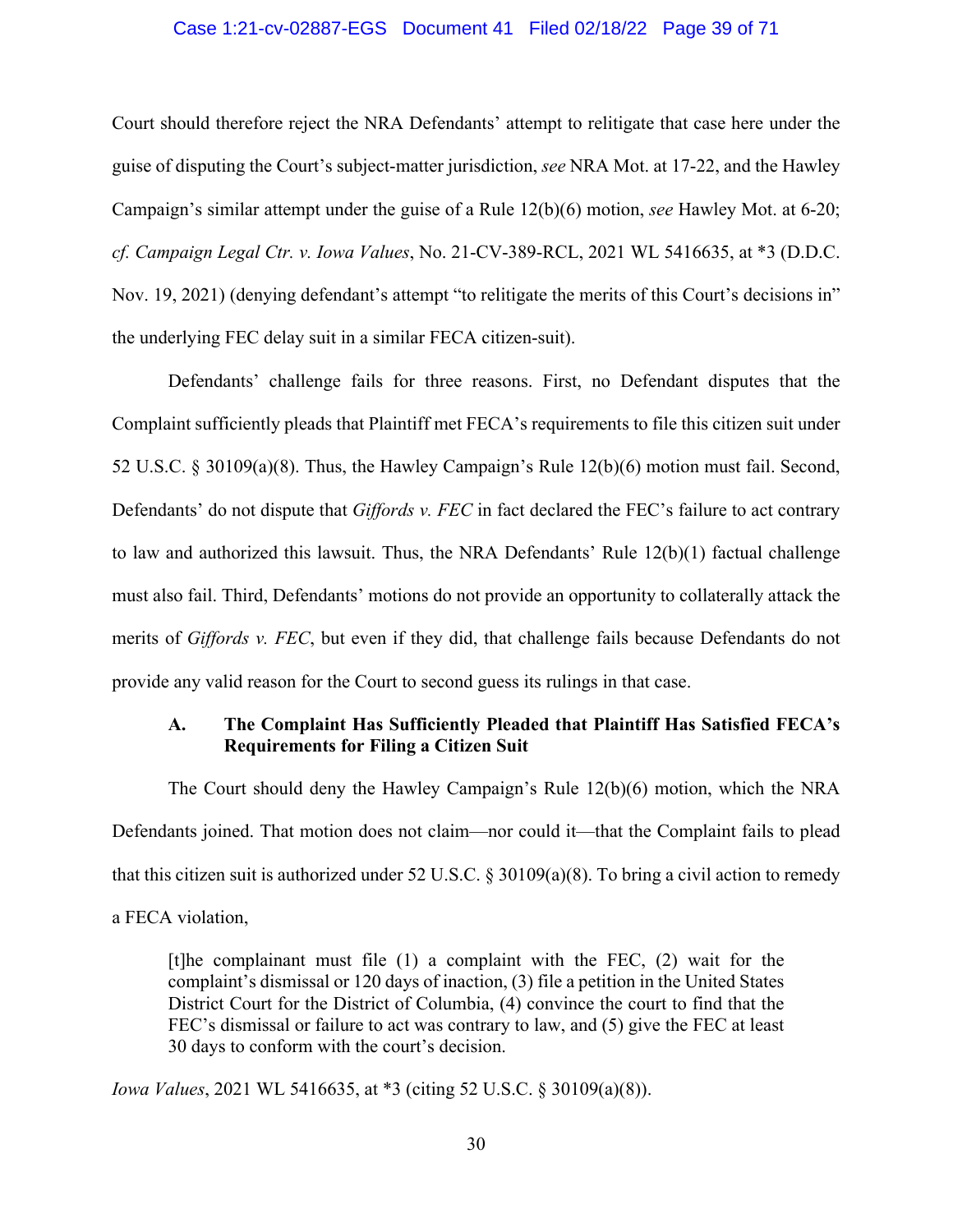#### Case 1:21-cv-02887-EGS Document 41 Filed 02/18/22 Page 40 of 71

Plaintiff has pleaded each of these elements. The Complaint alleges that (1) from August 16, 2018 through December 13, 2018, Plaintiff filed four administrative complaints with the FEC demonstrating FECA violations by the Defendants (among others), Compl. ¶¶ 118-26; (2) "the FEC failed to act on any of the complaints for more than 120 days," *id.* ¶ 8; *see also id.* ¶ 128; (3) after the 120 days elapsed, Plaintiff filed a civil action in this District against the FEC for its failure to act on the administrative complaints, *id.* ¶ 128; (4) on September 30, 2021, this Court held that the FEC's failure to act was contrary to law and ordered the FEC to act on the complaint within 30 days, *id.* ¶ 129 (citing Order, *Giffords v. FEC*, No. 19-cv-1192 (D.D.C. Sept. 30, 2021), ECF No. 71); and (5) on November 1, 2021, the Court declared that the FEC had failed to conform within 30 days to the Court's September 30 Order and authorized Plaintiff to file this lawsuit, *see id.* ¶ 130 (citing Order, *Giffords v. FEC*, No. 19-cv-1192 (D.D.C. Nov. 1, 2021), ECF No. 75).

As such, Plaintiff's Complaint is facially sufficient. Indeed, no Defendant claims that these pleadings are insufficient, and so any facial challenge to the Complaint—including the Hawley Campaign's Rule 12(b)(6) motion and the NRA Defendant's Rule 12(b)(1) motion—must be denied.

#### **B. Plaintiff Has Satisfied FECA's Requirements for Filing a Citizen Suit**

The NRA Defendants' Rule 12(b)(1) factual challenge must also fail because, in substance, that challenge admits that Plaintiff in fact satisfied each of FECA's citizen-suit requirements, and those facts are established by the *Giffords v. FEC* record in any event. *See* NRA Mot. at 2-3, 8, 14- 17, 22 (admitting that Giffords filed four administrative complaints, waited 120 days before suing the FEC over its failure to act, and convinced this Court to declare that failure contrary to law; admitting that the Court gave the FEC 30 days to conform by making a reason-to-believe determination; and admitting that in the time allowed by the Court the FEC merely affirmed its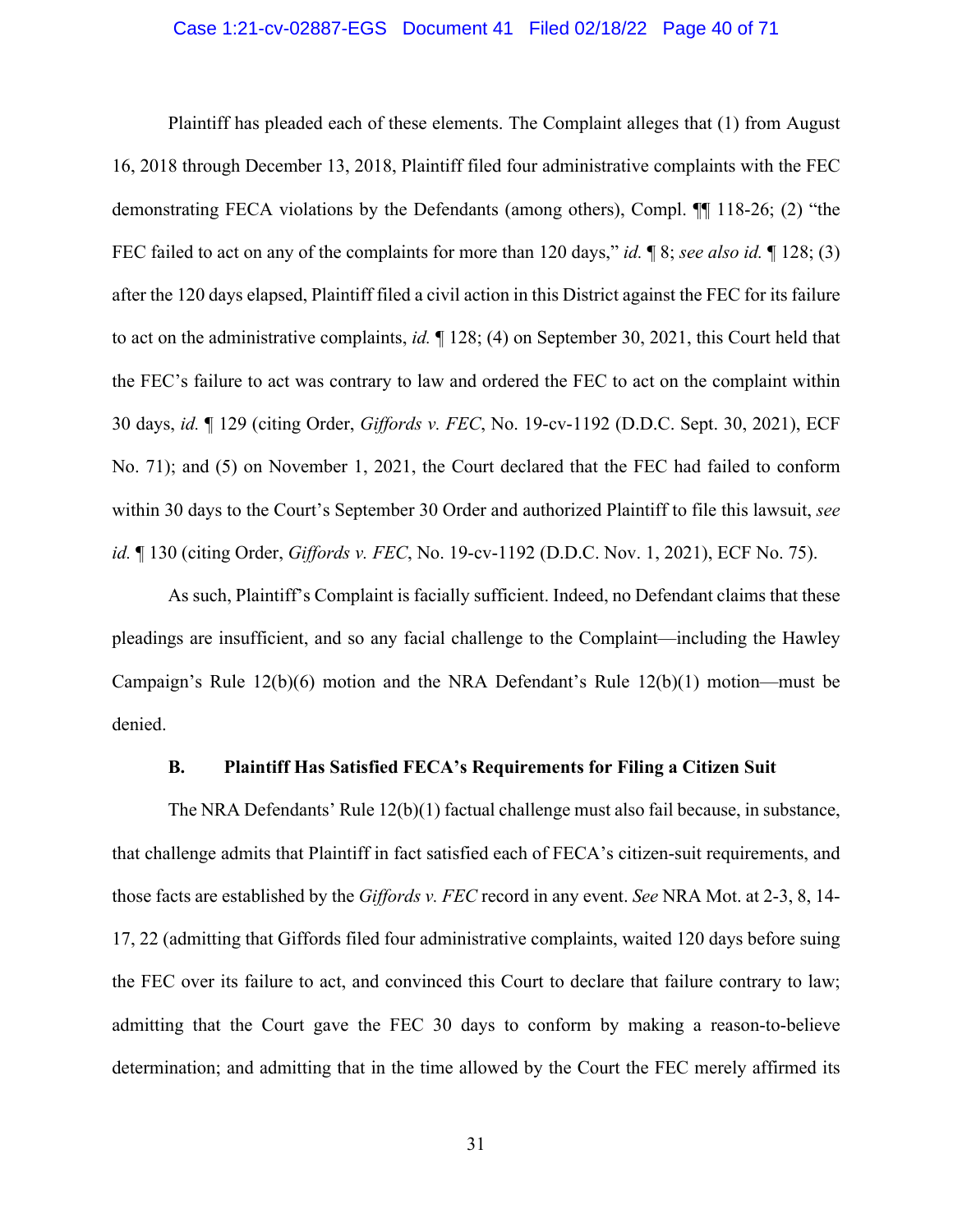#### Case 1:21-cv-02887-EGS Document 41 Filed 02/18/22 Page 41 of 71

inability to make that determination); *see also* Hawley Mot. at 2, 8, 15 (same). Thus, there is no dispute that, as a factual matter, Giffords met the requirements of section 30109(a)(8).

Instead of challenging these facts, Defendants improperly attempt to relitigate this Court's ruling in *Giffords v. FEC* that the Commission failed to act on Plaintiff's administrative complaints, and that this failure was contrary to law. That ruling was correct (as explained *infra*, Part II.C), but in any event, whether that ruling was correct is not up for debate here, since the relevant FECA precondition to this suit is whether "*the court* . . . *declare*[*d*] that the failure to act is contrary to law." 52 U.S.C. § 30109(a)(8)(C); *Iowa Values*, 2021 WL 5416635, at \*3 (explaining that, to file a citizen suit, Plaintiff must "convince the court to find the FEC's . . . failure to act was contrary to law"). As Defendants concede, the *Giffords v. FEC* court in fact made that declaration. NRA Mot. at 15-16; Hawley Mot. at 15.

Allowing defendants in FECA citizen suits to relitigate the Plaintiff's successful challenge to the FEC's delay or dismissal would be inconsistent with FECA's command that only district courts in the District of Columbia may decide (subject to appeal) whether an FEC dismissal or delay is contrary to law. 52 U.S.C. § 30109(a)(8), (9). While an administrative complainant must file any challenge to an FEC dismissal or failure to act in a court in this District, a resulting citizen suit may be filed in *any* district court. *See id.* § 30109(a)(8)(C). Thus, allowing a citizen-suit defendant to re-litigate the administrative complainant's claim against the FEC would, contrary to section 30109(a)(8), allow district courts outside this District to review, and effectively reverse, decisions by courts in this District holding that an FEC dismissal or delay was contrary to law, despite lacking jurisdiction to hear such claims, and without the participation of the FEC. Not only that, but administrative complainants would also effectively be required to convince two district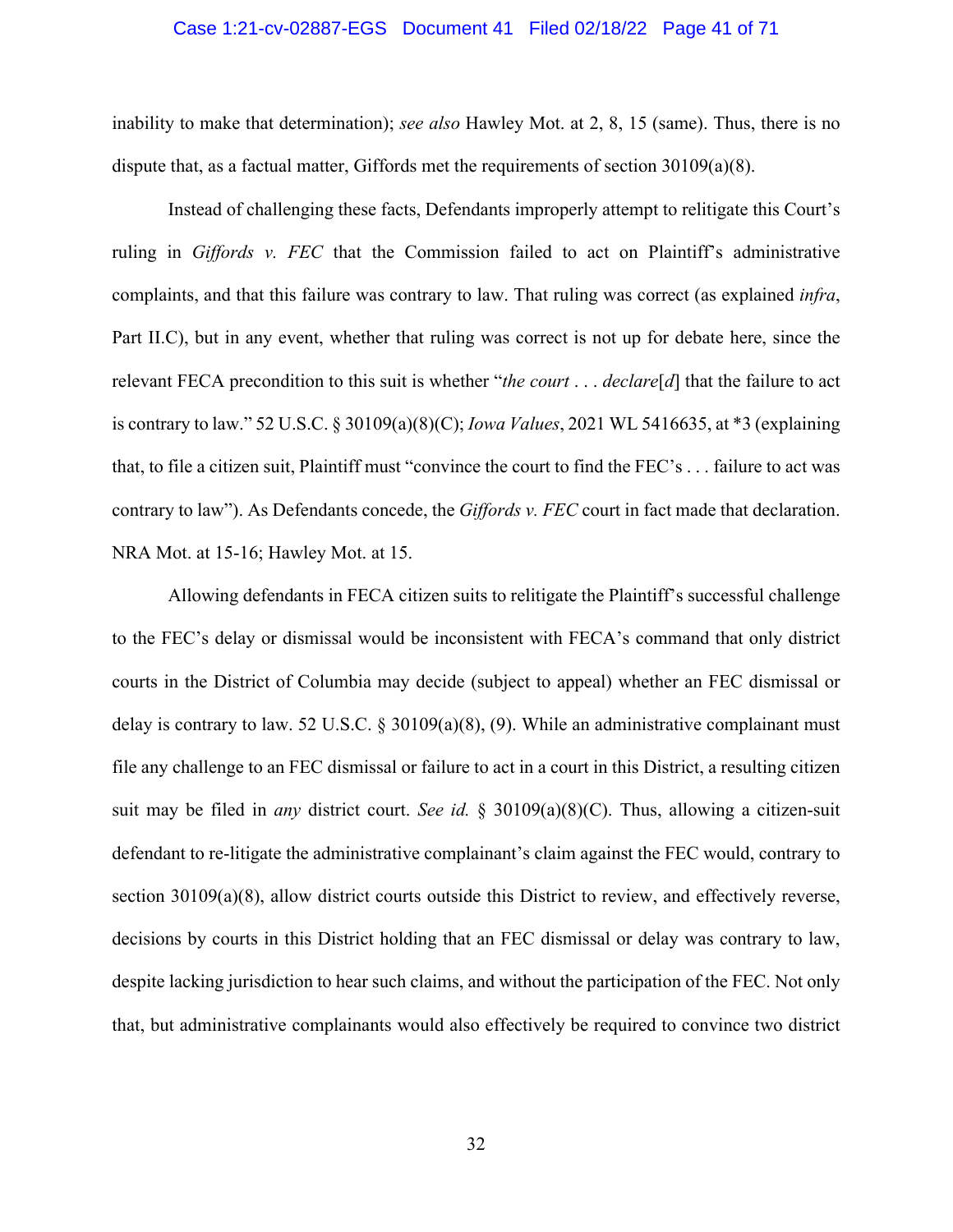#### Case 1:21-cv-02887-EGS Document 41 Filed 02/18/22 Page 42 of 71

courts that the FEC acted contrary to law in order to exercise its right to bring a citizen suit, even though FECA contains no such requirement.

Finally, the Court should not allow Defendants to collaterally attack this Court's rulings in *Giffords v. FEC* under section 30109(a)(8), given that Defendants did not attempt to intervene in time to be heard on the issue of FEC delay in that case. The NRA Defendants waited until after summary judgment had already been granted to move to intervene, and then did so only for the limited purpose of unsealing the judicial record. *See* Minute Order, *Giffords v. FEC*, No. 19-cv-1192-EGS (D.D.C. Dec. 13, 2021) (granting the NRA Defendants' motion to intervene and unsealing the record). The Hawley Campaign did not attempt to intervene at all. Yet the facts Defendants rely on to attack this Court's ruling—which the NRA Defendants obtained through intervention—are precisely the facts that were already before the Court in *Giffords v. FEC*. Defendants' attempt to belatedly advance new legal arguments based on old facts to argue this Court erred in *Giffords v. FEC* has no place in the current action.

In sum, Plaintiff has satisfied FECA's statutory prerequisites for bringing this citizen suit, and the Court should reject Defendants' request to relitigate the merits of *Giffords v. FEC*.

#### **C. This Court Correctly Ruled That Plaintiff Met the Statutory Requirements for Filing a Direct Action Under FECA in** *Giffords v. FEC*

Even if Defendants could relitigate *Giffords v. FEC* in this case, that effort would fail on the merits. Citing no intervening case law, Defendants incorrectly claim that this Court erred in concluding that Plaintiff had met its statutory burden to show that the FEC failed to act, that its failure was contrary to law, and that it failed to conform to this Court's order within 30 days. *See* NRA Mot. at 17-22; Hawley Mot. at 6-20. Defendants' arguments in support of this claim are meritless. First, a failed reason-to-believe vote is not a "self-executing dismissal," as Defendants claim. Second, because the FEC did not dismiss Plaintiff's administrative complaints in February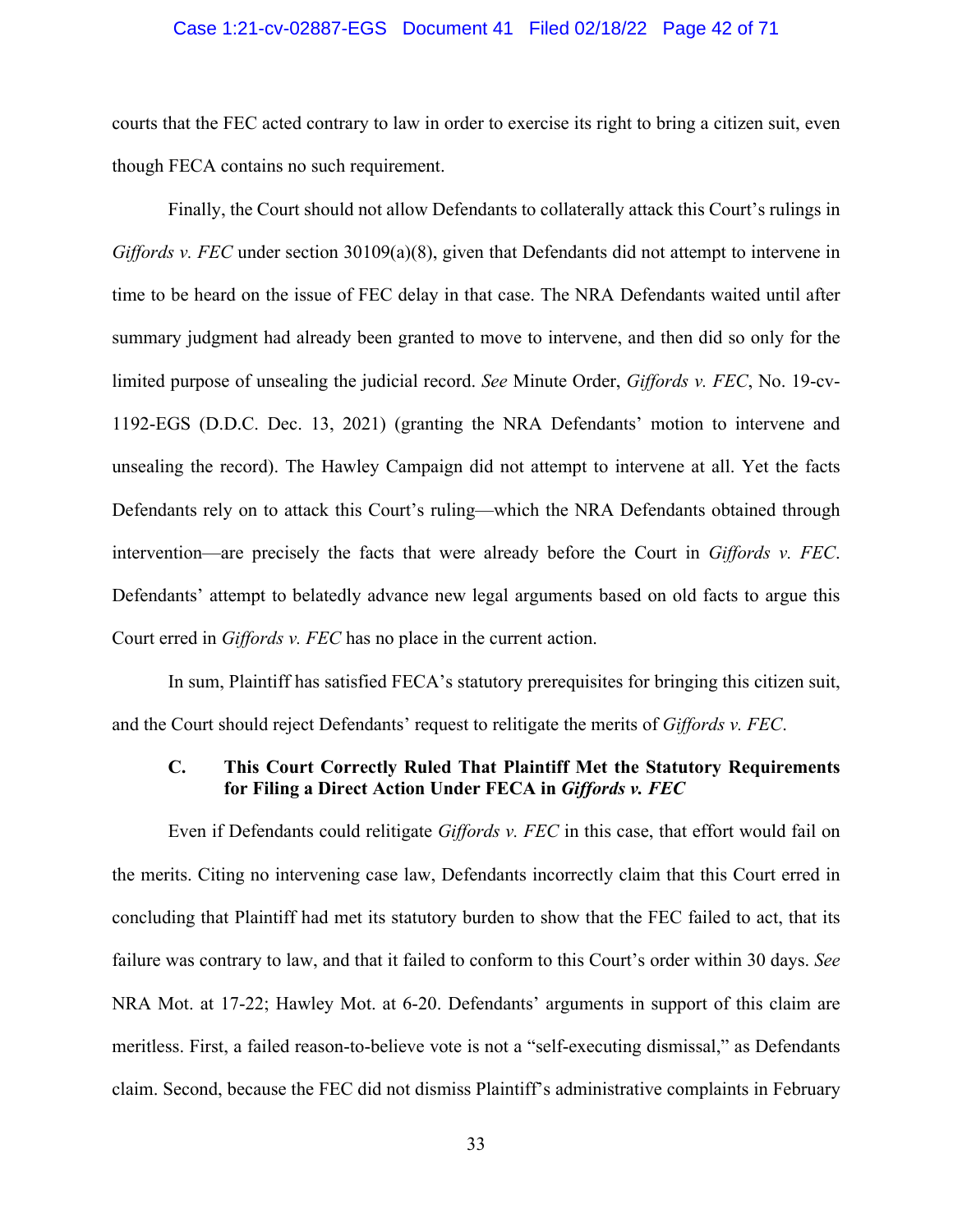#### Case 1:21-cv-02887-EGS Document 41 Filed 02/18/22 Page 43 of 71

2021 (or at any other time), the administrative complaints remain open and the FEC's failure to act on Plaintiff's complaint has only continued. Third, this Court correctly found that the FEC's failure to act was contrary to law in *Giffords v. FEC* even though the Commission held votes on the administrative matters in February 2021. As such, this Court's prior rulings were (and remain) correct.

#### **1. A Failed Reason-to-Believe Vote Is Not a Dismissal**

Defendants erroneously contend that the Commission's failure to obtain the requisite four votes to find reason-to-believe in February 2021 effected an immediate and "self-executing" dismissal of Plaintiff's administrative complaints. NRA Mot. at 15; Hawley Mot. at 16. Defendants do not explain, however, how this contention could be true given that the FEC continued to hold votes on the matters after its initial failed no reason-to-believe vote on February 9, 2021 including two subsequent votes on whether to find reason-to-believe that also failed—and that the agency "*rejected* a motion to close the enforcement matters, and thereby dismiss Plaintiff's administrative complaints," Unredacted Mem. Op. at 10, *Giffords v. FEC*, No. 19-cv-1192 (D.D.C. Oct. 14, 2021) (emphasis added). Because the Commission did not "mak[e] the reason-to-believe determination set forth in 52 U.S.C. § 30109(a)(2)" or dismiss Plaintiff's administrative complaint within 30 days of its September 30, 2021 Order (or at any other point), the Court correctly authorized this lawsuit. *See infra* pp. 46-47.

Defendants concede, as they must, that the FEC has long dismissed matters by holding a distinct vote to close the enforcement file. *See* NRA Mot. at 10 (admitting that in the "ordinary course" after a deadlock on reason-to-believe, the FEC decides whether "to close the file"), 22 (characterizing the vote to close the file as a "tradition"); Hawley Mot. at 13 (admitting that, "historically," it is the FEC's "routine" and "typical practice" to vote whether to close the file). As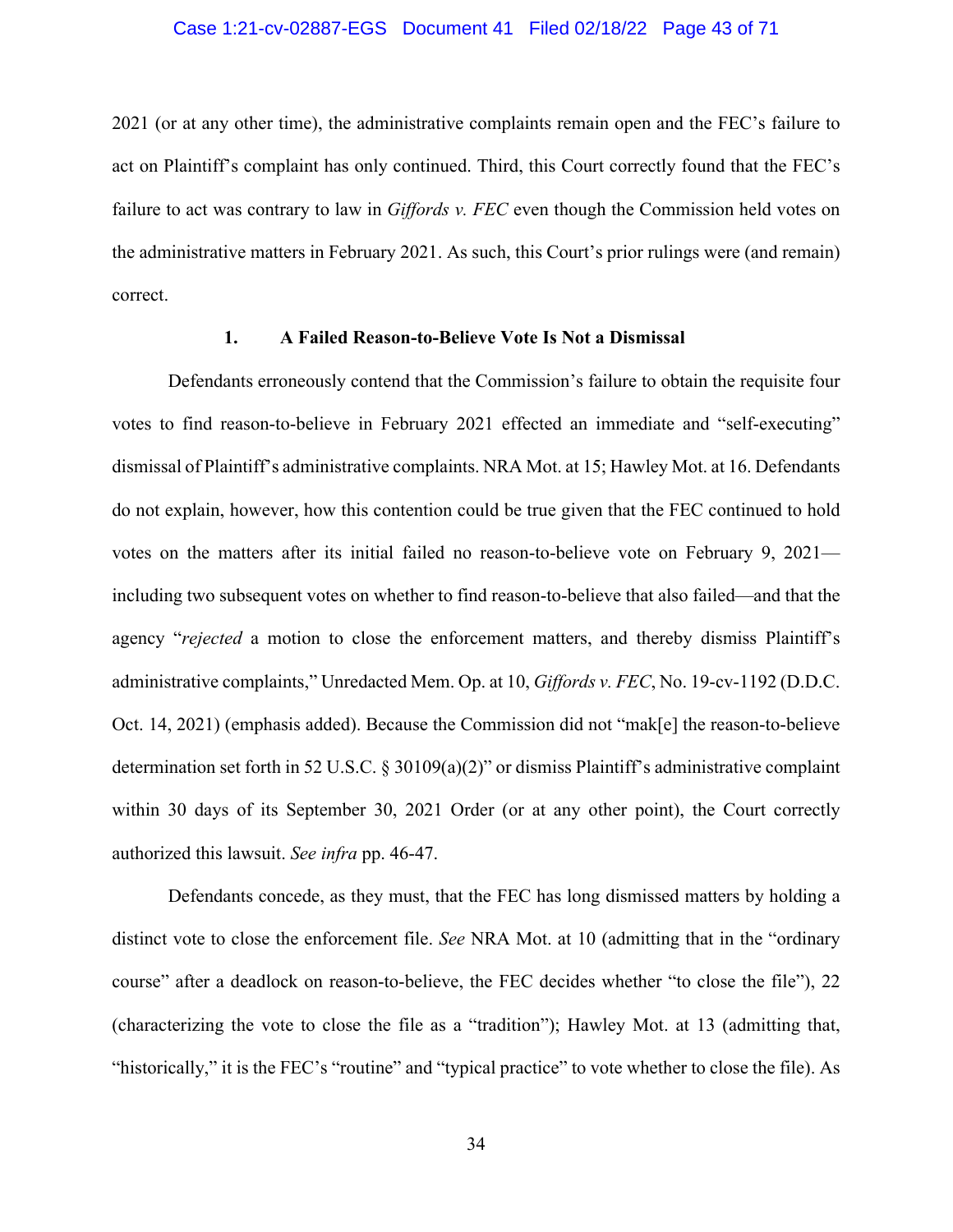#### Case 1:21-cv-02887-EGS Document 41 Filed 02/18/22 Page 44 of 71

Defendants further acknowledge, the FEC itself does not even claim that a failed reason-to-believe vote dismisses an enforcement matter. *See* NRA Mot. at 15; Hawley Mot. at 17-18. Nevertheless, Defendants assert that the FEC has—for at least the last 46 years—engaged in a meaningless exercise in voting whether to close an enforcement file, and that such votes are "ministerial act[s] with no substantive legal effect." NRA Mot. at 22; *see also* Hawley Mot. at 13.

Defendants' position is baseless. It finds no support in FECA, FEC regulations, FEC policy, FEC practice, case law, or the proceedings in *Giffords v. FEC*. If accepted, Defendants' theory would also lead to absurd results, violate the agency's voting rules that enforce its bipartisan structure, and needlessly prevent Commissioners from attempting to reach consensus after initial disagreement. The Court should reject Defendants' request to change the FEC's voting rules merely because Defendants disagree with Congress's choice to allow administrative respondents to seek judicial enforcement of FECA in cases where the FEC is gridlocked and unable to act.

#### **i. FECA and FEC Regulations**

There is no basis in either FECA or FEC regulations for Defendants' position that a failed reason-to-believe vote results in a "self-executing" dismissal and, indeed, Defendants assert their position with a conspicuous lack of statutory or regulatory authority. *See* NRA Mot. at 10-22; Hawley Mot. at 11, 13.

Defendants are simply wrong when they claim that FECA's four-vote requirement to find reason to believe means that a lack of four votes automatically results in a dismissal. *See* NRA Mot. at 21; Hawley Mot. at 10-11, 18. The provision of FECA describing the four-vote requirement for finding reason to believe does not state or imply that a matter is automatically dismissed when a reason-to-believe vote fails. *See* 52 U.S.C. § 30109(a)(2). In fact, FECA specifically references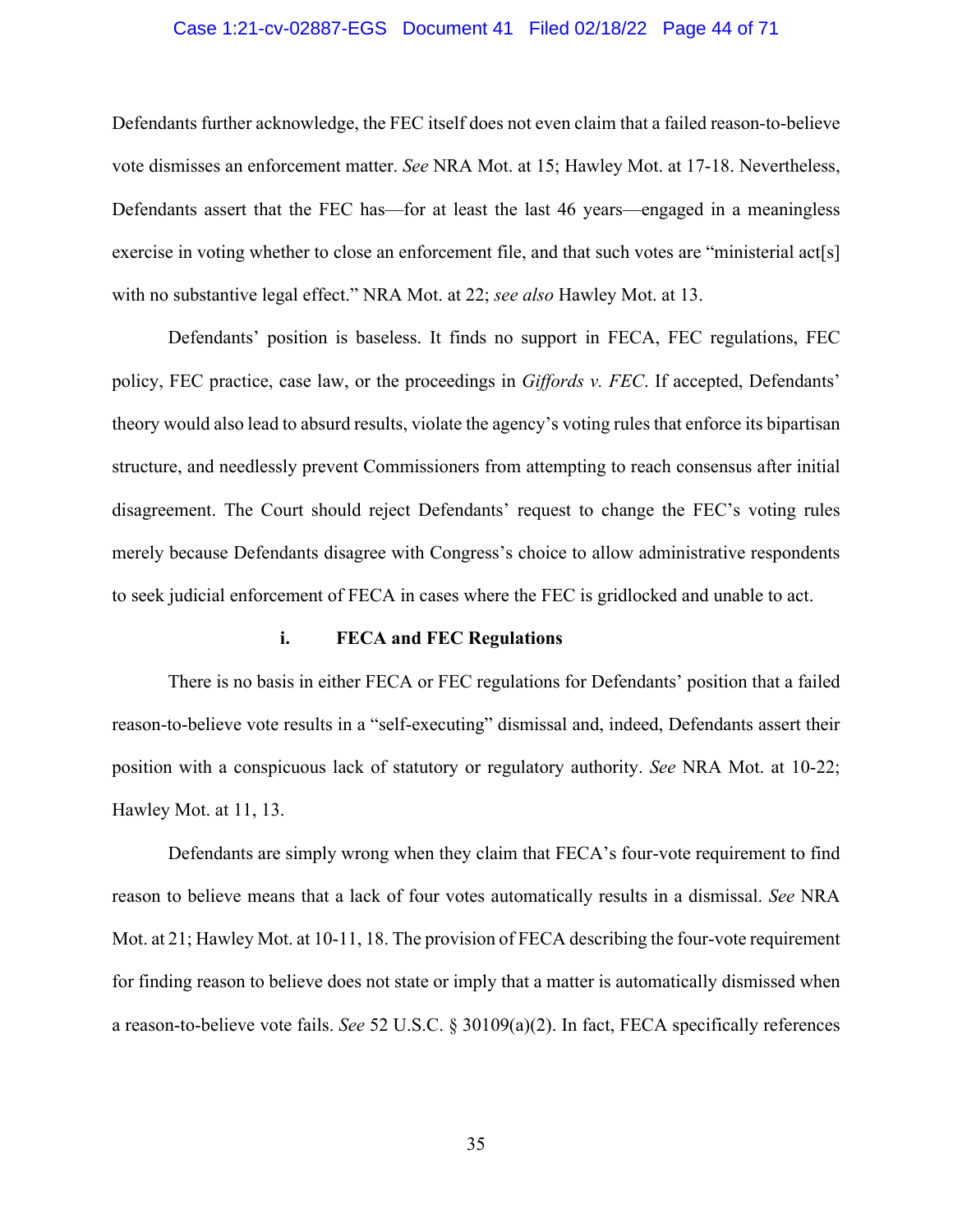#### Case 1:21-cv-02887-EGS Document 41 Filed 02/18/22 Page 45 of 71

a distinct "vote to dismiss" an administrative complaint in the prior section of the statute. *See id.*  $§$  30109(a)(1).

This distinct vote to dismiss is operationalized by the FEC's vote to close the file. *See supra* pp. 6-8. The vote to close the file does not violate FECA's reservation of the four-affirmative-vote requirement to findings of "reason to believe," as Defendants suggest, *see* NRA Mot. at 20-21; Hawley Mot. at 20, because closing the file requires only a majority vote of a quorum of the Commission. *See supra* pp. 6-7. Cases therefore can be, and are, dismissed based on just three votes in favor of closing the file, when those three Commissioners are in the majority. *See, e.g.*, Certification, MUR 7271 at ¶ 2 (Alexandra Chalupa, *et al.*) (Apr. 8, 2021) (closing the file on a 3- 2 vote). $^{13}$  $^{13}$  $^{13}$ 

The Commission's regulations also offer Defendants no support. Even though those regulations specifically reference the "vote[] to close [the] enforcement file," 11 C.F.R. § 5.4(a)(4), the Hawley Campaign asserts that "FEC regulations [do not] even mention a vote to 'close the file,'" Hawley Mot. at 18. The Hawley Campaign claims support from 11 C.F.R. § 111.9(b), but that regulation undermines the argument that a failed 3-2 or 2-3 reason-to-believe vote dismisses a matter: section 111.9(b) states that one method by which the FEC "terminates its proceedings" is where it "*finds* no reason to believe"—*i.e.*, where four or more Commissioners vote that there is not reason to believe—and that provision conspicuously does not describe a reason-to-believe deadlock as having the same effect. *Id.* (emphasis added); *see also* 11 C.F.R. § 111.20(a) (same).

Section 111.9(b) further undermines Defendants claim that Plaintiff's administrative complaint has been dismissed. That regulation requires the FEC, when it "terminates its proceedings," to notify "complainant and respondent by letter." Yet Plaintiff has received no such

<span id="page-44-0"></span><sup>13</sup> *See* https://www.fec.gov/files/legal/murs/7271/7271\_40.pdf.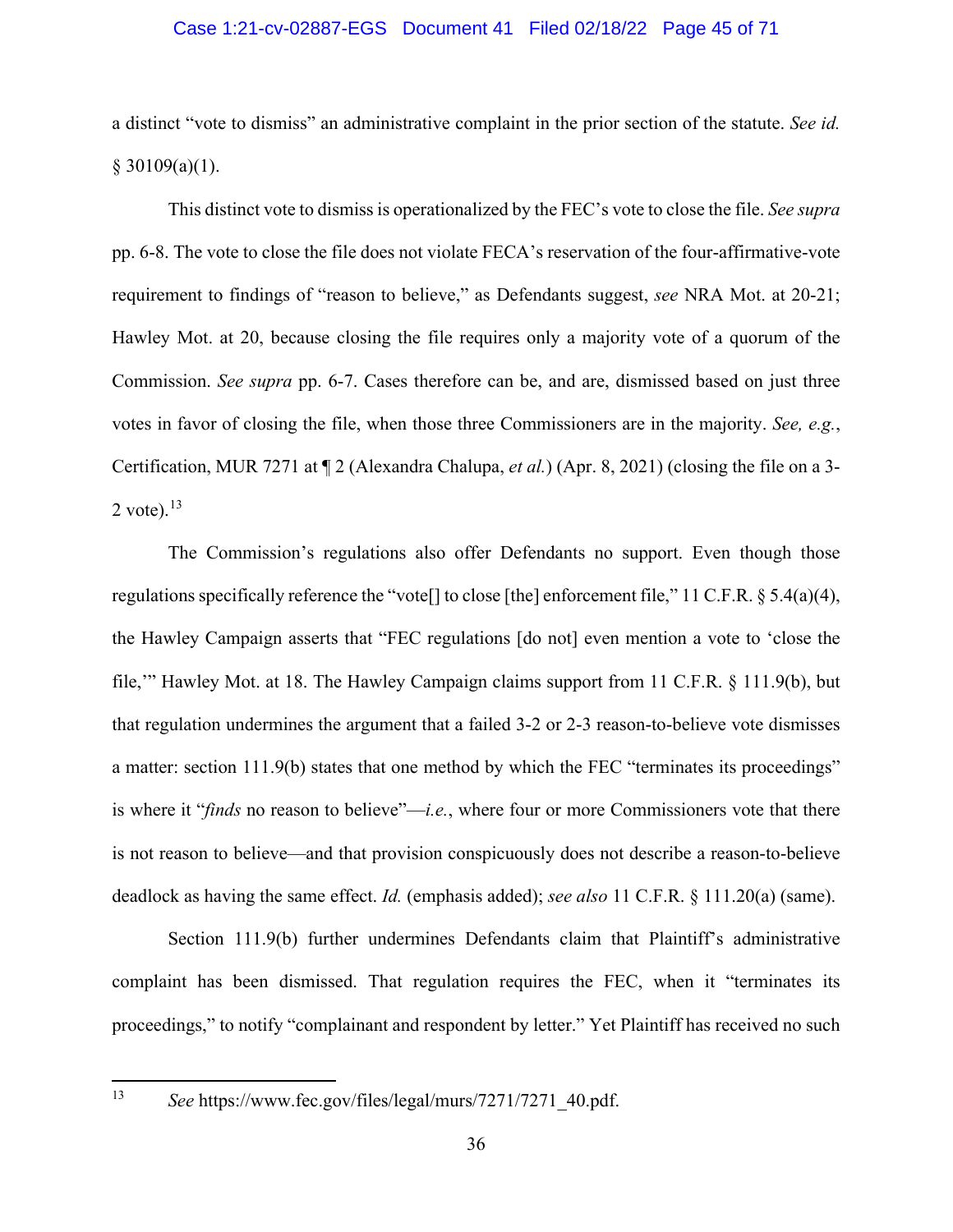#### Case 1:21-cv-02887-EGS Document 41 Filed 02/18/22 Page 46 of 71

notification, and Defendants do not claim to have either. Similarly, 11 C.F.R. § 111.20(a), requires the FEC, when it "terminates its proceedings," to "make public such action," and yet Defendants do not claim this has occurred; indeed, a search for the relevant MURs on the FEC's enforcement query system continues to yield no documents as of this filing. *See* FEC, Enforcement Query System, https://eqs.fec.gov/eqs/searcheqs (last visited Feb. 18, 2022).

#### **ii. FEC Policy**

The FEC's policy choices also undermine Defendants' claim that a failed reason-to-believe vote results in a self-actuating dismissal. In fact, less than a year ago, the Commission *rejected* a proposed Statement of Policy that would have implemented the very automatic dismissals that Defendants claim are already law. *See* Statement of Policy Regarding Closing the File at the Initial Stage in the Enforcement Process at 1 (Apr. 1, 2021) (proposing that, upon a failed reason-to-believe vote, the "file will be closed unless the Commission votes to keep the file open");<sup>[14](#page-45-0)</sup> Certification, Agenda Doc. No. 21-21-A (Apr. 22, 2021) (noting proposal was not adopted).<sup>[15](#page-45-1)</sup> The debate surrounding the failed proposal makes clear that the vote to close the file carries great legal significance: As one commentor writing in support of the failed proposal stated, closing the file "has significant value to all concerned," because "[c]losing a file for lack of Commission consensus signals to the parties and the courts that the FEC will not act on that complaint." Letter from Alan Gura, V.P. for Litigation, Institute for Free Speech, to the Hon. Shana M. Broussard, Chair, FEC (Apr. 8, 2021).<sup>[16](#page-45-2)</sup>

<span id="page-45-0"></span><sup>14</sup> *See* https://www.fec.gov/resources/cms-content/documents/mtgdoc-21-21-A.pdf.

<span id="page-45-1"></span><sup>15</sup> *See* https://www.fec.gov/resources/cms-content/documents/Vote-Draft-Statement-of-Policy-Initial-Stage-in-the-Enforcement-Process-4-22-21.pdf.

<span id="page-45-2"></span><sup>16</sup> *See* https://www.fec.gov/resources/cms-content/documents/ IFS comment on Agenda Document No 21-21-A.pdf.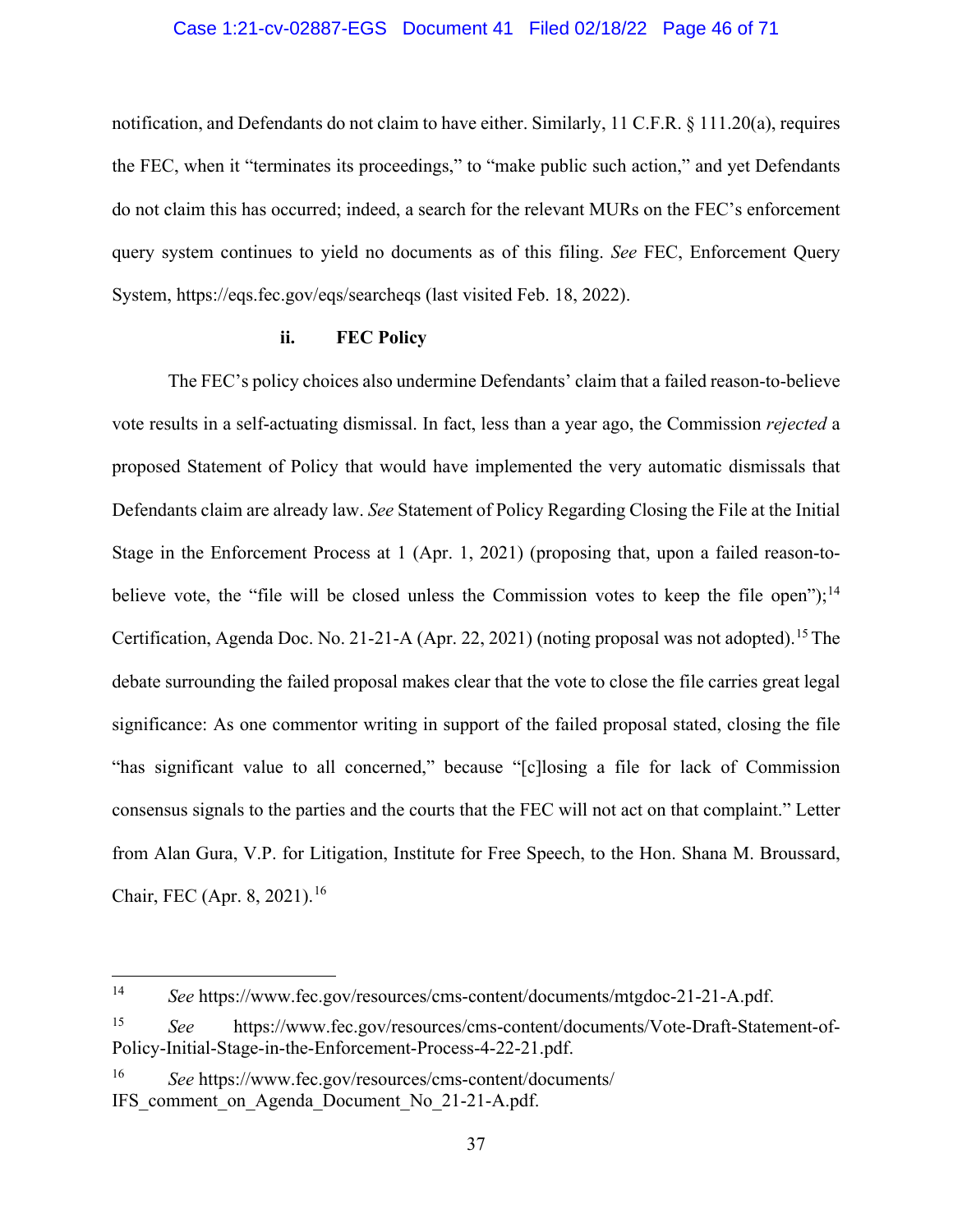#### Case 1:21-cv-02887-EGS Document 41 Filed 02/18/22 Page 47 of 71

The failed proposal sought to alter the Commission's current statement of policy for the initial stage of enforcement proceedings, which states that the "Commission will close the file," when "at least *four* Commissioners[] find[] that there is 'no reason to believe,'" but makes no such promises for when, as in this case, fewer than four Commissioners concur on whether reason to believe exists. *See* Statement of Policy Regarding Commission Action in Matters at the Initial Stage in the Enforcement Process, 72 Fed. Reg. 12,545, 12,546 (Mar. 16, 2007) (emphasis added).

#### **iii. FEC Practice**

Defendants' claim that a failed reason-to-believe vote automatically dismisses a matter is contrary to decades of Commission practice. Examples of cases in which an enforcement matter continued despite a failed reason-to-believe vote are legion.

In some cases, the Commission has held one failed reason-to-believe or probable-causeto-believe vote, only to later vote that there was in fact reason to believe or probable cause to believe on the same claim. *See, e.g.*, MURs 7350, 7351, 7357, and 7382 (Cambridge Analytica LLC, *et al.*);<sup>[17](#page-46-0)</sup> MUR 6623 (Scalise for Congress, *et al.*);<sup>[18](#page-46-1)</sup> MUR 5754 (MoveOn PAC, *et al.*);<sup>[19](#page-46-2)</sup> MUR 4012 (Freedom's Heritage Forum, *et al.*). [20](#page-46-3) In other cases (such as the enforcement matters

<span id="page-46-0"></span><sup>17</sup> *See supra* p. 7 & n.3.

<span id="page-46-1"></span><sup>18</sup> *See* Certification, MUR 6623 (Scalise for Congress, *et al.*) (July 31, 2012) (failing, 3-3, to find reason to believe that William A. Bennett violated FECA, and then voting 5-1 to find reason to believe on the same claims), https://eqs.fec.gov/eqsdocsMUR/13044330654.pdf.

<span id="page-46-2"></span><sup>19</sup> *See* Certification, MUR 5754 (MoveOn PAC, *et al.*) (Sept. 14, 2004) (failing, 3-2, to find reason to believe), https://www.fec.gov/files/legal/murs/5754/0000590C.pdf; Certification, MUR 5754 (MoveOn PAC, *et al.*) (Sept. 28, 2004) (voting 5-1 to find reason to believe on the same claims), https://www.fec.gov/files/legal/murs/5754/0000590D.pdf.

<span id="page-46-3"></span><sup>20</sup> *See* Certification, MUR 4012 (Freedom's Heritage Forum, *et al.*) (Feb. 10, 1998) (failing, 3-2, to find probable cause to believe), https://www.fec.gov/files/legal/murs/4012/ 28044203712.pdf; Certification, MUR 4012 (Freedom's Heritage Forum, et al.) (May 27, 1998) (authorizing a civil suit against same respondents), https://www.fec.gov/files/legal/murs/4012/ 28044203734.pdf.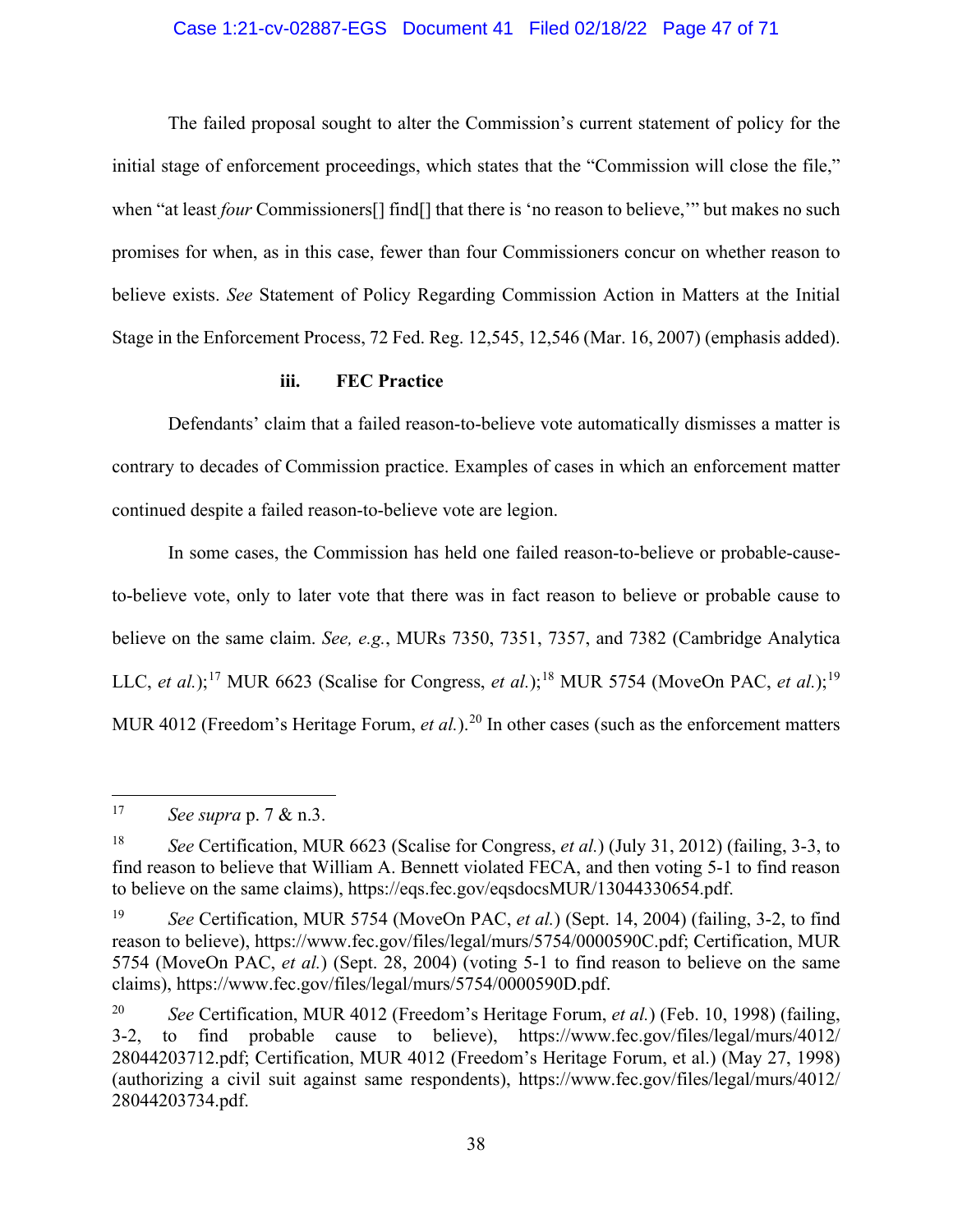#### Case 1:21-cv-02887-EGS Document 41 Filed 02/18/22 Page 48 of 71

at issue here), the agency held one failed reason-to-believe vote, and then later held additional failed votes. *See, e.g.*, MURs 7370 & 7496 (New Republican PAC, *et al.*);<sup>[21](#page-47-0)</sup> MUR 7181 (Independent Women's Voice);<sup>[22](#page-47-1)</sup> MURs 6391 & 6471 (Commission on Hope, Growth, and Opportunity ("CHGO")).

For instance, in MURs 6391 & 6471 (CHGO), the Commission failed, 3-3, to find reason to believe that the respondent failed to register as a political committee on September 16, 2014, and then, on October 1, 2015, held another reason-to-believe vote on the same allegation, which also failed, 3-3.[23](#page-47-2) *See also CREW v. FEC*, 236 F. Supp. 3d 378, 387-88 (D.D.C. 2017), *aff'd*, 892 F.3d 434 (D.C. Cir. 2018). Only after the Commission voted 5-1 to close the file on the date of the second reason-to-believe vote was the case dismissed. *See id.* at 388. The three Commissioners who twice voted against finding reason to believe issued a Statement of Reasons that recognizes that the first deadlocked reason-to-believe vote did not dismiss the matter. *See* Statement of Reasons of Vice Chairman Matthew S. Petersen and Commissioners Caroline C. Hunter and Lee S. Goodman at 3-4, MURs 6391 & 6471 (CHGO) (Nov. 6, 2015). They explained that, after the first vote, they anticipated the FEC's investigation of the respondent relating to other claims would allow them to be "able to make a finding regarding CHGO's political committee status" once the investigation was completed. *Id.* After that investigation, those Commissioners remained

<span id="page-47-0"></span><sup>21</sup> *See* Certification, MURs 7370 & 7496 (New Republican PAC, *et al.*) (May 20, 2021) (failing, 3-3, to find reason to believe), https://www.fec.gov/files/legal/murs/7370/7370\_15.pdf; see Certification, MURs 7370 & 7496 (New Republican PAC, *et al.*) (June 10, 2021) (failing, 3- 3, to dismiss under *Heckler v. Chaney* and to find no reason to believe on the same allegations, and subsequently voting 5-1 to close the file), https://eqs.fec.gov/eqsdocsMUR/7370\_16.pdf.

<span id="page-47-1"></span><sup>22</sup> *See* Certification MUR 7181 (Independent Women's Voice) (Feb. 9, 2021) (failing, 3-3, to find reason to believe, and then voting 4-2 to dismiss under *Heckler v. Chaney*, and then voting 6- 0 to close the file), https://eqs.fec.gov/eqsdocsMUR/7181\_06.pdf.

<span id="page-47-2"></span><sup>23</sup> *See* Amended Certification, MURs 6391 & 6471 (CHGO) (Sept. 16, 2014), *supra* n.4; *see* Certification, MURs 6391 & 6471 (CHGO) (Oct. 1, 2015), *supra* n.4.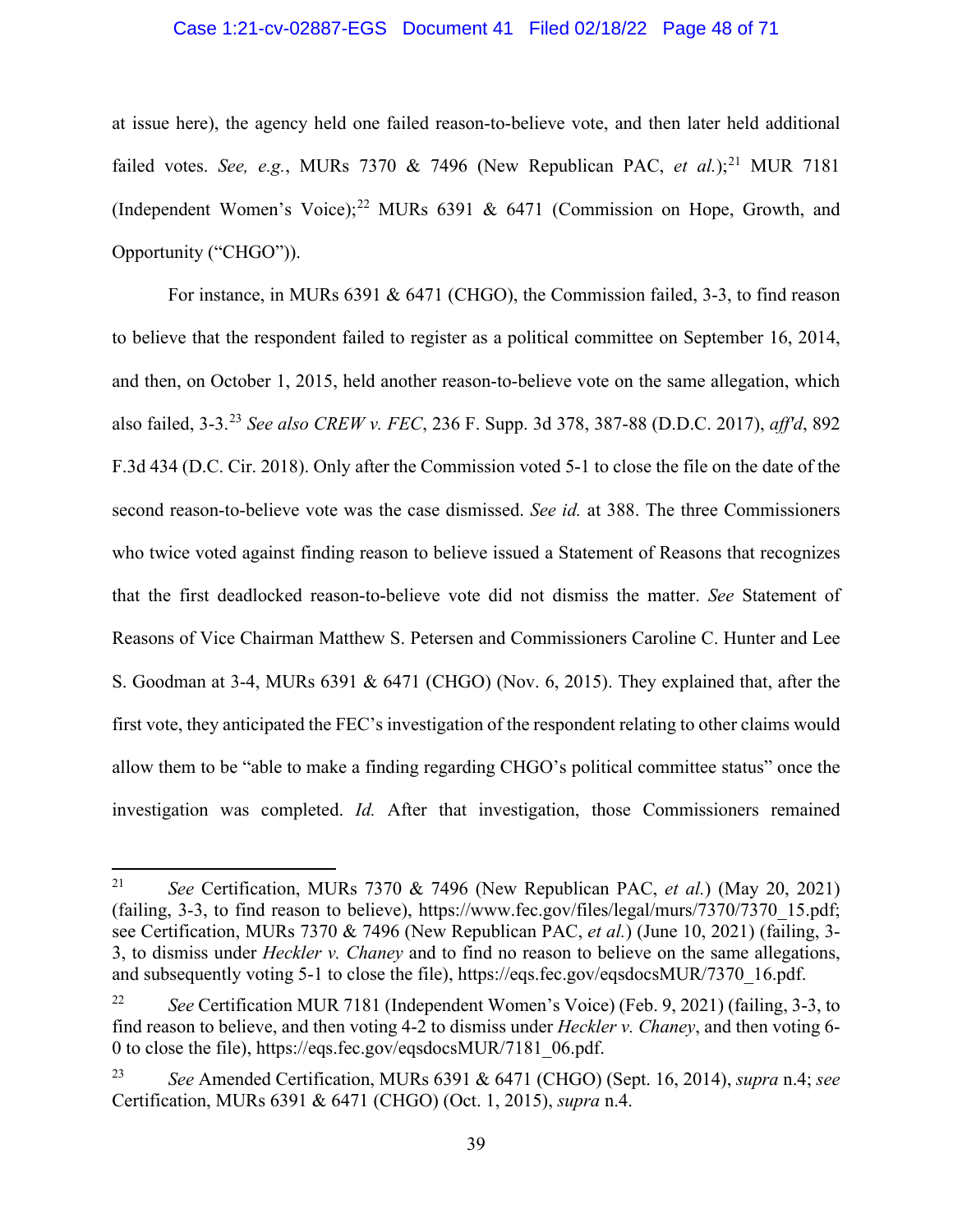#### Case 1:21-cv-02887-EGS Document 41 Filed 02/18/22 Page 49 of 71

unconvinced, and so, more than a year after the first reason-to-believe vote, they again voted against reason to believe and concluded that "the most prudent course *was to close the file* consistent with the Commission's exercise of its discretion in similar matters." *Id.* at 4 (emphasis added); *see also CREW*, 236 F. Supp. 3d at 389 (same).

#### **iv. Case Law**

Case law also fails to support Defendants' position. Courts have repeatedly recognized that the Commission dismisses matters by holding a distinct vote to close the file. *See supra* pp. 7-8 (citing *CREW*, 971 F.3d at 346; *Doe*, 920 F.3d at 871 n.9; *CREW*, 892 F.3d at 442 n.13; *CREW*, 236 F. Supp. 3d at 388). The D.C. Circuit has also recognized that the date the FEC closed the file (and not the date of any previous reason-to-believe votes) is "the date of the dismissal" that triggers section 30109(a)(8)(B)'s 60-day deadline for a complainant to sue the FEC to challenge the dismissal. *See supra* p. 9 (citing *CREW*, 892 F.3d at 436; *Jordan*, 68 F.3d at 519; *Spannaus*, 990 F.2d at 644; *see also CREW*, 799 F. Supp. 2d at 83).

Against this weight of authority, the NRA Defendants point to no case law holding that a failed reason-to-believe vote automatically dismisses a case without a majority of the Commission also voting to close the file, and indeed, Plaintiff is aware of no such case. The Hawley Campaign can point only to *dicta* conflating a deadlocked reason-to-believe vote with a vote to dismiss a complaint by closing the file in contexts where the distinction made no difference. *See* Hawley Mot. at 11-13. *CREW v. American Action Network*, 410 F. Supp. 3d 1 (D.D.C. 2019), is typical: That case stemmed from an enforcement matter that resulted in two deadlocked reason-to-believe votes where, after each failed vote, the Commission also voted to "[c]lose the file." *See id.* at 9-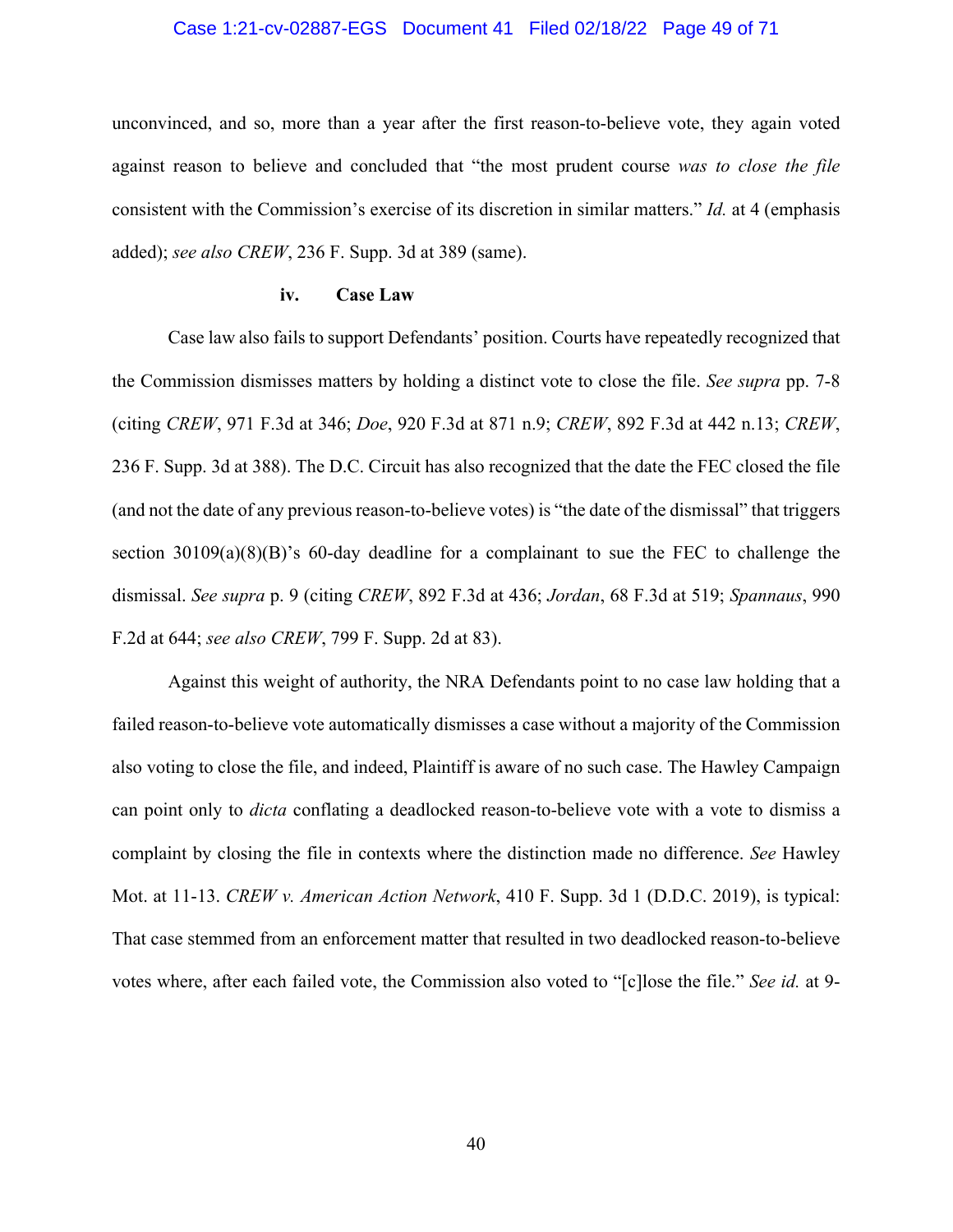#### Case 1:21-cv-02887-EGS Document 41 Filed 02/18/22 Page 50 of 71

11.[24](#page-49-0) *American Action Network*'s suggestion, quoted in Defendant's motion, that "[i]f fewer than four Commissioners find 'reason to believe[,]' . . . the complaint is dismissed," 410 F. Supp. 3d at 8; Hawley Mot. at 12, thus reflects nothing more than the fact that, in that case, once the reasonto-believe vote failed, the Commission voted to dismiss the complaint—in other words, one simply followed the other. It is little wonder then that the decisions cited by Defendant have not discussed the difference between a failed reason-to-believe vote and a vote to dismiss by closing the file; as Defendant acknowledges, a successful vote to close the file has historically often followed after a failed reason-to-believe vote. Hawley Mot. at 13.

## **v. Defendant's Dismissal Theory Leads to Absurd Results and Is Contrary to the Bipartisan Structure of the Commission**

If accepted, Defendants' theory that failed reason-to-believe votes result in automatic dismissals would lead to absurd results and deleterious effects for the FEC.

First, if it were true that a failed reason-to-believe vote self-actuated a dismissal, then the numerous cases (like this one) where the Commission held multiple failed reason-to-believe votes would have, nonsensically, "terminated" multiple times.

Second, Defendants' theory would result in FEC motions to dismiss that fail to pass and yet*result in a dismissal anyway*. If any "deadlocked vote in an enforcement matter *is a final agency action resulting in dismissal of the complaint*," as the Hawley Campaign claims, *see* Hawley Mot. at 11, then that would illogically mean that a failed motion to dismiss that deadlocked 3-3 would nevertheless *dismiss* a case. Defendants' incorrect position that three Commissioners—potentially all of a single political party—can dismiss a matter "at any time," even when they do not comprise

<span id="page-49-0"></span><sup>24</sup> *See* Certification, MUR 6589 (American Action Network, *et al.*) (Oct. 19, 2016), https://eqs.fec.gov/eqsdocsMUR/16044401006.pdf; Certification, MUR 6589 (American Action Network, *et al.*) (June 26, 2014), https://eqs.fec.gov/eqsdocsMUR/14044361924.pdf.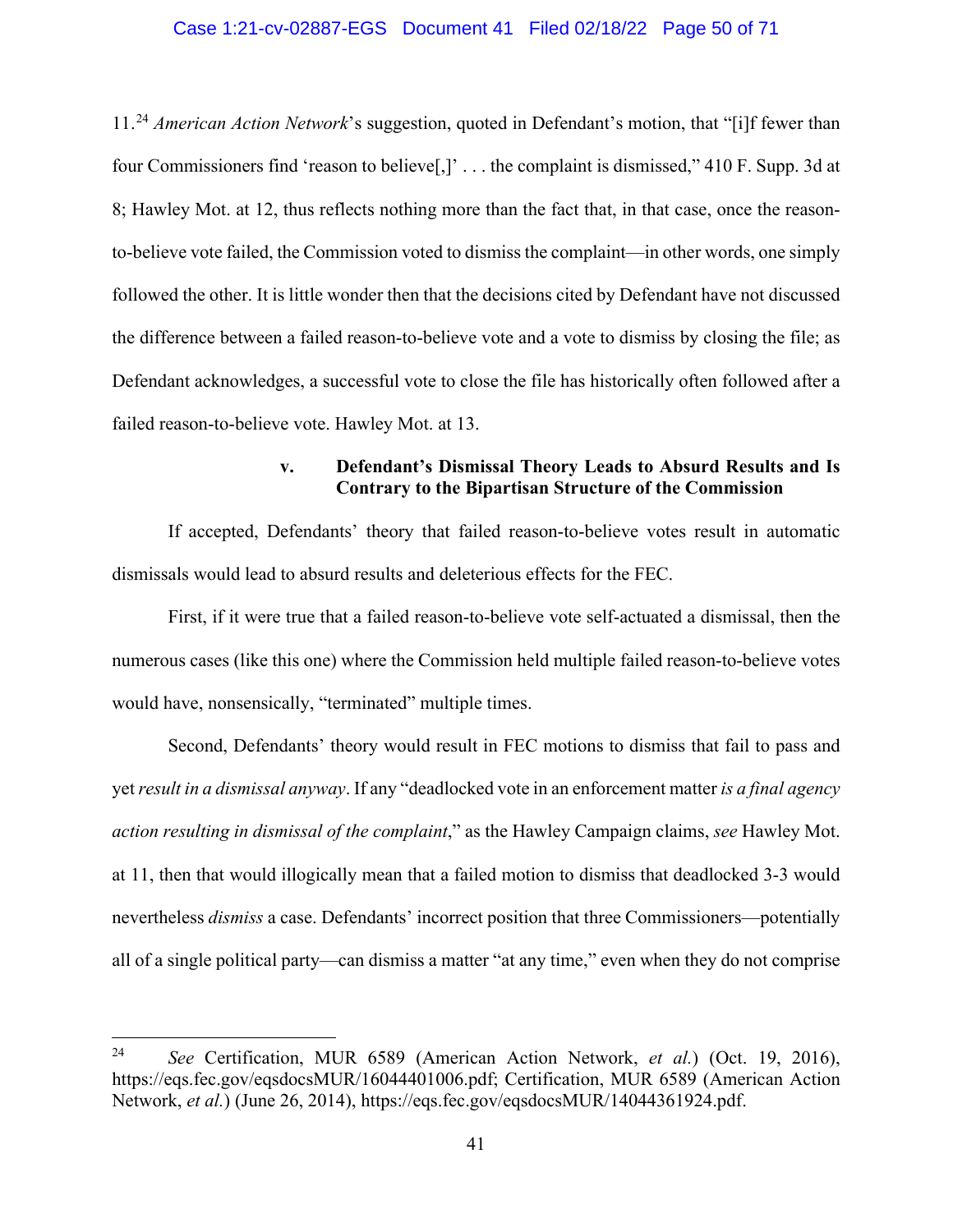#### Case 1:21-cv-02887-EGS Document 41 Filed 02/18/22 Page 51 of 71

a majority, also contradicts the bipartisan structure of the Commission. *See FEC v. Democratic Senatorial Campaign Comm.*, 454 U.S. 27, 37 (1981) ("[T]he Commission is inherently bipartisan in that no more than three of its six voting members may be of the same political party.").

Indeed, the Hawley Campaign—whose argument the NRA Defendants adopt—does not shy away from its "heads I win, tails you lose" approach, as it categorically claims that "FECA provides that three Commissioners have the authority to vote to dismiss an administrative complaint *at any time*," whether they constitute a majority of voting Commissioners or not. Hawley Mot. at 12 (emphasis added). To be sure, a bipartisan group of at least four Commissioners is necessary for the agency to pursue enforcement. 52 U.S.C. §§ 30106(c), 30107(a)(9). But the FEC's bipartisan structure, enforced by its majority-vote rule, also prevents a non-majority partisan bloc from dismissing enforcement matters at will without the support of a member from another party. Otherwise, a partisan bloc of three Commissioners could unilaterally dismiss all cases brought against any members of their own party—or dismiss all cases, period. Congress would surely be surprised to learn that when it required "all decisions" of the FEC to be made "by a majority vote of the members of the Commission," 52 U.S.C. § 30106(c), it was in fact authorizing a non-majority of Commissioners to exercise one of the FEC's most important powers by dismissing enforcement matters.

Third and finally, if FEC enforcement matters automatically terminated when the Commission's first attempt at reaching a four-vote consensus failed, it would end the ability of Commissioners to reach across the aisle and achieve bipartisan consensus on whether to proceed or dismiss. As described above, the Commission has changed its mind in matters after an initial failed reason-to-believe vote. *See supra* p. 7, 38. And, as one Commissioner recently explained during the hearing in which the agency rejected the automatic dismissals for which Defendants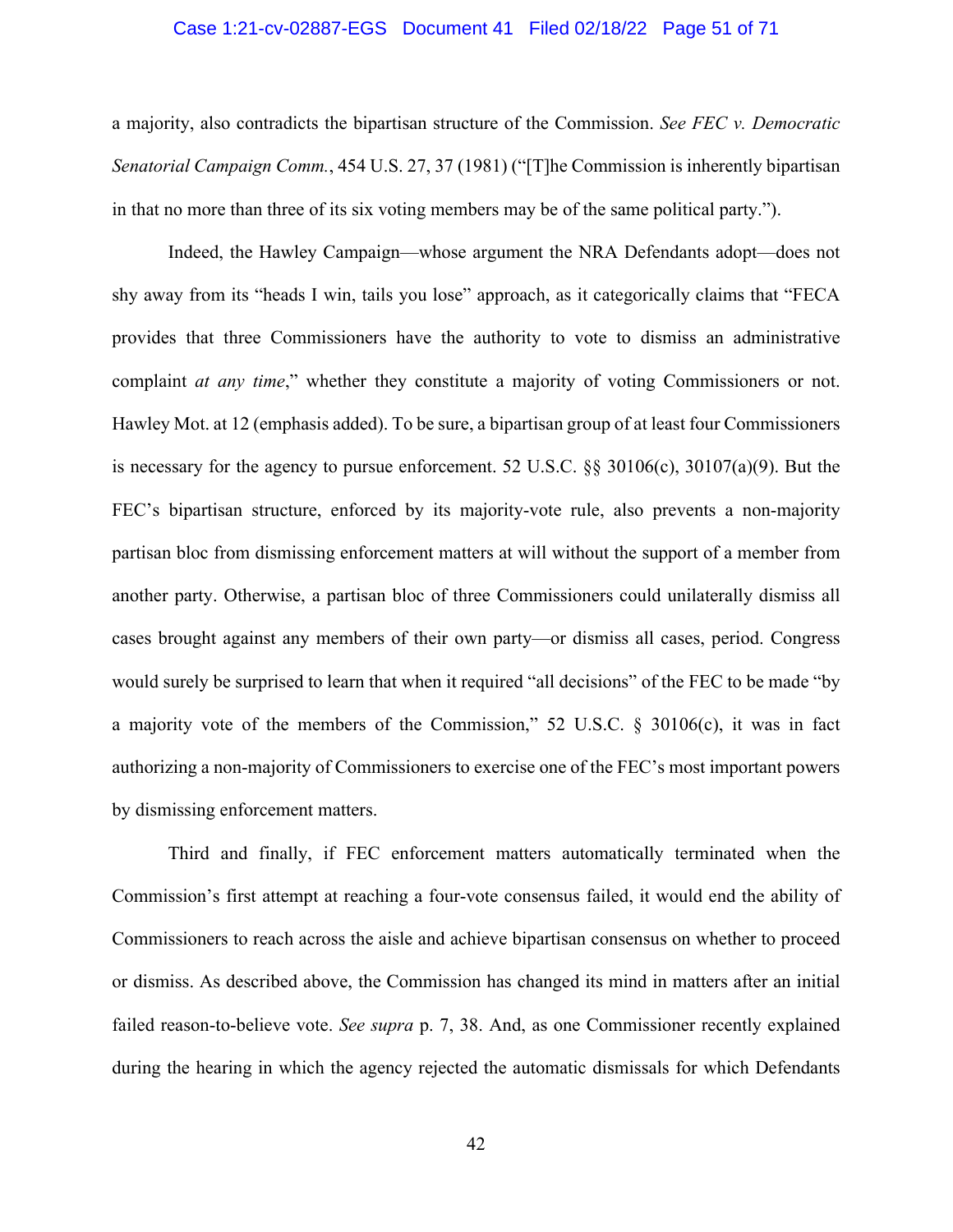### Case 1:21-cv-02887-EGS Document 41 Filed 02/18/22 Page 52 of 71

advocate here, the Commissioners often negotiate after failed votes on whether to proceed or dismiss a particular matter:

We've had cases that have stretched on for months and cases that have stretched on for years, while commissioners went back and forth and tried to decide what to do with the matter and, you know, I'm not going to say that having a case drag on that long is the ideal situation, but commissioners were exercising their role under the statute and trying to decide what to do. We've had many cases where there were votes on a matter in one meeting and then the case would be held over and we would discuss it in a further meeting. Sometimes, it would get delayed through any number of meetings and none of that would be possible, and sometimes at the end of the day we came to some resolution after all that time.

FECTube, *Open Meeting of April 22, 2021*, at 14:31-15:18, YouTube.com (Apr. 22, 2021). [25](#page-51-0) If

Defendants had their way, such efforts to achieve bipartisan compromise would come to an end.

## **vi. Defendants' Disagreement with FECA's Citizen-Suit Provision Provides No Basis for Changing the FEC's Voting Rules**

Finally, Defendants are not entitled to a judicial order changing the FEC's voting rules merely because they are unhappy with how the Commission has voted. Defendants malign certain Commissioners for voting against dismissing matters those Commissioners believe the FEC should pursue, as engaging in a "scheme" and a "ruse" that allegedly leaves the FEC defenseless in court<sup>[26](#page-51-1)</sup> while allowing "[a]ctivist groups" to sue the FEC and respondents. *See* NRA Mot. at 10-11; *see also* Hawley Mot. at 18-19. But there is nothing remotely untoward about Congress's policy choices to require a majority vote to dismiss a case and to allow administrative respondents to seek judicial enforcement in cases where the FEC is unable to act due to partisan gridlock. *See, e.g.*, *Iowa Values*, 2021 WL 5416635, at \*7 (rejecting constitutional challenges to FECA's citizen-

<span id="page-51-0"></span><sup>&</sup>lt;sup>25</sup> https://www.youtube.com/watch?v=qMozMP5sPIE&t=871s.

<span id="page-51-1"></span> $26$  Despite going on at length about how the alleged "Weintraub Scheme" involves certain Commissioners "refus[ing] to provide the four affirmative votes necessary to authorize the FEC's General Counsel to defend the FEC in court," NRA Mot. at 11, the NRA Defendants attach, as an exhibit to their motion, the certification showing that Commissioners authorized a defense in *Giffords v. FEC*, *see id.*, Ex. F.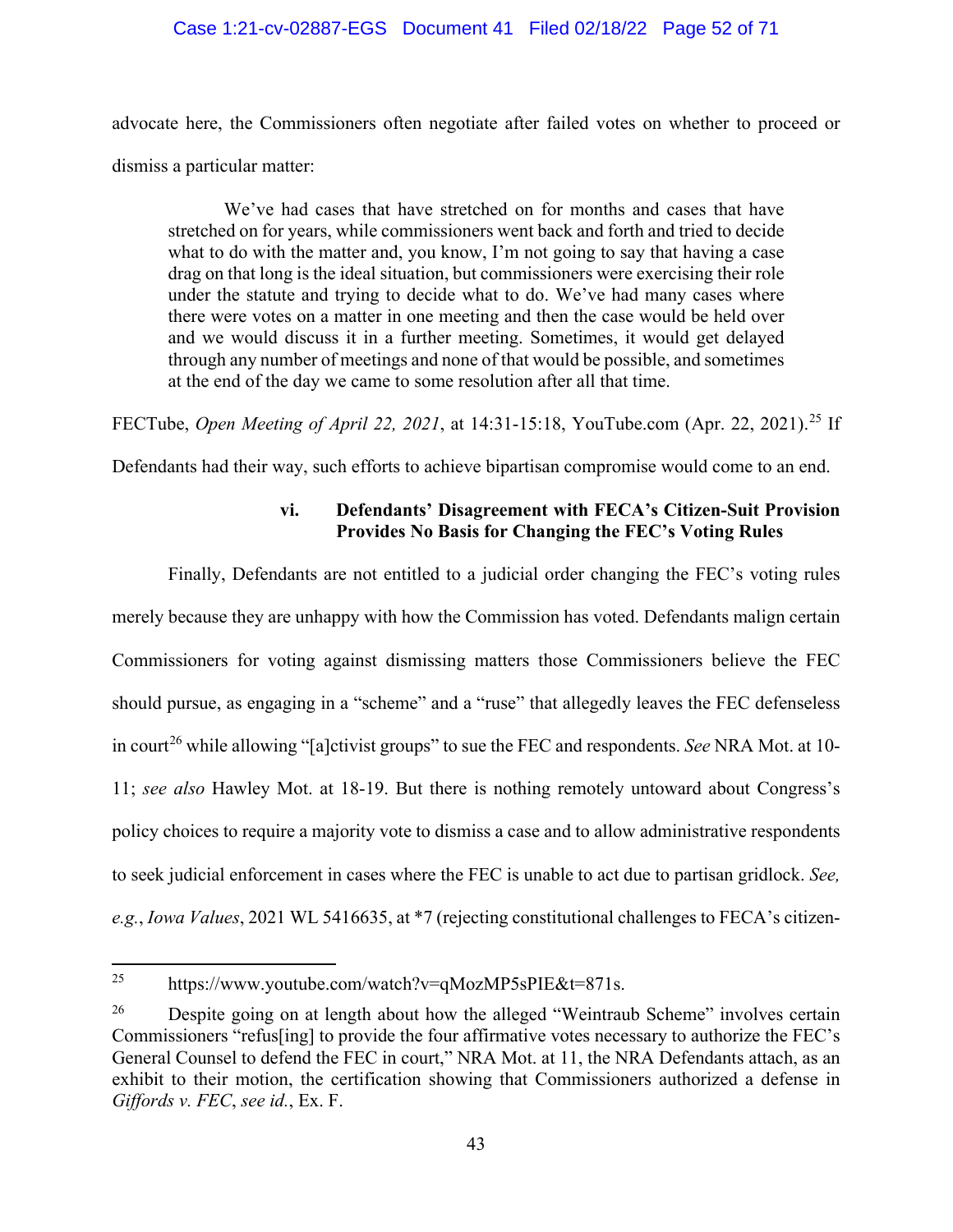#### Case 1:21-cv-02887-EGS Document 41 Filed 02/18/22 Page 53 of 71

suit provision); *Am. Action Network*, 410 F. Supp. 3d at 27 (same, and observing that "[e]nforcement by private attorneys general has become a feature of many modern legislative programs"). Indeed, when Congress "mandated that the six-member Commission be split down party lines, it anticipated that partisan deadlocks were likely to result," and so with FECA's citizensuit provision, "it legislated a fix." *Am. Action Network*, 410 F. Supp. 3d at 6. Thus, "[i]t is inaccurate to characterize a [FECA] citizen suit as an evasion of proper process for the purpose of a fishing expedition," as Defendants effectively do here, since the citizen-suit provision is a part of FECA's enforcement process, "not a bypass of the process." *Iowa Values*, 2021 WL 5416635, at  $*7.^{27}$  $*7.^{27}$  $*7.^{27}$ 

In sum, only a majority vote to close the enforcement file, and not a failed reason-to-believe vote, dismisses an FEC enforcement matter.

### **2. The FEC Has Not Dismissed the Underlying Enforcement Matter in this Case Because It Has Not Voted to Close the File**

As confirmed by the FEC's own lawyers, because the FEC did not dismiss Plaintiff's administrative complaints in February 2021 (or at any other time), the administrative complaints remain open notwithstanding the failed reason-to-believe votes. Hr'g Tr. at 8, *Giffords v. FEC*, No. 19-cv-1192-EGS (D.D.C. Nov. 1, 2021), ECF No. 89. Recognizing this, the Hawley Campaign

<span id="page-52-0"></span><sup>&</sup>lt;sup>27</sup> In any event, the decision of some Commissioners not to dismiss enforcement matters that they believe the FEC should pursue does not create an opportunity for a FECA citizen-suit where one might not otherwise exist, as Defendants suggest, NRA Mot. at 10-11, since FECA's citizensuit provision also authorizes lawsuits on the basis of FEC dismissals, 52 U.S.C. § 30109(a)(8)(A), (C). In other words, had the FEC actually dismissed Plaintiff's administrative complaint in February 2021, as Defendants incorrectly claim, Plaintiff could have sued the FEC to challenge the dismissal, *see* 52 U.S.C. § 30109(a)(8)(A), as Defendants acknowledge, *see* NRA Mot. at 10 (admitting that if the FEC closes the file, that "leaves the complainant with the option of challenging as 'contrary to law' the statement of reasons serving as the Commission's decision for judicial review purposes"). If Plaintiff then succeeded in showing that the dismissal was contrary to law, but the FEC remained deadlocked on enforcement, and thus failed to conform with an order to comply, that too would trigger a citizen suit.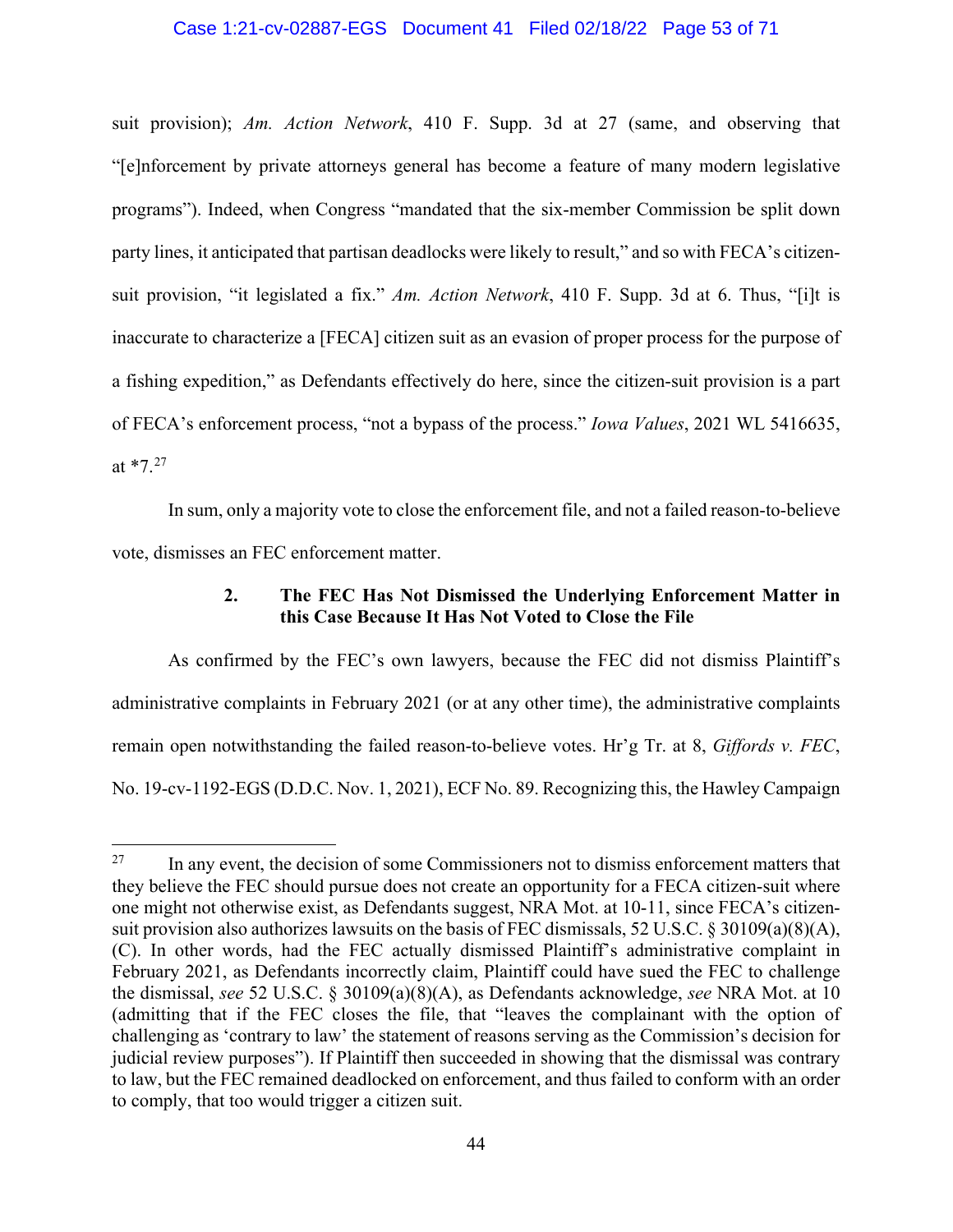#### Case 1:21-cv-02887-EGS Document 41 Filed 02/18/22 Page 54 of 71

implausibly claims that the FEC's attorney purposefully concealed the alleged dismissal from the Court in a bid to "effectively consent[] to his client losing the underlying case," *id.* at 18, and to "intentionally limit[] the [agency's] own powers," *id.* at 6. The NRA Defendants make the similarly extraordinary claim that the FEC's attorney was "being coy, if not outright dishonest, in pretending that the underlying MURs [were] still 'open.'" NRA Mot. at 15.

But the matters were still open, and indeed *are* still open, as this Court recognized, because the FEC's failed reason-to-believe votes did not result in automatic dismissal. *See supra* pp. 34- 46. Far from being "mistaken[]," "misunderstanding of the law," or "in the dark," as Defendants assert, NRA Mot. at 12; Hawley Mot. at 16-17, the Court, before its ruling, had been periodically updated by the FEC regarding the administrative proceedings, including the February 2021 votes, *see* NRA Mot. at 14-15. The Court's ruling discussed those failed votes, and then explicitly ordered the FEC to "mak[e] the reason-to-believe *determination* set forth in [FECA]" and retained jurisdiction." Unredacted Mem. Op. at 30-31, *Giffords v. FEC*, No. 19-cv-1192-EGS (Oct. 14, 2021) (emphasis added). Thirty days later, on November 1, 2021, the FEC informed the Court that the Commissioners had not changed their positions since the February 2021 votes but had failed again to close the file. *See* Hr'g Tr. at 5, *Giffords v. FEC*, No. 19-cv-1192-EGS (D.D.C. Nov. 1, 2021), ECF No. 89. The Court therefore issued an order finding that the FEC had failed to conform to its September 30 declaration and authorizing Plaintiff to file this lawsuit.

Because the underlying enforcement matters are still open, it is irrelevant that the two Commissioners who voted against finding reason to believe in February 2021 have drafted a Statement of Reasons explaining their votes, which they submitted to the administrative record on October 26, 2021. *See* NRA Mot. at 21-22; Hawley Mot. at 15. Commissioners are free to draft a Statement of Reasons whenever they want. The timing of this draft—coming *eight months* after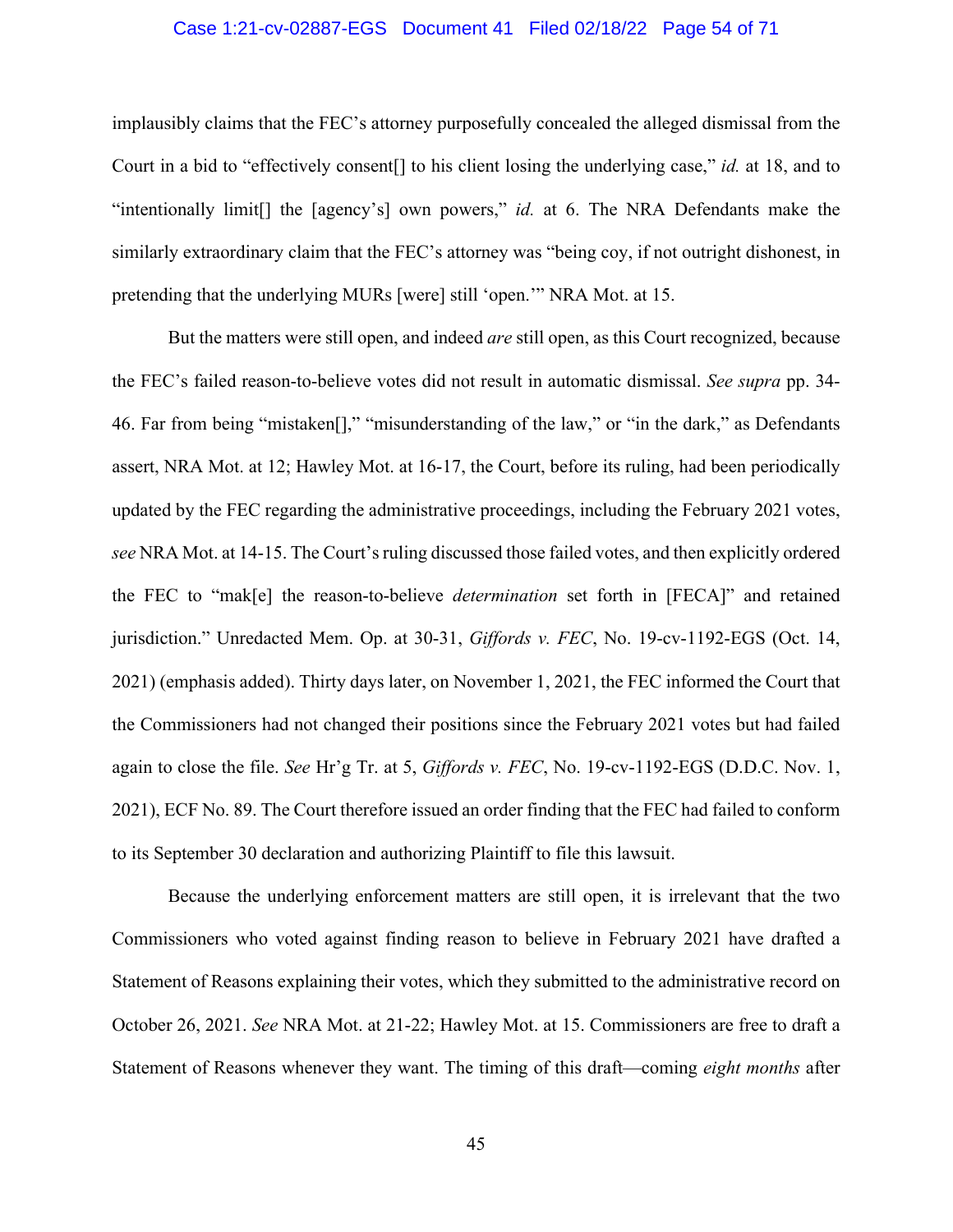#### Case 1:21-cv-02887-EGS Document 41 Filed 02/18/22 Page 55 of 71

the February 2021 votes and just six days before the expiration of the FEC's November 1 deadline to conform to the Court's contrary-to-law declaration—suggests that the Statement was litigation driven, and not a contemporaneous explanation of the basis for the votes taken seven months prior, nor an indication that any Commissioner considered those votes to constitute a dismissal. In any event, the draft is irrelevant (and remains non-public) because it is pre-decisional: The agency only publicly releases documents reflecting or explaining the basis for the "agency's 'final determination' with respect to enforcement matters," including any Statements of Reasons. *See* 81 Fed. Reg. at 50,702. Thus, as FEC counsel explained to the *Giffords v. FEC* court, the draft Statement of Reasons "will be released publicly when the files in the matters are closed," Hr'g Tr. at 7, *Giffords v. FEC*, No. 19-cv-1192-EGS (D.D.C. Nov. 1, 2021), ECF No. 89, to the extent it remains relevant to any future final determination. While courts have held that the Statement of Reasons of the Commissioners who voted against reason to believe "'necessarily states the agency's reasons for acting as it did'" for purposes of judicial review, NRA Mot. at 21-22 (quoting *FEC v. Nat'l Republican Senatorial Comm.*, 966 F.2d 1471, 1476 (D.C. Cir. 1992) (emphasis omitted)), that is true only when "those Commissioners constitute a controlling group for purposes of *the decision* [*to dismiss*]," *Nat'l Republican Senatorial Comm.*, 966 F.2d at 1476. Here, there has been no "decision" to dismiss. Until such a decision, the FEC could change its mind and find reason to believe, in which case, the draft Statement of Reasons would be rendered meaningless.

## **3. The Court Correctly Determined that the Commission's Failure to Act on Plaintiff's Administrative Complaints Was Contrary to Law**

Because the FEC's deadlocked reason-to-believe votes did not dismiss Plaintiff's administrative complaints, those votes did not end the FEC's "failure to act" under section 30109(a)(8)(C), as Defendants contend, *see* Hawley Mot. at 6; NRA Mot. at 20-21. This contention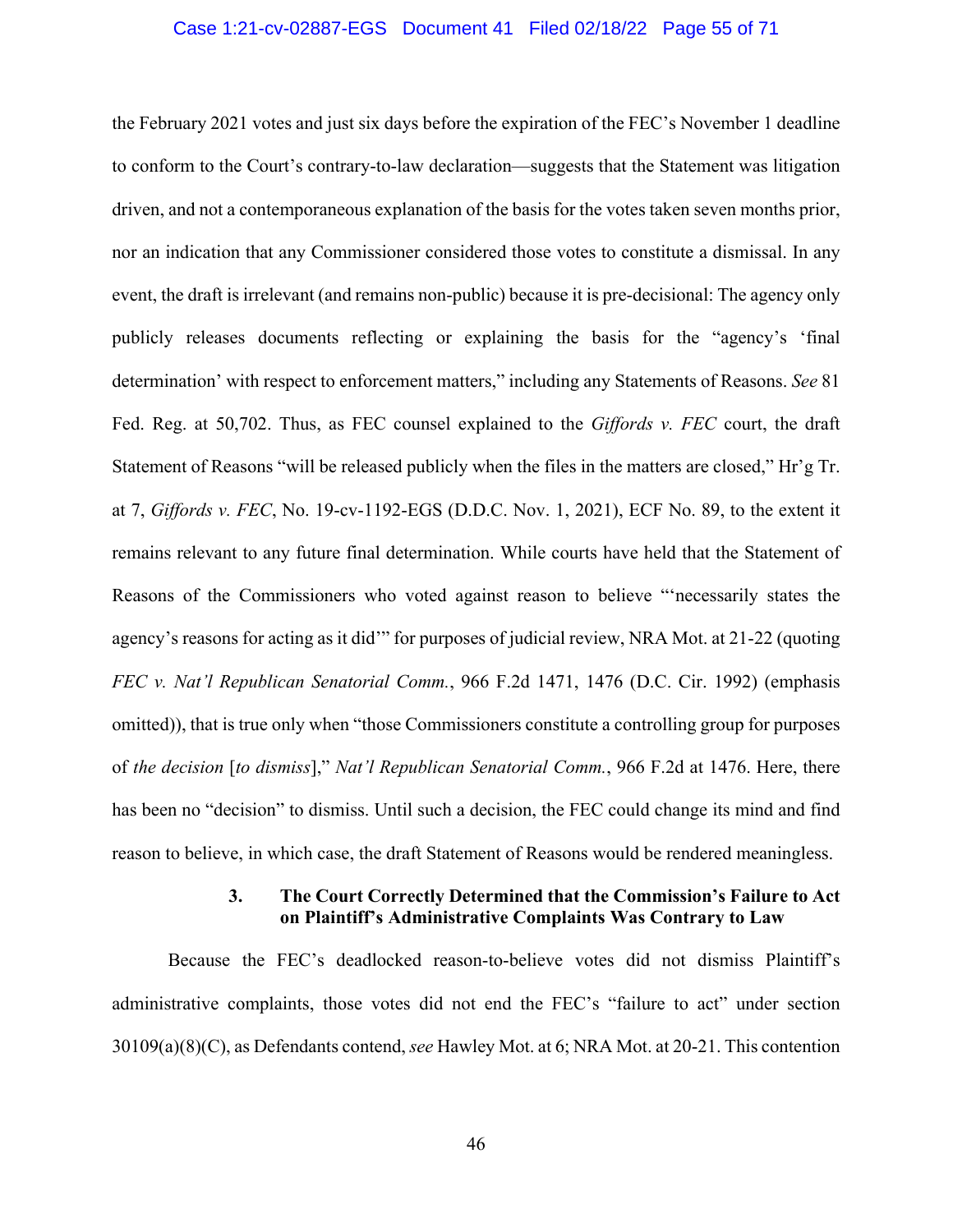#### Case 1:21-cv-02887-EGS Document 41 Filed 02/18/22 Page 56 of 71

fails because it ignores the legal standards for evaluating the Commission's failure to act, and this Court's sound reasoning thereunder in *Giffords v. FEC*.

In a suit challenging an FEC "failure to act," the issue is not whether the agency has acted *at all*, but whether it has acted "expeditiously" and taken "timely final action" on an administrative complaint. *See supra* pp. 9-10. As a result, courts have found the FEC's failure to act not only continued but was contrary to law "even when the agency took *some action*." *Campaign Legal Ctr. v. FEC*, 2021 WL 5178968 at \*7 (emphasis added).

Accordingly, this Court correctly observed that the issue in *Giffords v. FEC* was whether the FEC had made an expeditious "decision *whether or not* to investigate." Unredacted Mem. Op. at 13, *Giffords v. FEC*, No. 19-cv-1192-EGS (Oct. 14, 2021) (emphasis added). This determination turns on a multitude of factors, each of which was addressed in this Court's ruling in *Giffords v. FEC*. *See, e.g.*, *id*. Defendants make no attempt to address those factors, nor to dispute the Court's finding that the Commission's failure to act in the *seven months after* the votes were taken was unreasonable. *See id*. Instead, Defendants argue simply that the FEC did *something*, and thus it cannot be found to have failed to act. NRA Mot. at 19. This is not the standard for determining whether the FEC acted reasonably or expeditiously on Plaintiff's complaints for purposes of FECA. *See* Unredacted Mem. Op. at 12-13, 27-31, *Giffords v. FEC*, No. 19-cv-1192-EGS (D.D.C. Oct. 14, 2021); *supra* pp. 9-10. As such, it is not a sufficient basis for this Court to set aside its ruling that the FEC's "failure to take any action on the matters" in the seven months after it voted on the matters in February 2021 was contrary to law.<sup>[28](#page-55-0)</sup>

<span id="page-55-0"></span><sup>28</sup> To the extent Plaintiff pointed out in *Giffords v. FEC* that there was no evidence that the FEC had even taken a vote in arguing that the FEC had failed to act, Plaintiff merely emphasized the extent of the FEC's failure, and did not suggest that merely deadlocking on a vote would be sufficient to end the Commission's unreasonable delay. *Contra* NRA Mot. at 20. Indeed, the FEC's failure to act within the meaning of section 30109(a)(8) continues to this day.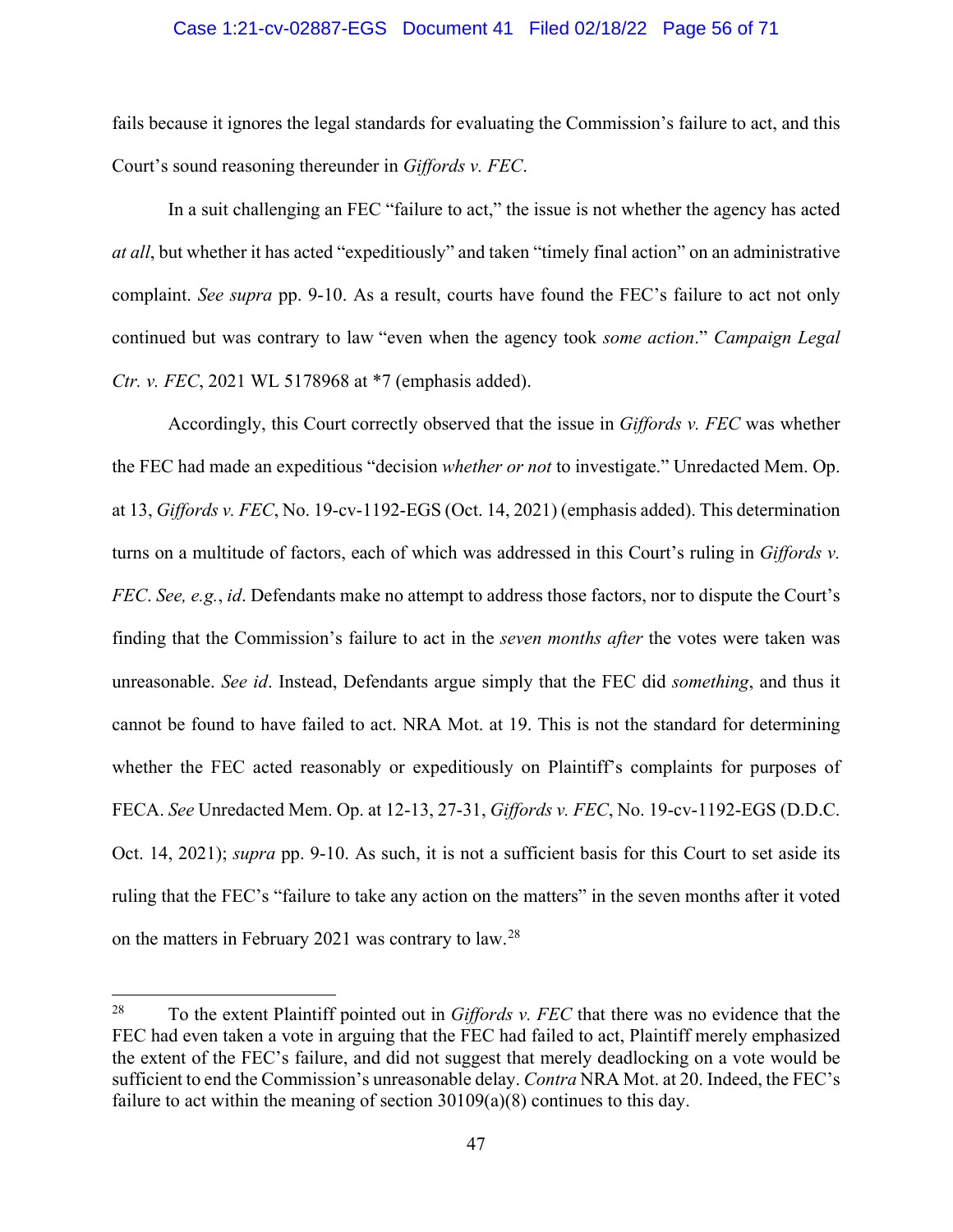\* \* \*

In sum, the Court should deny Defendants' motions. Plaintiff's Complaint more than adequately pleads facts satisfying FECA's requirements to bring this citizen suit, and, in substance, Defendants do not dispute that Plaintiff has met each of those requirements. In any event, Defendant's improper attempt to collaterally attack the Court's judgment in *Giffords v. FEC* lacks merit because the FEC did not dismiss the underlying enforcement matters at issue in this case.

#### **III. Plaintiff's Claims Are Not Barred by the Statute of Limitations**

Plaintiff's claims are not barred by the statute of limitations. While FECA does not contain an explicit statute of limitations, courts routinely "appl[y] the catch-all five-year limitations period set forth in 28 U.S.C. § 2462" to cases brought by the FEC seeking civil penalties for FECA violations. *Am. Action Network*, 410 F. Supp. 3d at 23. The NRA Defendants do not dispute that the Complaint's allegations with respect to the Defendants' activities after November 2, 2016 five years before Plaintiff filed the Complaint—are not time barred. But Defendants incorrectly contend that section 2462 bars Plaintiff's claims with respect to any of their illegal activities that occurred before that date. NRA Mot. at 36. To the extent the statute of limitations even applies to Plaintiff's claims,<sup>[29](#page-56-0)</sup> it only began to run on the day that Plaintiff's claim accrued, November 1, 2021. Further, even if the statute of limitations did apply to activity that pre-dates November 2, 2016, it would only run as to fines or other monetary damages, and not to injunctive and declaratory relief.

<span id="page-56-0"></span><sup>29</sup> It is an open question in this Circuit whether section 2462 applies to citizen suits at all. *See CREW*, 410 F. Supp. 3d at 23. Although the NRA Defendants cite two out-of-circuit cases where courts applied 2462 to private rights of action, NRA Mot. at 37, neither court actually considered and thus did not decide—the question of whether section 2462 applies solely to governmental enforcement actions. Like the court in *CREW* however, this court "need not resolve this skirmish," *id*., because regardless, the statute has not run.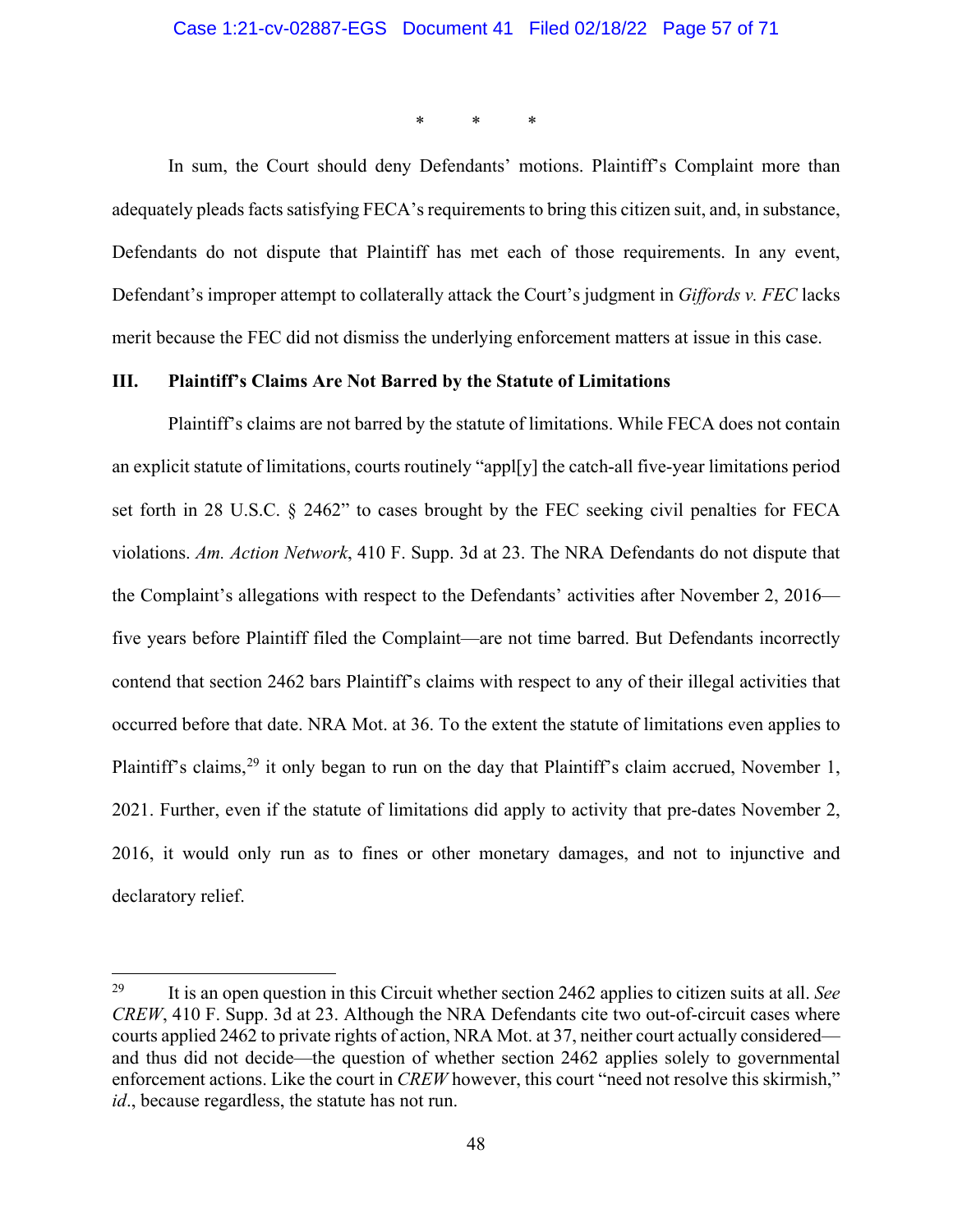## **A. The Statute of Limitations Did Not Begin to Run Against Giffords until its Claims against Defendants Accrued on November 1, 2021**

Under section 2462, the statute of limitations runs from "when the claim first accrued." 28 U.S.C. § 2462. Plaintiff's claim did not accrue, and thus the statute of limitations did not begin to run, until November 1, 2021, when the FEC failed to conform with the Court's September 30, 2021 order, and this Court authorized suit under 52 U.S.C. § 30109(a)(8)(C). *CREW*, 410 F. Supp. at 24 ("[T]he question is not when the alleged violation occurred, but when the claim first could have been brought: that is, when [plaintiff] had a 'complete and present cause of action.'") (quoting *Gabelli v. SEC*, 568 U.S. 442, 448 (2013)). Indeed, "the D.C. Circuit has found it 'virtually axiomatic' that 'a statute of limitations cannot begin to run against a plaintiff before the plaintiff can maintain a suit in court' and thus 'a cause of action does not 'first accrue' . . . until a party has exhausted all administrative remedies whose exhaustion is a prerequisite to suit.'" *Id.* at 24 (citing *Spannaus v. U.S. Department of Justice*, 824 F.2d 52, 56-57 (D.C. Cir. 1987)); *see also Crown Coat Front Co. v. United States*, 386 U.S. 503, 514 (1967) (declining to enforce statute of limitations from the time of violation where plaintiff "is compelled to resort to administrative proceedings which may be protracted and which may last" beyond the statutory period, such that plaintiff "is barred from the courts by the time his administrative appeal is finally decided.").

The NRA Defendants rely on *3M Co. (Minn. Mining & Mfg.) v. Browner*, 17 F.3d 1453, 1462 (D.C. Cir. 1994), *see* NRA Mot. at 39, but that case says nothing about when a private right of action predicated on exhaustion of administrative remedies accrues, nor could it, since it did not involve a private right of action. Instead, *3M* merely stands for the proposition that section 2462 applies to administrative enforcement proceedings, and that an administrative agency's enforcement claim accrues on the date of the underlying violation, not the date of the agency's discovery of that violation. 17 F.3d at 1457, 1462. *3M* is therefore entirely consistent with *CREW*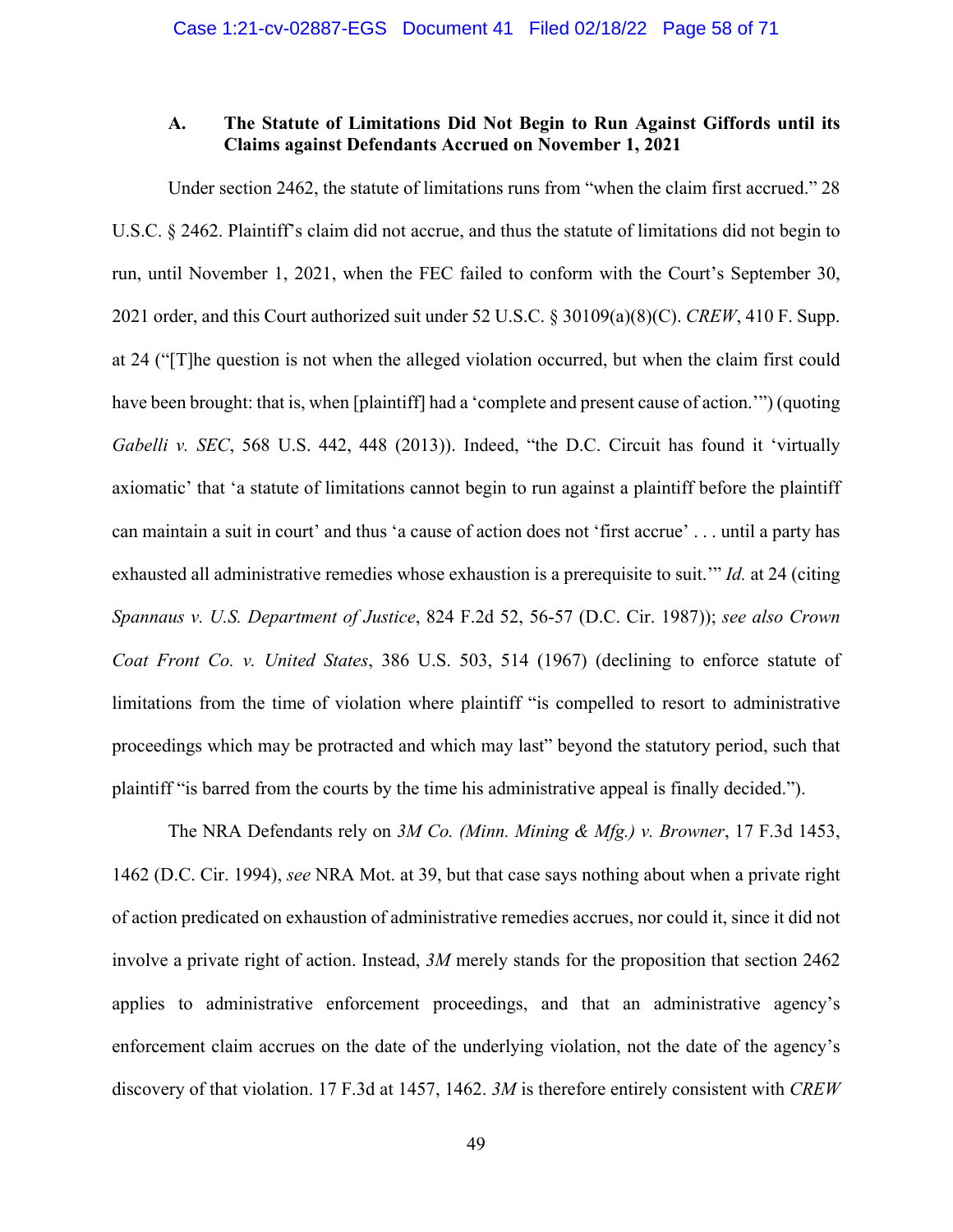#### Case 1:21-cv-02887-EGS Document 41 Filed 02/18/22 Page 59 of 71

and the other precedents noted above: "a statute of limitations will not normally begin to run until a party has acquired the right to initiate the proceeding covered by the limitations period." *Ortiz v. Secretary of Defense*, 41 F.3d 738, 743 (D.C. Cir. 1994). Under *3M*, an administrative agency's right to pursue enforcement accrues once the violation occurs—there is no further factual predicate necessary for the agency to begin enforcement.<sup>[30](#page-58-0)</sup> 17 F.3d at 1462. Here, as in *CREW*, the "final" factual prerequisite" necessary to give rise to Plaintiff's claim was the "exhaustion of mandatory administrative process." 410 F. Supp. 3d at 24 n. 9. Thus, Giffords had a "complete and present" cause of action under section 30109(a)(8)(C) only when the FEC failed to conform to this Court's order to act within 30 days.<sup>[31](#page-58-1)</sup> *Id.* at 24. As such, Plaintiff's claim is not barred by the statute of limitations.

Nonetheless, the NRA Defendants urge this Court to ignore binding D.C. Circuit and Supreme Court precedent on the ground that allowing Plaintiff to pursue its claim would be bad policy because it allows the FEC to "cure an expired statute of limitations" by allowing a "private party to pursue the matter in a citizen suit." NRA Mot. at 40. But the NRA Defendants preferred policy would allow the FEC to nullify citizen-suits based on unlawful FEC delay by simply delaying *longer* and running out the statute of limitations. This would thwart Congress's intent in authorizing plaintiffs harmed by the FEC's unlawful delay to bring FECA citizen suits. *See* 52

<span id="page-58-0"></span><sup>&</sup>lt;sup>30</sup> Contrary to the NRA Defendants' assertions, Plaintiff is not seeking to be excused from the statute of limitations because of the "degree of difficulty that a litigant must undergo to file a complaint in this court." NRA Mot. at 42 (citing *3M*, 17 F.3d at 1461-63). It was not "difficult" for Plaintiff to file suit in this court prior to November 1, 2021, it was *impossible* because Plaintiff's private right of action did not accrue until the FEC failed to conform.

<span id="page-58-1"></span><sup>31</sup> For this reason, the NRA Defendants' reliance on *FEC v. Christian Coal*, 965 F. Supp. 66 (D.D.C. 1997) and *FEC v. Nat'l Republican Senatorial Comm*., 877 F. Supp. 15 (D.D.C. 1995) are inapposite—Plaintiff does not dispute that the FEC's claim to enforcement accrues from the date of the violation. *See* NRA Mot. at 40 ("the foregoing cases apply to lawsuits initiated by the FEC").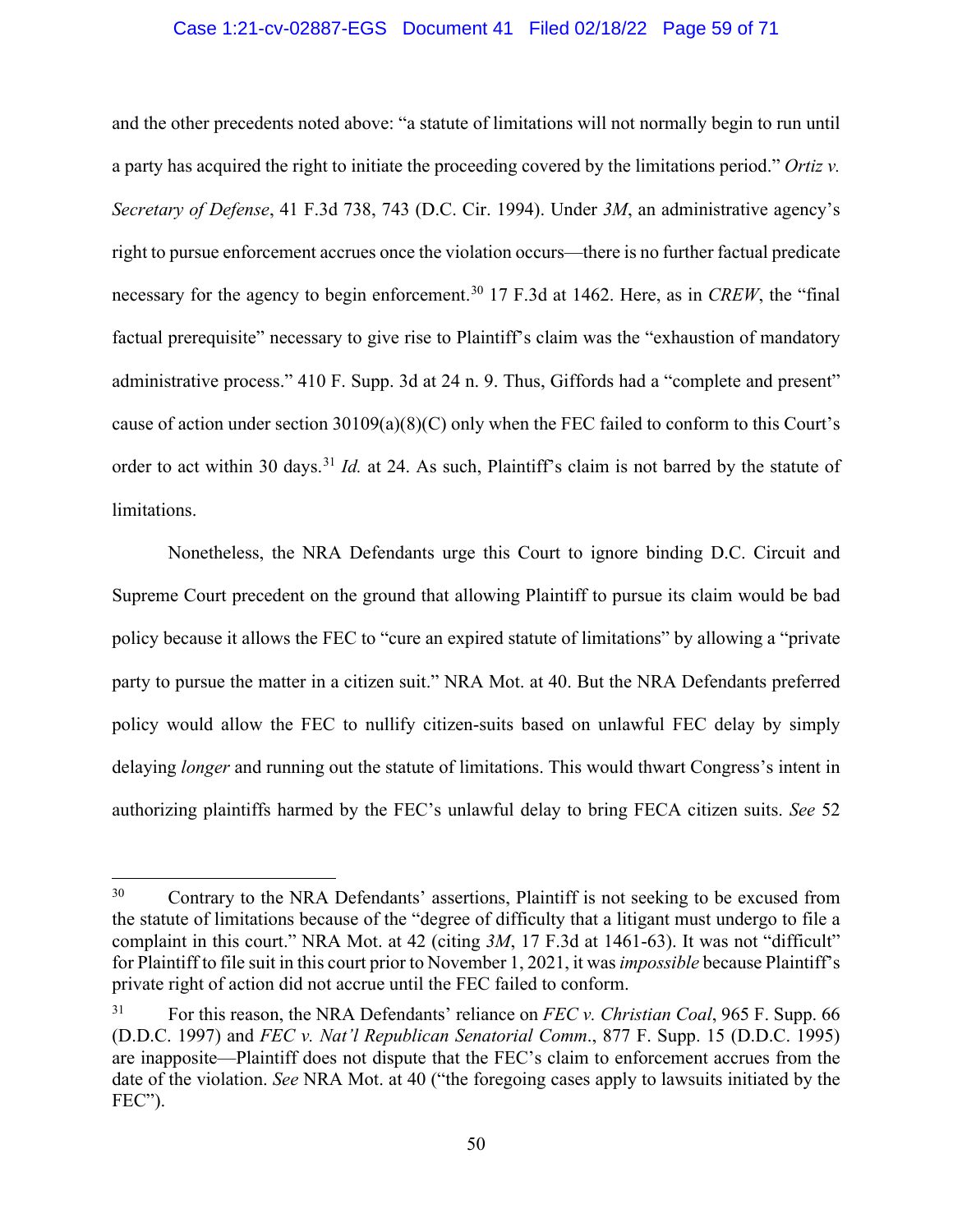U.S.C. 30109(a)(8)(A); *cf. Crown Coat Front Co.*, 386 U.S. at 514 (finding that barring plaintiffs from court on the grounds that mandatory administrative proceedings lasted longer than the statute of limitations is "not an appealing result, nor in our view, one that Congress intended").

## **B. The Statute of Limitations Applies Only to Monetary Sanctions and Does Not Bar Declaratory and Injunctive Relief**

Even assuming a statute of limitations applicable to this action began to run on November 2, 2016—which it did not—it would not bar Giffords from seeking any of the injunctive and declaratory relief sought in its Complaint. *See, e.g.*, Compl. at 39-40. "[I]t is well settled that '[t]raditionally and for good reasons, statutes of limitation are not controlling measures of equitable relief," and "the explicit language of  $\S$  2462" in particular "only refers to 'enforcement of any civil fine, penalty or forfeiture.'" *FEC v. Nat'l Republican Senatorial Comm.*, 877 F. Supp. 15, 20-21 (D.D.C. 1995) ("*NRSC*") (quoting *Holmberg v. Armbrecht*, 327 U.S. 392, 396 (1946)); *see also Riordan v. SEC*, 627 F.3d 1230, 1234 (D.C. Cir. 2010), *abrogated in part by Kokesh v. SEC*, 137 S. Ct. 1635 (2017) ("The five-year statute of limitations in 28 U.S.C. § 2462 applies to an action for the enforcement of a 'fine, penalty, or forfeiture.'").

The NRA Defendants' efforts to get around section 2462's limited applicability are unavailing, belied by centuries-old distinctions between monetary and non-monetary relief. Relying on *Kokesh*, the NRA Defendants contend that Plaintiff's request for declaratory and injunctive relief with respect to the pre-November 2016 violations constitutes a "penalty" because it redresses a public rather than an individual harm. *See* NRA Mot. at 38 (citing *Kokesh*, 137 S. Ct. at 1642). This argument fails for three reasons. First, the holding in *Kokesh* was limited to whether "disgorgement in the securities-enforcement context is a penalty within the meaning of § 2462," 137 S. Ct. at 1639, an issue not presented in this case, which involves no claim for disgorgement. Second, as discussed *supra* Part I, Giffords asks the Court to remedy individual harms imposed by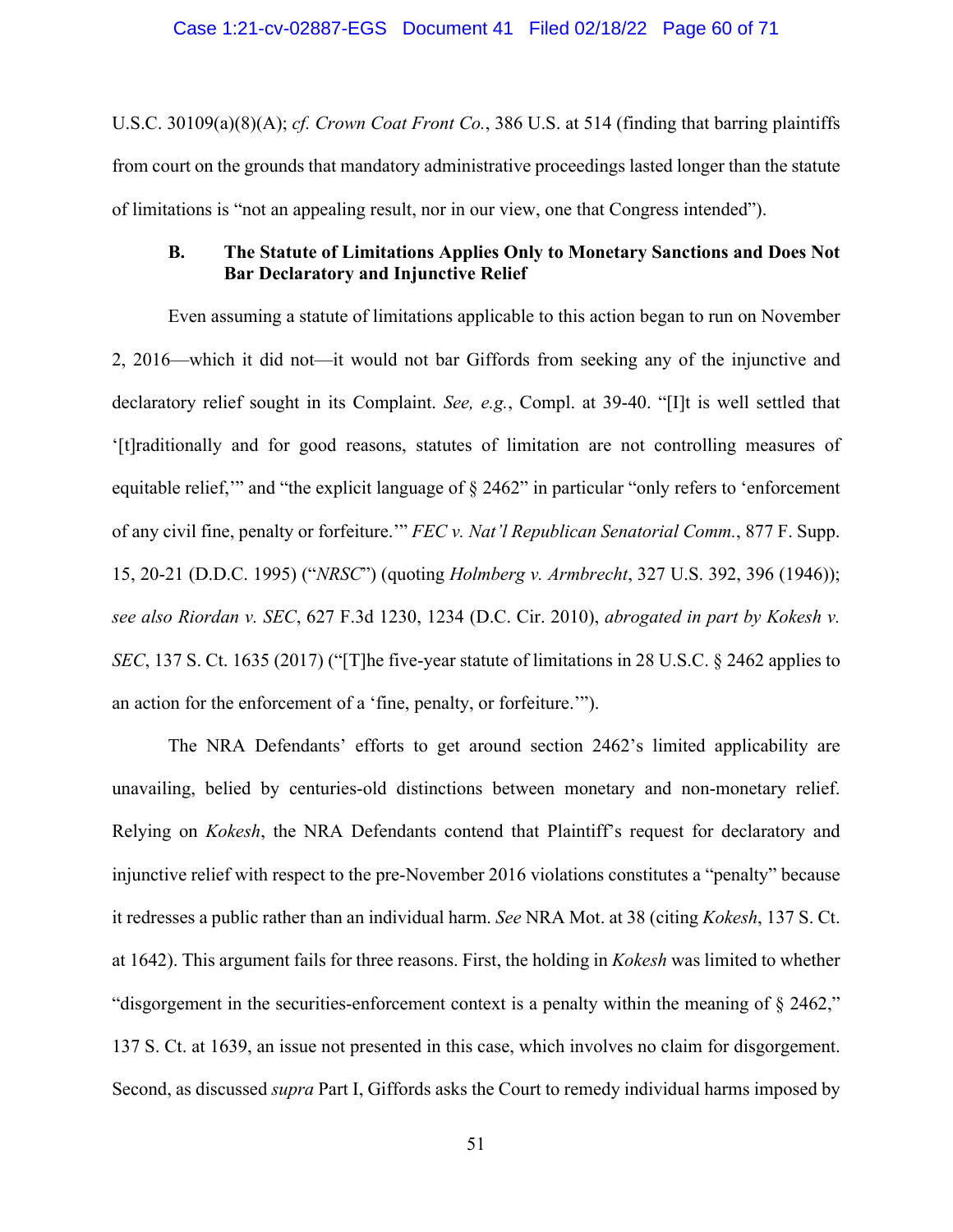#### Case 1:21-cv-02887-EGS Document 41 Filed 02/18/22 Page 61 of 71

Defendants on Giffords—competitive and informational injuries—by declaring Defendants' actions illegal and enjoining them from continuing to violate the law. That forcing the NRA Defendants to comply with the law would, as Defendants apparently concede, also benefit the public does not transform Plaintiff's request for relief into a "penalty." Third, the NRA Defendants' fail to explain how declaratory and injunctive relief, which are inherently prospective and intended to prevent future violations of the law rather than to punish previous violations, are "sought for the purpose of punishment" under the second prong of their purported test. *Cf., e.g.*, *Riordan*, 627 F.3d at 1234-35 (finding that a cease and desist order is not a fine, forfeiture, or penalty covered by § 2462 because such orders "simply requires [a defendant] not to violate the relevant . . . laws in the future" and are thus "purely remedial and preventative") (internal citations and quotations omitted).

Finally, the NRA Defendants incorrectly assert that even if the statute of limitations is limited to civil penalties for violations that occurred prior to November 1, 2016, the concurrent remedy doctrine bars equitable relief for those same violations. NRA Mot. at 38-39. But while courts have held that the concurrent remedies doctrine bars mandatory injunctive relief, none of the cases cited by Defendants establish that the prohibitory injunctive relief sought by Plaintiff here is barred under the concurrent remedies doctrine. *See, e.g.*, *Cope v. Anderson*, 331 U.S. 461 (1947) (seeking to enforce assessments on shares against defendant stockholders); *Sierra Club v. Okla. Gas & Elec. Co.*, 816 F.3d 666 (10th Cir. 2016) (seeking injunction requiring defendant to obtain permit and upgrade facilities). Defendants rely on *FEC v. Nat'l Right to Work Comm., Inc.*, *see* NRA Mot. at 38, but that case is inapposite because the court declined to grant injunctive relief given that twelve years had passed since the defendant violated the law, 916 F. Supp. 10, 15 (D.D.C. 1996), in stark contrast to the violations Plaintiff alleges here, which are ongoing.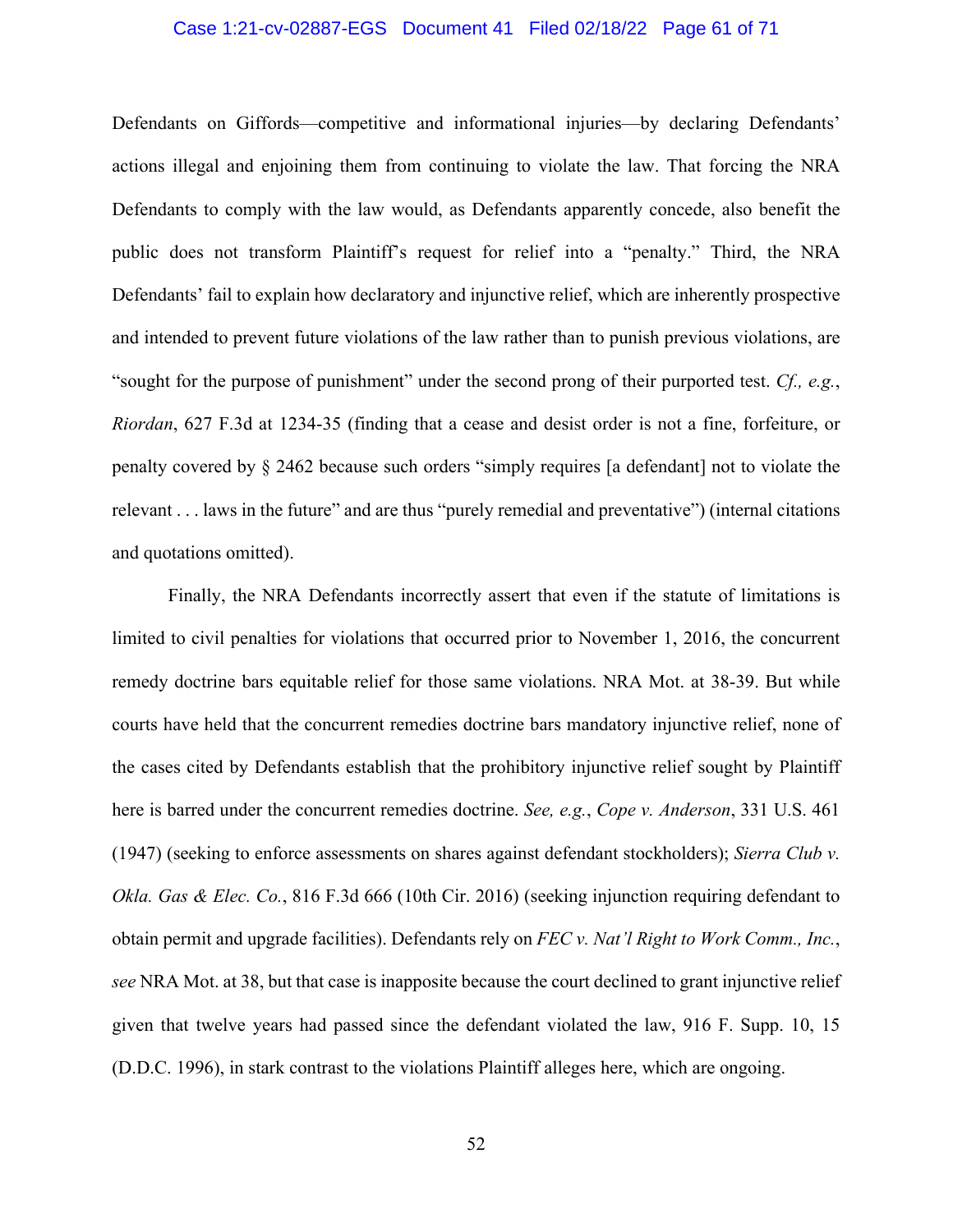#### Case 1:21-cv-02887-EGS Document 41 Filed 02/18/22 Page 62 of 71

Ultimately, because the statute of limitations does not bar any of Plaintiff's claims or requested relief, the Court has no need to reach the question of whether the concurrent remedies doctrine is implicated. Further, even if both the statute of limitations and the concurrent remedies doctrine apply—they do not—they would merely inform the scope of relief to which Plaintiff is entitled and would not serve as the basis for dismissing any of Plaintiff's claims.

For the foregoing reasons, the Court should deny the NRA Defendants' motion to dismiss on the ground that Plaintiff's claims are barred by the statute of limitations.

#### **IV. This Court Has Personal Jurisdiction over Matt Rosendale for Montana**

To establish specific personal jurisdiction, Giffords need only show that jurisdiction is proper under the District of Columbia's long-arm statute and the Due Process Clause of the Fifth Amendment. *See Forras v. Rauf*, 812 F.3d 1102, 1105-06 (D.C. Cir. 2016). The District's longarm statute provides, among other things, that a "court may exercise personal jurisdiction over a person, who acts directly or by an agent, as to a claim for relief arising from the person's . . . transacting any business in the District of Columbia." D.C. Code § 13-423(a)(1). This portion of the long-arm statute is coextensive with the due process clause, merging the jurisdictional analysis into a single inquiry: whether the defendant has "minimum contacts with [the District] such that the maintenance of the suit does not offend 'traditional notions of fair play and substantial justice.'" *Am. Action Network v. Cater Am., LLC*, 983 F. Supp. 2d 112, 119 (D.D.C. 2013) (quoting *Int'l Shoe Co. v. Washington*, 326 U.S. 310, 316 (1945)).

The "minimum contacts" standard is satisfied if a defendant has taken "some act by which [it] purposefully avails itself of the privilege of conducting activities within the forum." *Atchley v. AstraZeneca UK Ltd.*, 22 F.4th 204, 233 (D.C. Cir. 2022) (citation omitted). Purposeful availment is judged by the quality, not the quantity, of the defendant's contacts, and is satisfied if the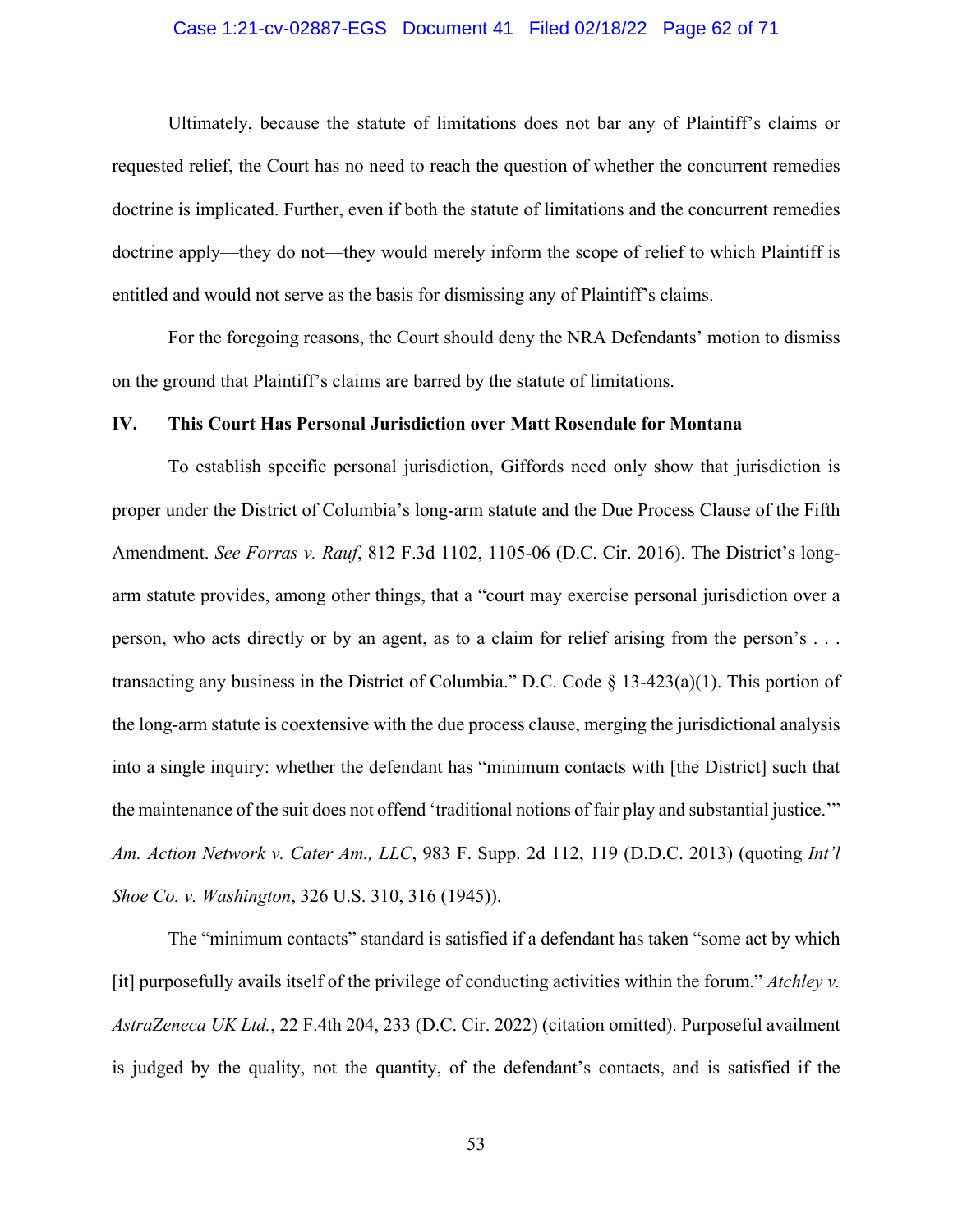#### Case 1:21-cv-02887-EGS Document 41 Filed 02/18/22 Page 63 of 71

defendant "should have reasonably anticipated having to litigate a matter arising directly from those contacts in this jurisdiction." *FC Inv. Grp. LC v. Lichtenstein*, 441 F. Supp. 2d 3 (D.D.C. 2006). At this stage in the proceedings, Giffords "need only make a *prima facie* showing that the court has personal jurisdiction," and all inferences must be drawn in Giffords's favor. *Doe v. Roman Cath. Diocese of Greensburg*, No. CV 20-1750 (EGS), 2022 WL 203455 at \*5 (D.D.C. Jan. 24, 2022); *IMAPizza*, 334 F. Supp. 3d 95, 108 n.2, 110, 114 (D.D.C. 2018). "Even a small amount of in-jurisdiction business activity is generally enough to permit the conclusion that a nonresident defendant has transacted business here." *Shoppers Food Warehouse v. Moreno*, 746 A.2d 320, 331 (D.C. 2000). And indeed, even a single act can support jurisdiction. *Burger King Corp. v. Rudzewicz*, 471 U.S. 462, 476 n.18 (1985).<sup>[32](#page-62-0)</sup>

The Rosendale Campaign has two separate and independent sources of minimum contacts with the District, each of which alone is an adequate basis for exercising specific personal jurisdiction. Taken together, the case is even clearer. First, Defendant filed the false campaign finance reports that are the basis for Giffords's Complaint in the District. Second, the Campaign conducted fundraising activities in the District that are connected to the illegal coordination scheme at issue in this case. Personal jurisdiction is proper on each of these distinct grounds, but if the court disagrees, the proper remedy is not dismissal, but transfer to the United States District Court for the District of Montana.

<span id="page-62-0"></span> $32$  The Court may also "consider material outside of the pleadings in ruling on a motion to dismiss for lack of . . . personal jurisdiction. *Artis v. Greenspan*, 223 F. Supp. 2d 149, 152 (D.D.C. 2002).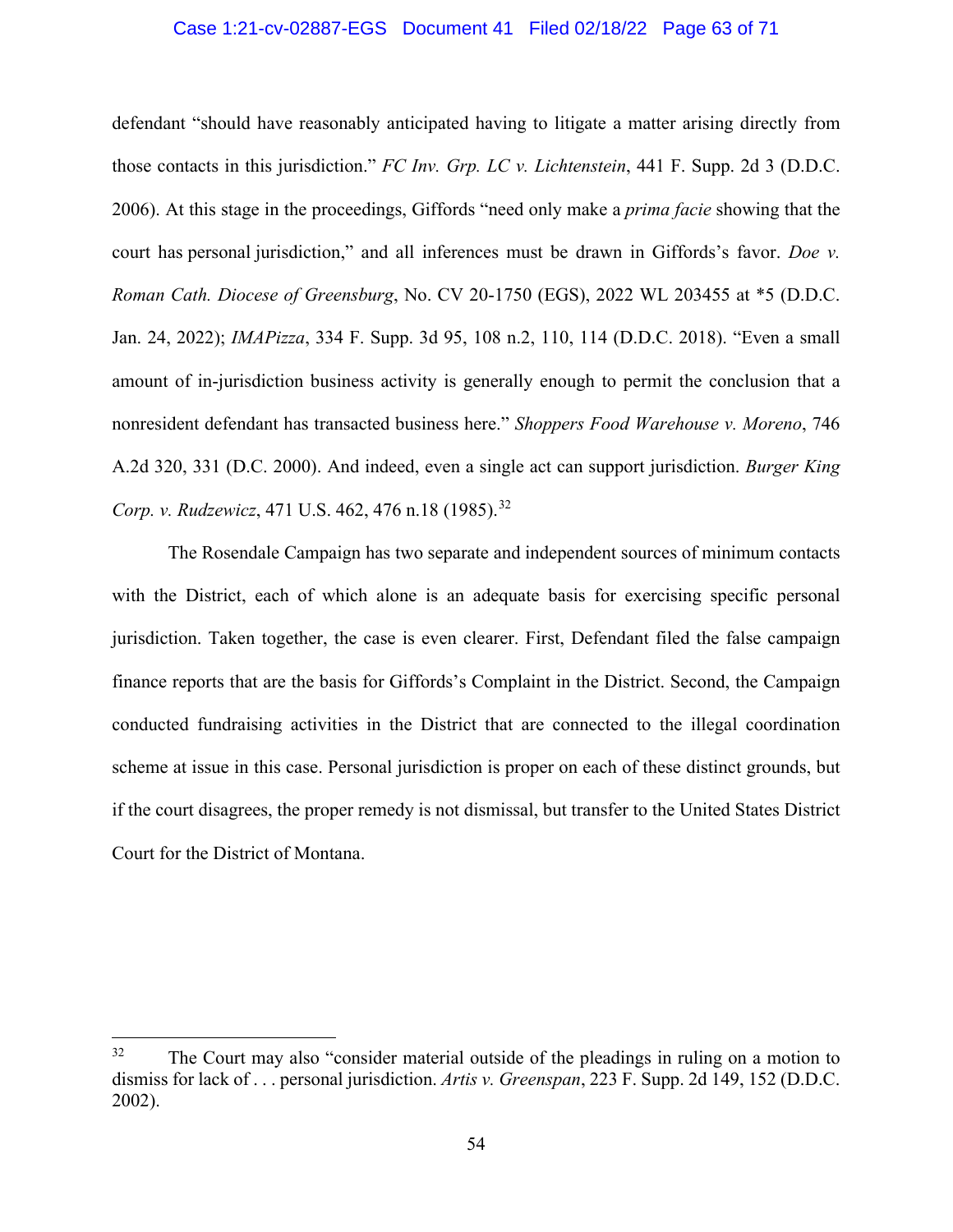## **A. Jurisdiction is Proper Based on the Rosendale Campaign's FEC Filings in the District**

Personal jurisdiction exists in the District of Columbia because the Rosendale Campaign's *raison d'etre*—indeed, the reason for every federal campaign committee's existence—is to win a position in the seat of government in Washington, D.C. And, as a federal campaign committee, the Rosendale Campaign filed regular campaign finance reports with the FEC, which is located in Washington, D.C. Compl. at 39 ¶ 156. Defendant does not dispute that its FEC filings—and omissions—are sufficient to subject it to the Court's jurisdiction, but rather claims these reports are excluded from the jurisdictional analysis under the "government contacts" doctrine, which it asks the court to apply to campaign finance reports for the first time. Rosendale Mot. at 21.

To be sure, the government contacts doctrine has been applied to exclude from the jurisdictional analysis "a nonresident's entry into the District of Columbia for 'the purpose of contacting federal governmental agencies.'" *Id.* (quoting *Okolie*, 102 F. Supp. 3d at 177. The D.C. Circuit recently acknowledged, however, that "the scope of the government contacts doctrine" is "unsettled" and "uncertain." *Akhmetshin v. Browder*, 993 F.3d 922, 927-28 (D.C. Cir. 2021). That is because the D.C. Court of Appeals, which has recognized that the exception "does not hinge upon the wording of the" District's long-arm statute, *Env't Rsch. Int'l v. Lockwood Greene Engineers*, 355 A.2d 808, 813 (D.C. 1976), has intermittently justified the doctrine on two distinct principles, *Akhmetshin*, 993 F.3d at 927-28, neither of which apply in this case. The first is a prudential theory that the exception is necessary to "prevent the District of Columbia from becoming a national judicial center based solely upon parties' contacts with the federal government." *Lewy v. S. Poverty Law Ctr.*, 723 F. Supp. 2d 116, 126 (D.D.C. 2010). The second is a constitutional theory that the exception "protect[s] the right of citizens to freely access and petition the government." *Id.*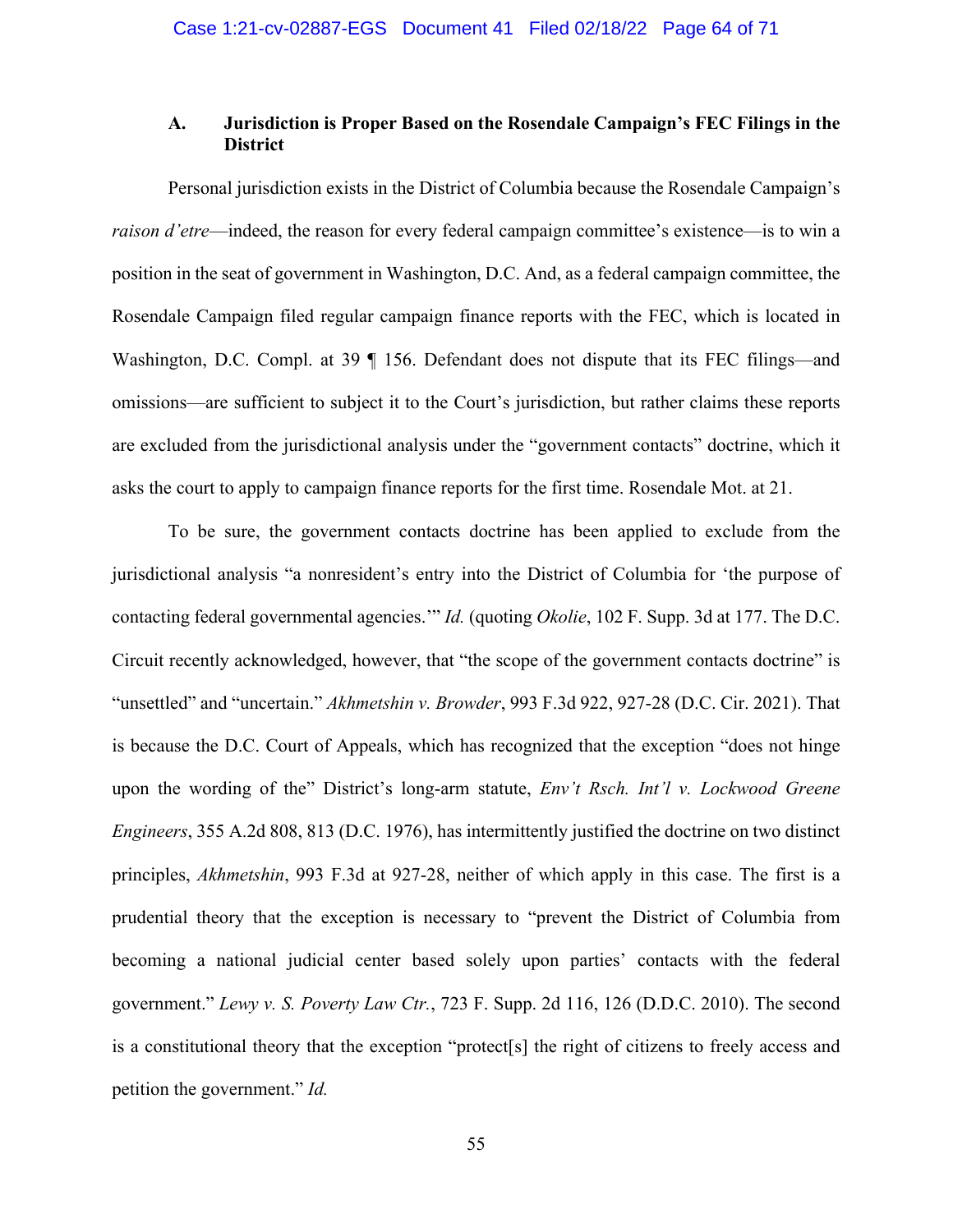#### Case 1:21-cv-02887-EGS Document 41 Filed 02/18/22 Page 65 of 71

Initially, the D.C. Court of Appeals explained the doctrine based on a prudential, not a constitutional, principle, rooted in the "unique character of the District as the seat of national government and in the correlative need for unfettered access to federal departments and agencies." *Akhmetshin*, 993 F.3d at 927 (quoting *Env't Rsch. Int'l*, 355 A.2d at 813). Invoking jurisdiction based on contacts with government agencies, the court feared, "would threaten to convert the District of Columbia into a national judicial forum." *Id.* (quoting *Env't Rsch. Int'l*, 355 A.2d at 813).

Later, however, "the D.C. Court of Appeals held 'that the First Amendment provides the only principled basis' for the government contacts exception, with the exception's 'premise' having shifted 'solely to the First Amendment.'" *Id.* at 928 (quoting *Rose v. Silver*, 394 A.2d 1368, 1374 (D.C. 1978)). This more limited basis for the exception would cabin the government contacts exception to cases where exercising personal jurisdiction over a defendant would burden the "right to petition the government for a redress of grievances, without fear of the threat of suit if the[] contacts were limited to asserting that constitutional right." *Rose*, 394 A.2d at 1374. Under this rationale, the court has, for example, applied the government contacts exception to corporate lobbying activities in the District. *See, e.g.*, *Atlantigas v. Nisource*, 290 F. Supp. 2d 34, 44 (D.D.C. 2003).

This Court need not resolve the uncertain scope of the government contacts exception to recognize that it does not apply to suits brought under FECA's private right of action. *See* 52 U.S.C. § 30109(a)(8)(A). Defendant does not, and indeed could not, contend that filing false campaign finance reports with the FEC is an exercise of its First Amendment "right to petition the government for a redress of grievances." *Rose*, 394 A.2d at 1374. So the conception of the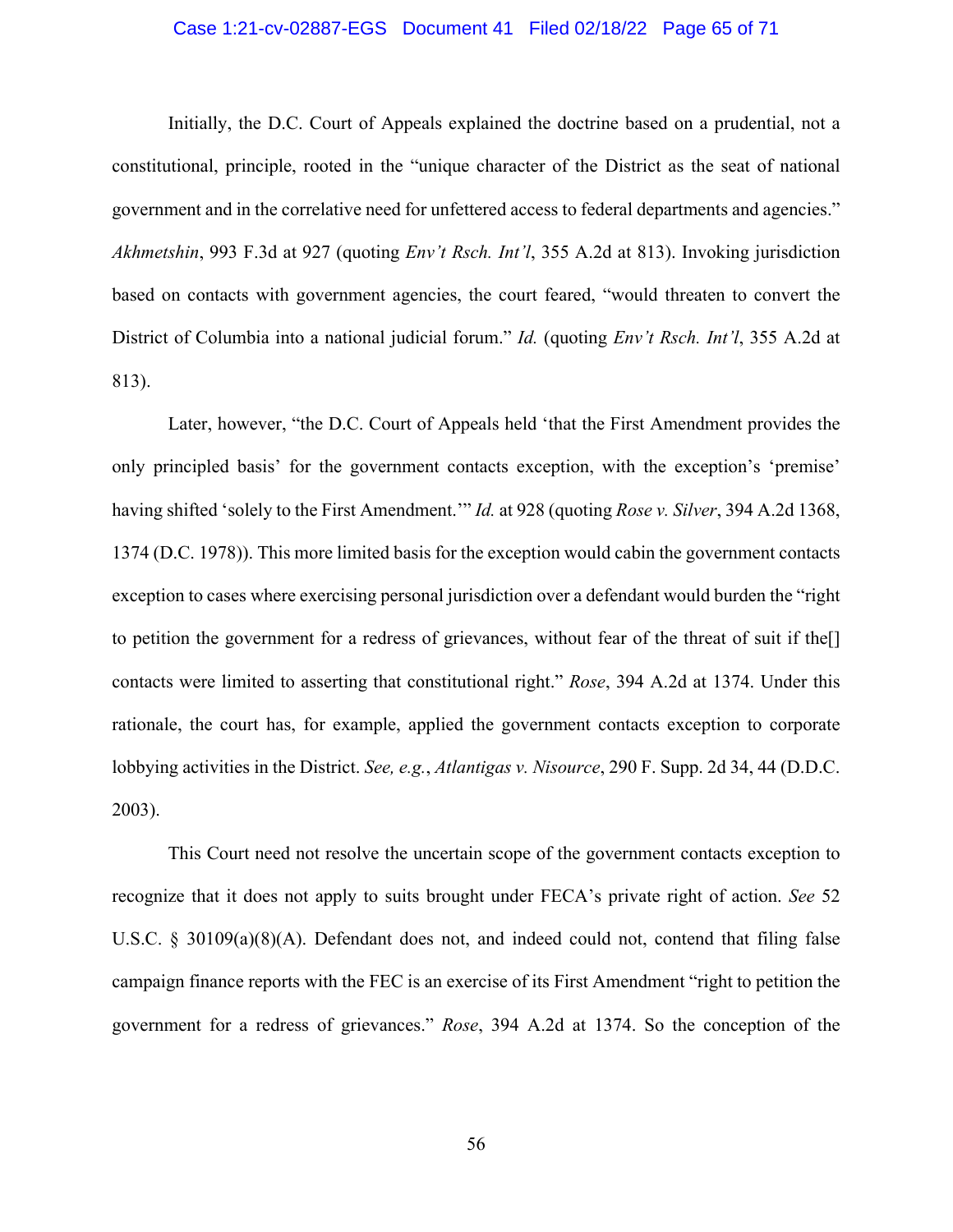#### Case 1:21-cv-02887-EGS Document 41 Filed 02/18/22 Page 66 of 71

government contacts doctrine expressed in *Rose*, and which the D.C. Circuit seemed to believe might be the "only" basis for the exception last year in *Akhmetshin*, does not apply here.

Even if the broader basis for the exception—to avoid "convert[ing] the District of Columbia into a national judicial forum"—survives *Akhmetshin*, that is no basis for invoking it here. *Akhmetshin*, 993 F.3d at 927 (quoting *Env't Rsch. Int'l*, 355 A.2d at 813). Direct action suits under FECA pose no risk of flooding D.C. courts with litigation. *Cf. United States v. Wilfred Am. Educ. Corp.*, No. MISC. 86-333, 1987 WL 10501, at \*4 (D.D.C. Apr. 23, 1987) (declining to apply the government contacts exception where "finding personal jurisdiction [would] not threaten to convert the District of Columbia courts into a national judicial forum"). Most importantly, under FECA's enforcement scheme, filing suit in "the United States District Court for the District of Columbia" is *already* a prerequisite to a citizen suit. *See* 52 U.S.C. § 30109(a)(8)(C). Before an aggrieved party, like Giffords here, can initiate a direct suit against a respondent for violating federal campaign finance law, FECA directs the injured party to first file a petition against the FEC in the U.S. District Court for the District of Columbia. *See id.* Far from fearing that these actions would cripple the administration of D.C. courts, Congress *intended* this Court to be the primary forum in which FECA enforcement actions would take place.

More practically, the rarity of FECA direct action lawsuits also contravenes the assertion that the government contacts exception is necessary to spare the caseload of D.C. courts. FECA has governed campaign finance law in the United States for over 50 years, yet this case is one of, at most, four cases in which a private right of action has accrued to remedy the FEC's failure to act on an administrative complaint. When these rare cases do arise, litigating them in a forum with expertise in federal campaign finance law is consistent with the principles of fair adjudication that underlie personal jurisdiction determinations.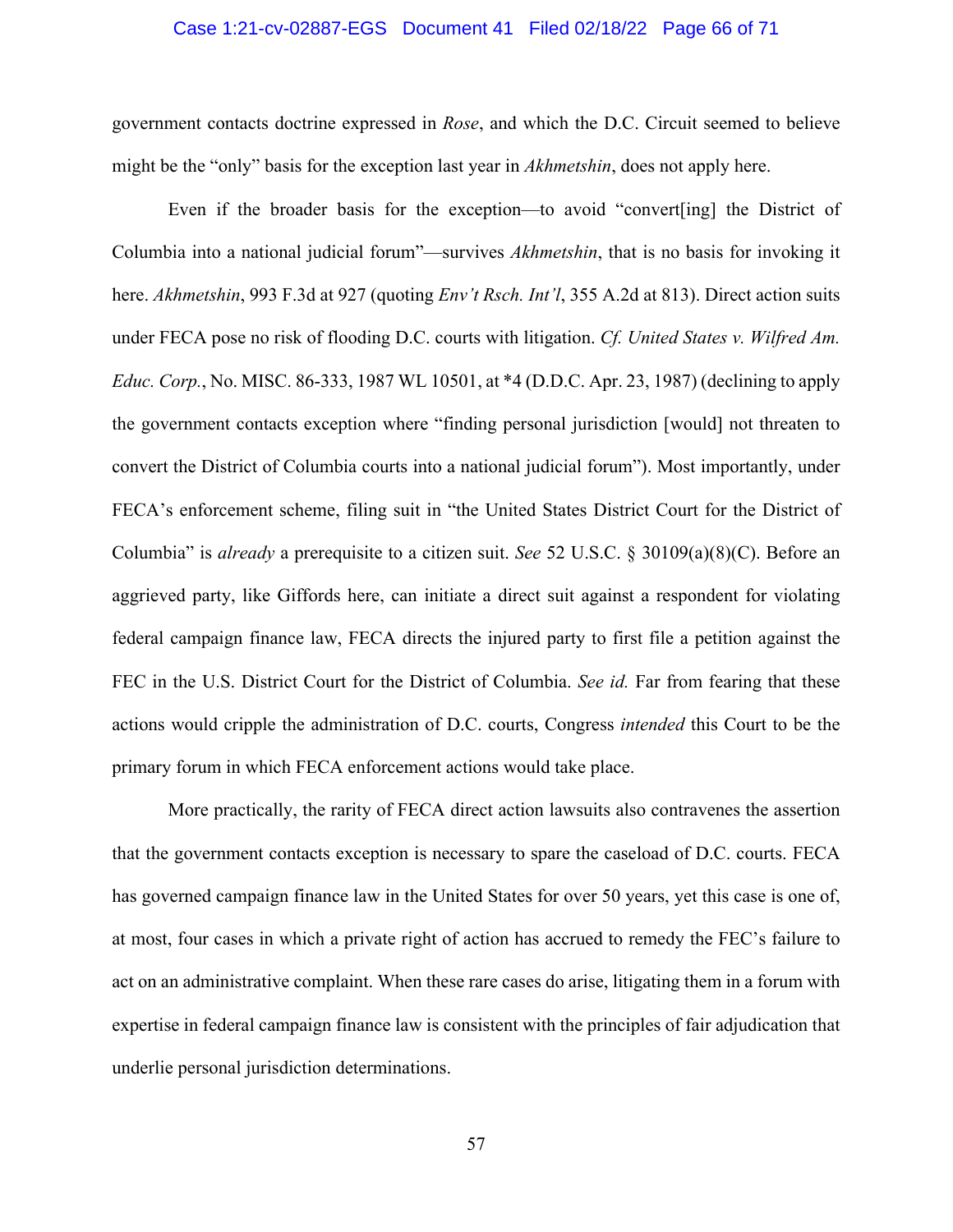#### **B. Jurisdiction Is Proper Based on the Campaign's Fundraising in the District**

The court need not even address the "uncertain" government contacts question in this case because the Rosendale Campaign's own fundraising and banking activities in the District are sufficient to confer specific personal jurisdiction over this suit.

*First*, the Rosendale Campaign's fundraising activities in the District are sufficient to confer personal jurisdiction. An out-of-state defendant who markets itself to D.C. clients is subject to jurisdiction in the District. *Shoppers Food Warehouse*, 746 A.2d at 331 (en banc) (exercising jurisdiction due to defendant's purposeful advertising in the District which created a "deliberate and voluntary association with the District and its residents"). Here, Rosendale appeared at a fundraising event in the District in July 2018 as part of the Campaign's comprehensive scheme to violate federal campaign finance laws. Compl. at 29 ¶ 105. At the event, Rosendale, an agent of Defendant, his own campaign committee, invoked the scheme to earn donor support. In addition to this overt campaign activity, the Campaign maintained a bank account in Washington, D.C., enjoyed a D.C.-based PAC as its largest donor, and may have had employees in the District.<sup>[33](#page-66-0)</sup>

The role of the coordination scheme in the Rosendale Campaign's financing strategy became public when the *Daily Beast* released audio of a July 2018 fundraising event in the District, which is quoted at length in Giffords's administrative complaint.<sup>[34](#page-66-1)</sup> At the event, Rosendale told

<span id="page-66-0"></span><sup>&</sup>lt;sup>33</sup> It is well settled that a principal may be subject to personal jurisdiction on the basis of an agent's acts. *See, e.g.*, *Roman Cath. Diocese of Greensburg*, 2022 WL 203455 at \*8. The text of the D.C. long-arm statute itself provides that "A District of Columbia court may exercise personal jurisdiction over a person, who acts directly *or by an agent*, as to a claim for relief arising from the person's. . . transacting any business in the District of Columbia." D.C. Code § 13-423 (emphasis added).

<span id="page-66-1"></span><sup>34</sup> Giffords's administrative complaint, which Plaintiff filed on September 17, 2018, is available at https://campaignlegal.org/sites/default/files/2018-09/CLC%20Complaint%20to%20 FEC%20Against%20Rosendale%20%2B%20NRA.pdf. The audio is available at Lachlan Markay, *Exclusive: Audio Reveals Potentially Illegal Coordination Between NRA and Montana*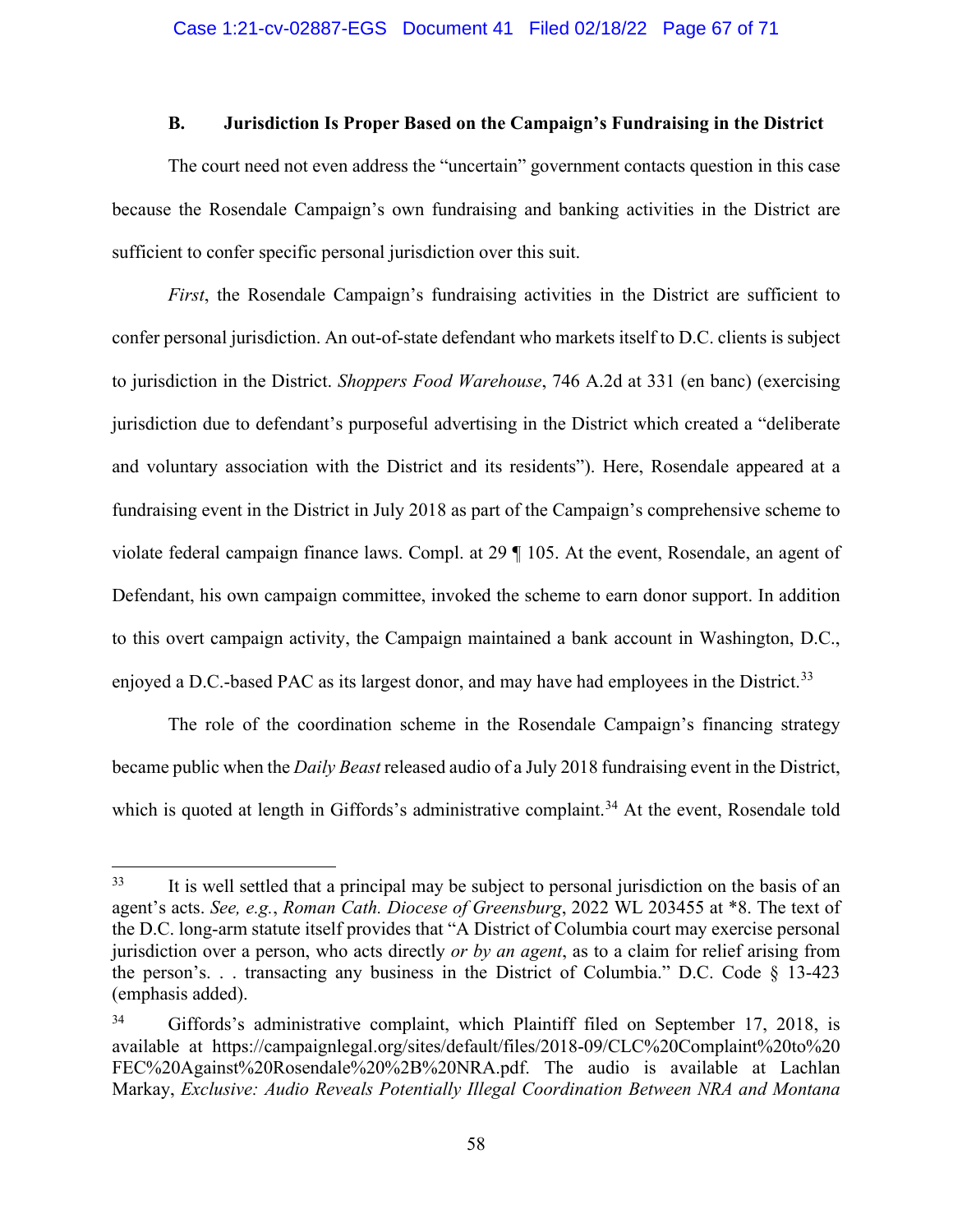#### Case 1:21-cv-02887-EGS Document 41 Filed 02/18/22 Page 68 of 71

attendees that outside groups were spending to support his campaign, before going on to assure supporters that Montana was "a big race for the NRA," and that the NRA was preparing to pour money into his campaign. Admin. Compl. at 4 ¶¶ 10, 11. In particular, Rosendale explained that the NRA's concern with Supreme Court nominations had motivated the NRA to enter the Montana race. *Id.* at 4 ¶ 11.

Less than two months later, the NRA spent hundreds of thousands of dollars on ads opposing Rosendale's opponent, Senator Jon Tester. Admin. Compl. at 4 ¶ 12; Compl. at 29 ¶ 106. The ads aired during Supreme Court nomination hearings and attacked Senator Tester for his votes on prior nominees. Admin. Compl. at 5 ¶ 13. The NRA ran the campaign through Starboard, spending nearly \$400,000 on the ads. Compl. at 29 ¶ 106. Meanwhile, the Rosendale Campaign spent over \$400,000 on similar ads, purchased through Starboard alter ego OnMessage. *Id.*

This event was directly connected to the Rosendale Campaign's illegal campaign financing. The Rosendale Campaign used the event to raise funds for its illicit campaign activities. And the Campaign leveraged the scheme to boost the confidence of its donors whose financial support it hoped to attract. The event and the scheme were thus closely intertwined with the Campaign's broader course of campaign finance violations.

*Second*, the Rosendale Campaign's banking activity in the District also supports jurisdiction in this case. Circuit courts have "unequivocally" held "that maintaining bank accounts in the forum for purposes of carrying out the subject transactions constitutes purposeful availment and invocation of the benefits of the forum's laws." *SEC v. Carrillo*, 115 F.3d 1540, 1546 (11th Cir. 1997); *see also, e.g.*, *Licci ex rel. Licci v. Lebanese Canadian Bank, SAL*, 732 F.3d 161, 168

*Senate Hopeful Matt Rosendale*, DailyBeast (Nov. 20, 2018), https://www.thedailybeast.com/ exclusive-audio-reveals-potentially-illegal-coordination-between-nra-and-montana-senatehopeful-matt-rosendale.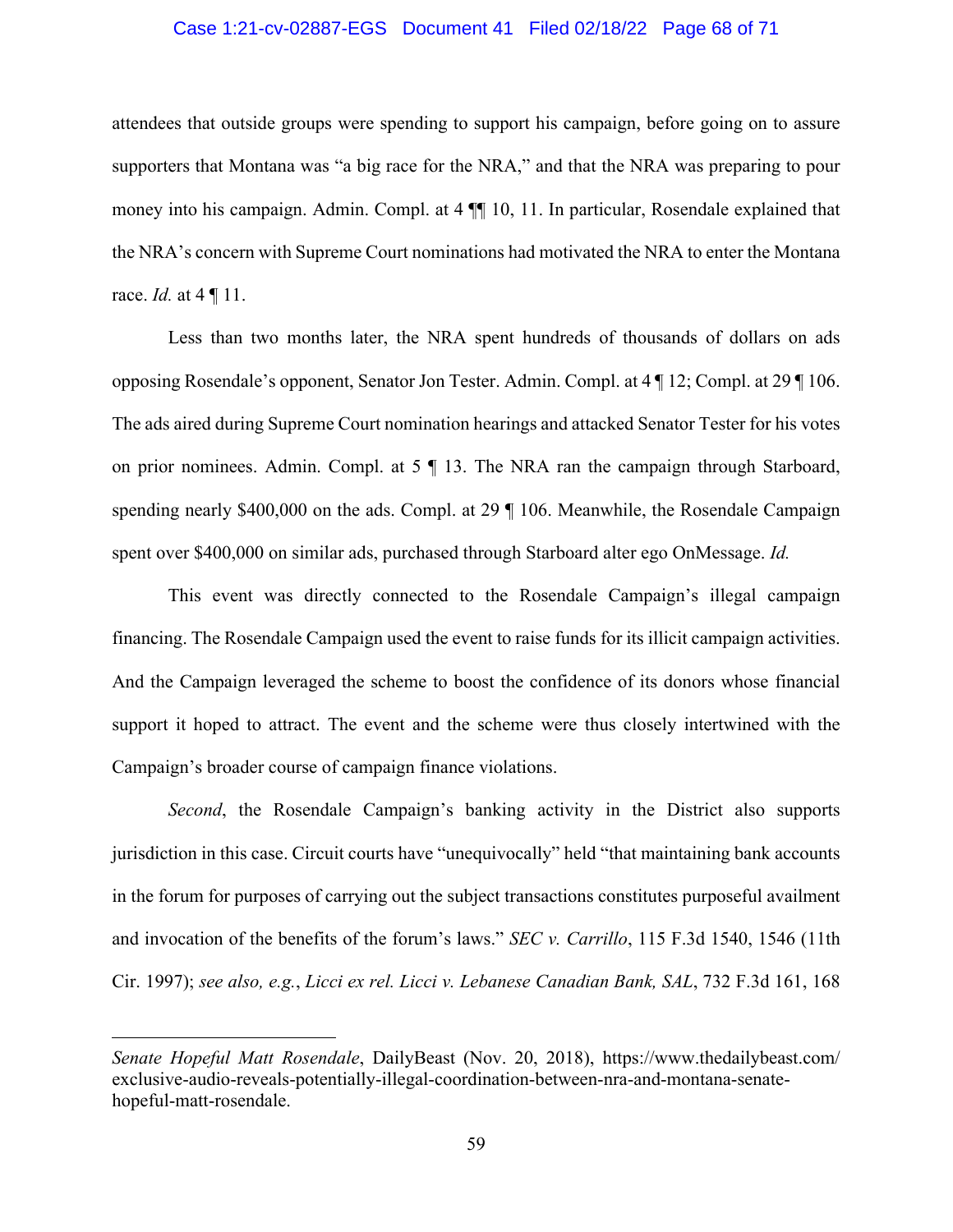#### Case 1:21-cv-02887-EGS Document 41 Filed 02/18/22 Page 69 of 71

(2d Cir. 2013) (purposeful "use of a . . . bank account, standing alone, may be considered a 'transaction of business' under the long-arm statute"); *see also Ventura v. BEBO Foods, Inc.*, 595 F. Supp. 2d 77, 79 (D.D.C. 2009) (holding that corporate defendants' owner's "alleged banking and check writing activities" in the District were sufficient to satisfy the D.C. long-arm statute).

Here, the Rosendale Campaign's Statement of Organization indicates that it banked with EagleBank, located on K Street in downtown Washington D.C., during the 2018 election cycle.<sup>[35](#page-68-0)</sup> And the Campaign's top donor during the race, Club for Growth PAC, is based in the District, <sup>[36](#page-68-1)</sup> and contributed more than \$[37](#page-68-2)5,000 to Rosendale.<sup>37</sup> Similar filings also show the Rosendale Campaign made disbursements in the District throughout the campaign (including for facility rental in July 2018, the same time as the fundraiser discussed above),  $38$  and even paid payroll tax to the District of Columbia Treasury,<sup>[39](#page-68-4)</sup> suggesting the Campaign had District-based employees.

Contrary to Defendant's assertions, *see* Rosendale Mot. at 22-24, Defendant's contacts with the District are sufficiently related to Plaintiff's claim to support jurisdiction. Defendant relies principally on *Bigelow v. Garrett*, 299 F. Supp. 3d 34 (D.D.C. 2018), but that case supports the Court exercising personal jurisdiction in this case. In *Bigelow*, a photographer alleged a copyright

<span id="page-68-0"></span><sup>35</sup> *See, e.g.*, Matt Rosendale for Montana, Statement of Organization (FEC Form 1) (Apr. 3, 2018), available at https://docquery.fec.gov/pdf/989/201804030200179989/ 201804030200179989.pdf.

<span id="page-68-1"></span><sup>36</sup> *See, e.g.*, Club for Growth PAC, Return of Organization Exempt from Income Tax (IRS Form 990) (Dec. 15, 2009), available at https://pdf.guidestar.org/PDF Images/2009/204/681/ 2009-204681603-05a204a1-9O.pdf; *see also Contact Us*, Club for Growth, https://www.clubforgrowth.org/contact/ (last visited, Feb. 7, 2022).

<span id="page-68-2"></span><sup>37</sup> *Montana Senate 2018 Race*, OpenSecrets, https://www.opensecrets.org/races/ contributors?cycle=2018&id=MTS1&spec=N (last visited Feb. 6, 2022).

<span id="page-68-3"></span><sup>38</sup> Matt Rosendale for Montana, Itemized Receipts (FEC Form 3) (June 20-Sept. 28, 2018), available at https://docquery.fec.gov/cgi-bin/forms/C00548289/1272593/sb/ALL.

<span id="page-68-4"></span>Matt Rosendale for Montana, Itemized Receipts (FEC Form 3) (Oct. 1-16, 2018), available at https://docquery.fec.gov/cgi-bin/forms/C00548289/1283737/sb/ALL.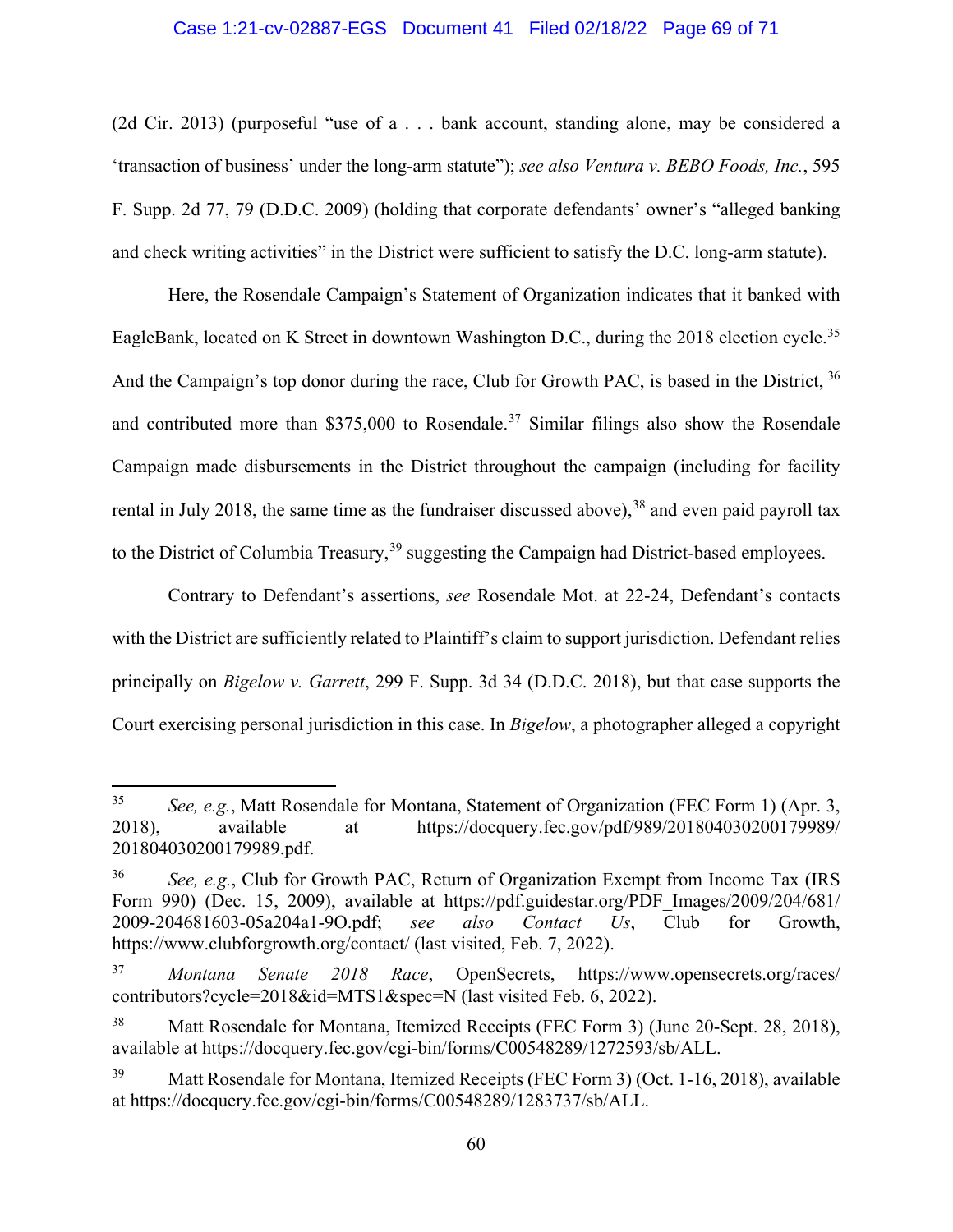#### Case 1:21-cv-02887-EGS Document 41 Filed 02/18/22 Page 70 of 71

infringement claim against a congressional campaign committee, *id.* at 39-40, and, in support of personal jurisdiction, "alleged only that the defendants raised funds in the District and maintained professional relationships with 'D.C.-based persons or entities,'" *id.* at 45. Yet the court did not hold that these contacts—which pale in comparison to those alleged here—were too minimal to establish personal jurisdiction; rather, the court held that the plaintiff had "not sufficiently connected his copyright infringement claim to the business activities." *Id.* There is no such problem in this case: the campaign finance violations Plaintiff alleges are closely connected to Defendant's campaign fundraising and banking activities in the District, as noted above.

## **C. If the Court Believes it Lacks Personal Jurisdiction the Proper Result Is to Grant Jurisdictional Discovery, or, at Minimum, Transfer the Case to a Proper Forum**

Plaintiff has sufficiently alleged a prima facie case for personal jurisdiction over Defendant Rosendale for Montana. But, if the Court requires more evidence before exercising personal jurisdiction, the proper remedy would be to grant jurisdictional discovery to permit Plaintiff to supplement the record. *See, e.g.*, *GTE New Media Servs., Inc. v. BellSouth Corp.*, 199 F.3d 1343, 1351-52 (D.C. Cir. 2000). If the Court instead determines that it lacks personal jurisdiction, transfer to the U.S. District Court for the District of Montana pursuant to 28 U.S.C. § 1406(a), rather than dismissal, would be the proper result. *See Bigelow*, 299 F. Supp. 3d at 48 ("Transfer is appropriate 'when procedural obstacles such as lack of personal jurisdiction impede an expeditious and orderly adjudication on the merits'"). In this case, transfer to the District of Montana, which Defendant does not claim would be improper, would "save the parties the time and expense of refiling this lawsuit in a different district," and the Rosendale Campaign "would not be prejudiced by a transfer to the district where [it] reside[s]." *Id.* at 49 (quoting *Cellutech v. Centennial Cellular*, 871 F. Supp. 46, 50 (D.D.C. 1994)).